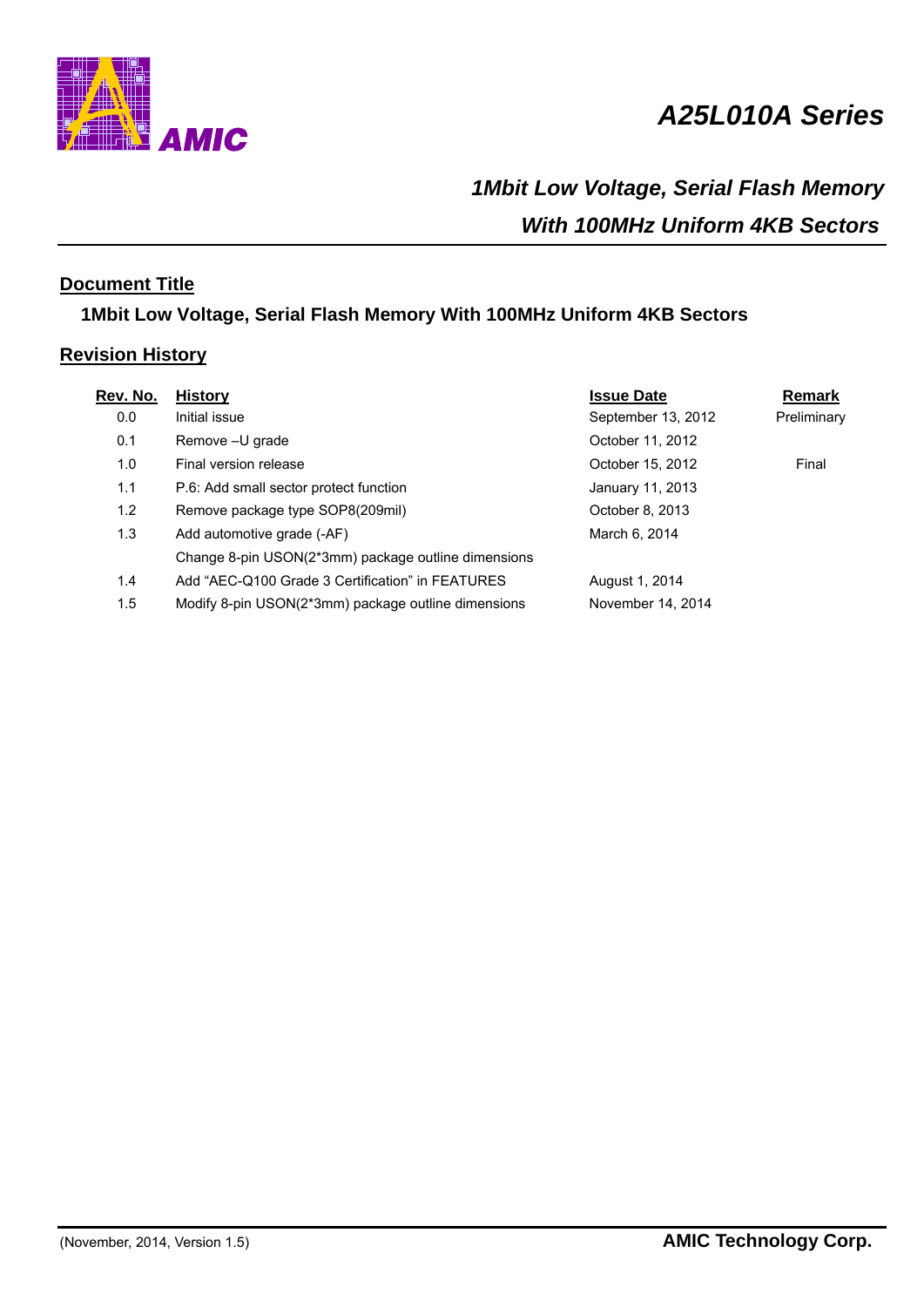

# *A25L010A Series*

# *1Mbit Low Voltage, Serial Flash Memory With 100MHz Uniform 4KB Sectors*

#### **FEATURES**

- Family of Serial Flash Memories - A25L010A: 1M-bit /128K-byte
- Flexible Sector Architecture with 4KB Sectors - Sector Erase (4K-bytes) in 200ms (typical) - Block Erase (64K-bytes) in 0.5s (typical)
- Block Erase (32K-bytes) in 0.4s (typical)
- Page Program (up to 256 Bytes) in 2ms (typical)
- 2.7 to 3.6V Single Supply Voltage
- SPI Bus Compatible Serial Interface
- 100MHz Clock Rate (maximum)
- Advanced Protection Features
- Software and Hardware Write-Protect
	- Top/Bottom, Block/Sector Array Protection

#### **GENERAL DESCRIPTION**

The A25L010A is 1M bit Serial Flash Memory, with advanced write protection mechanisms, accessed by a high speed SPI-compatible bus.

The memory can be programmed 1 to 256 bytes at a time, using the Page Program instruction.

The memory is organized as 2 blocks, each containing 16

- Electronic Signatures
	- JEDEC Standard Two-Byte Signature
	- A25L010A: (3011h)
	- RES Instruction, One-Byte, Signature, for Backward Compatibility A25L010A (10h)
- AEC-Q100 Grade 3 Certification
- Package Options
	- 8-pin SOP (150mil), 8-pin DIP (300mil), 8-pin TSSOP and 8-pin USON (2\*3mm)
	- All Pb-free (Lead-free) Products are RoHS2.0 Compliant

sectors. Each sector is composed of 16 pages. Each page is 256 bytes wide. Thus, the whole memory can be viewed as consisting of 512 pages, or 131,072 bytes.

The whole memory can be erased using the Chip Erase instruction, a block at a time, using Block Erase instruction, or a sector at a time, using the Sector Erase instruction.

#### **Pin Configurations**



#### ■ **SOP8 Connections DIP8 Connections**

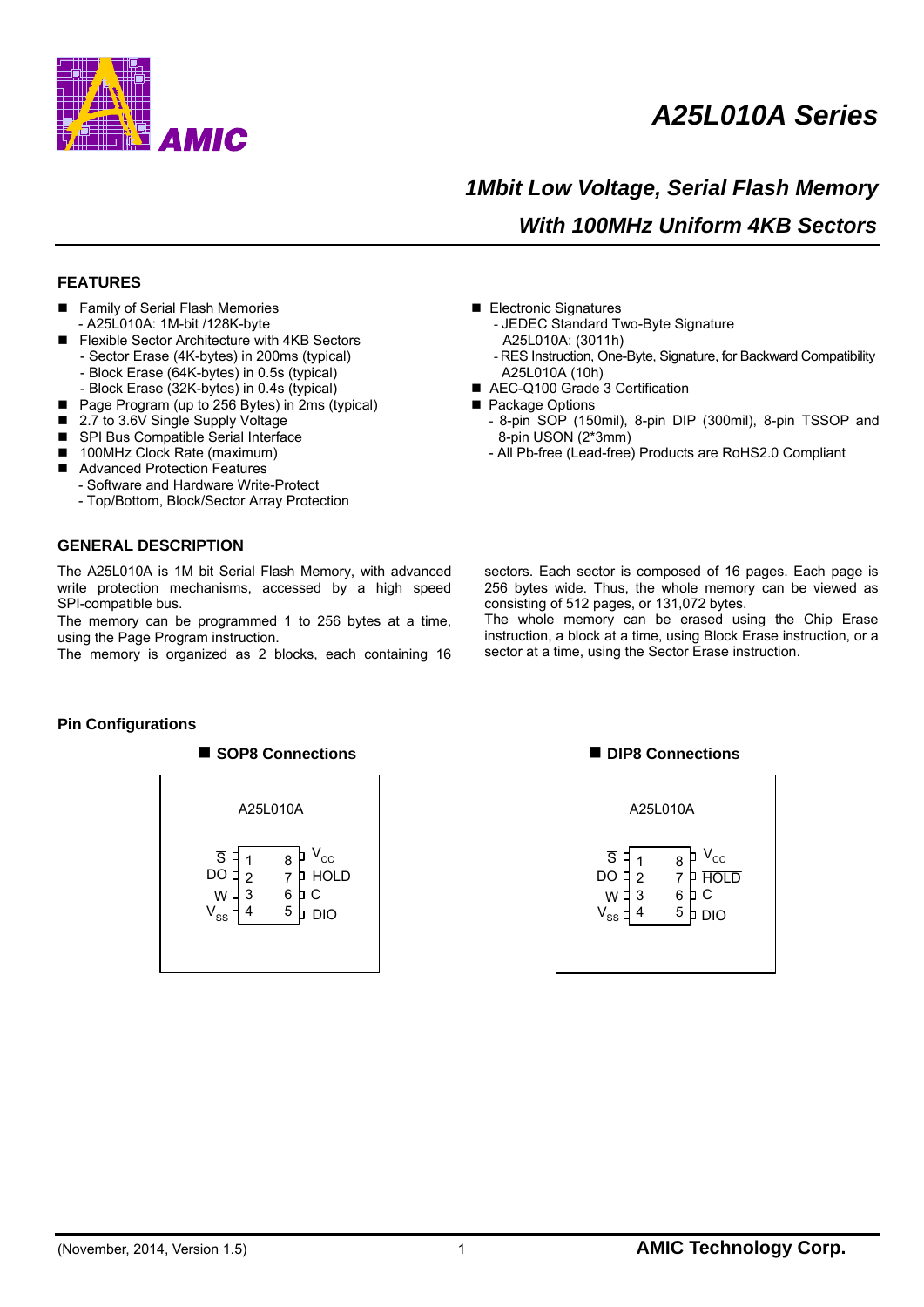

### **Pin Configurations (Continued)**







#### **Block Diagram**

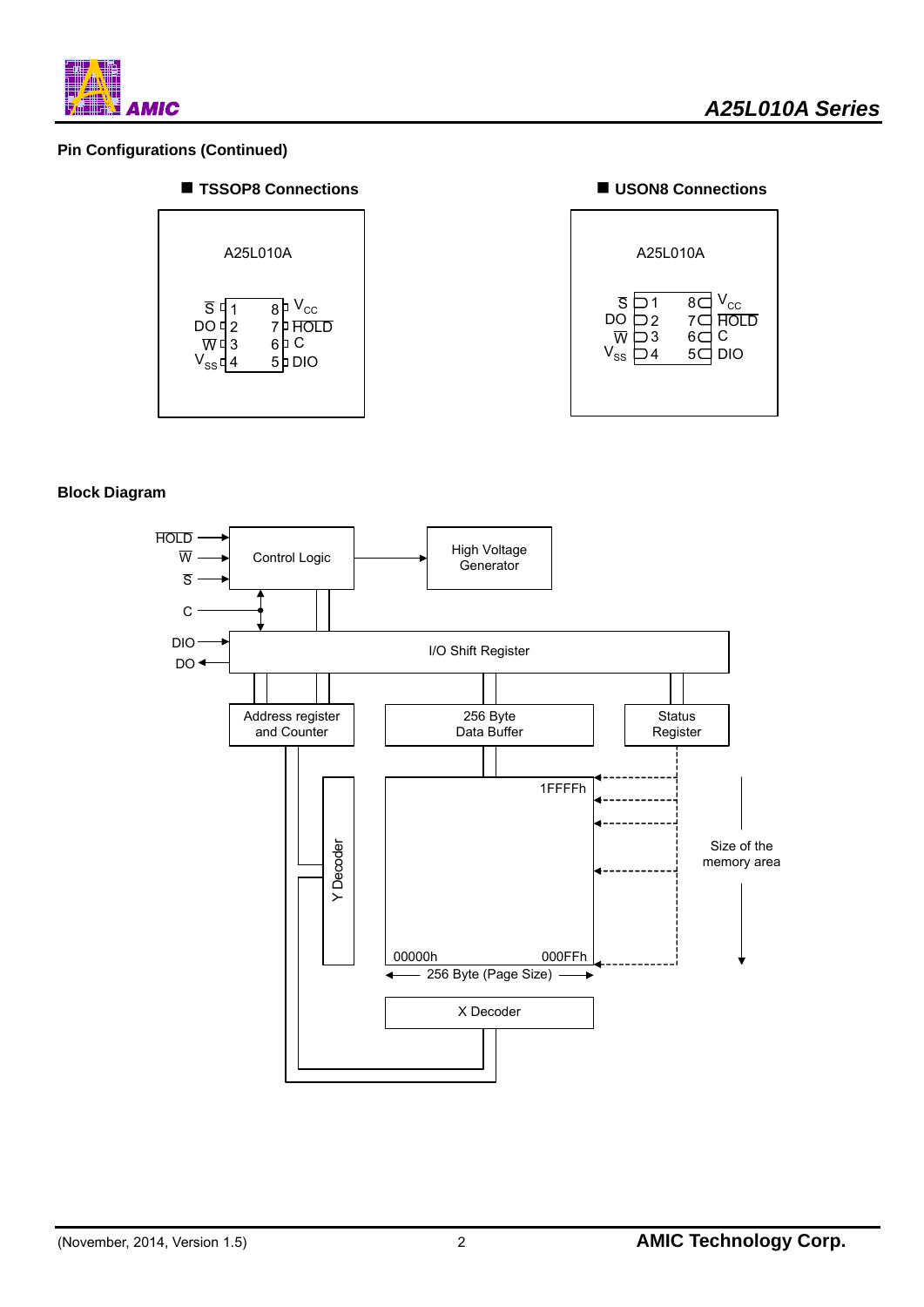

### **Pin Descriptions**

| Pin No.                 | <b>Description</b>              |
|-------------------------|---------------------------------|
| C                       | Serial Clock                    |
| <b>DIO</b>              | Serial Data Input <sup>1</sup>  |
| DO                      | Serial Data Output <sup>2</sup> |
| $\overline{s}$          | <b>Chip Select</b>              |
| $\overline{\mathsf{w}}$ | <b>Write Protect</b>            |
| <b>HOLD</b>             | Hold                            |
| Vcc                     | Supply Voltage                  |
| Vss                     | Ground                          |

Notes:

- 1. The DIO is also used as an output pin when the Fast Read Dual Output instruction and the Fast Read Dual Input-Output instruction are executed.
- 2. The DO is also used as an input pin when the Fast Read Dual Input-Output instruction is executed.

#### **SIGNAL DESCRIPTION**

Serial Data Output (DO). This output signal is used to transfer data serially out of the device. Data is shifted out on the falling edge of Serial Clock (C).

The DO pin is also used as an input pin when the Fast Read Dual Input-Output instruction is executed.

**Serial Data Input (DIO).** This input signal is used to transfer data serially into the device. It receives instructions, addresses, and the data to be programmed. Values are latched on the rising edge of Serial Clock (C).

The DIO pin is also used as an output pin when the Fast Read Dual Output instruction and the Fast Read Dual Input-Output instruction are executed.

**Serial Clock (C).** This input signal provides the timing of the serial interface. Instructions, addresses, or data present at Serial Data Input (DIO) are latched on the rising edge of Serial Clock (C). Data on Serial Data Output (DO) changes after the falling edge of Serial Clock (C).

**Chip Select (S ).** When this input signal is High, the device is deselected and Serial Data Output (DO) is at high

#### **Logic Symbol**



impedance. Unless an internal Program, Erase or Write Status Register cycle is in progress, the device will be in the Standby mode (this is not the Deep Power-down mode). Driving Chip Select (S) Low enables the device, placing it in the active power mode.

After Power-up, a falling edge on Chip Select ( $\overline{S}$ ) is required prior to the start of any instruction.

Hold (HOLD). The Hold (HOLD) signal is used to pause any serial communications with the device without deselecting the device.

During the Hold condition, the Serial Data Output (DO) is high impedance, and Serial Data Input (DIO) and Serial Clock (C) are Don't Care. To start the Hold condition, the device must be selected, with Chip Select ( $\overline{S}$ ) driven Low.

**Write Protect ( W ).** The main purpose of this input signal is to freeze the size of the area of memory that is protected against program or erase instructions (as specified by the values in the BP2, BP1, and BP0 bits of the Status Register).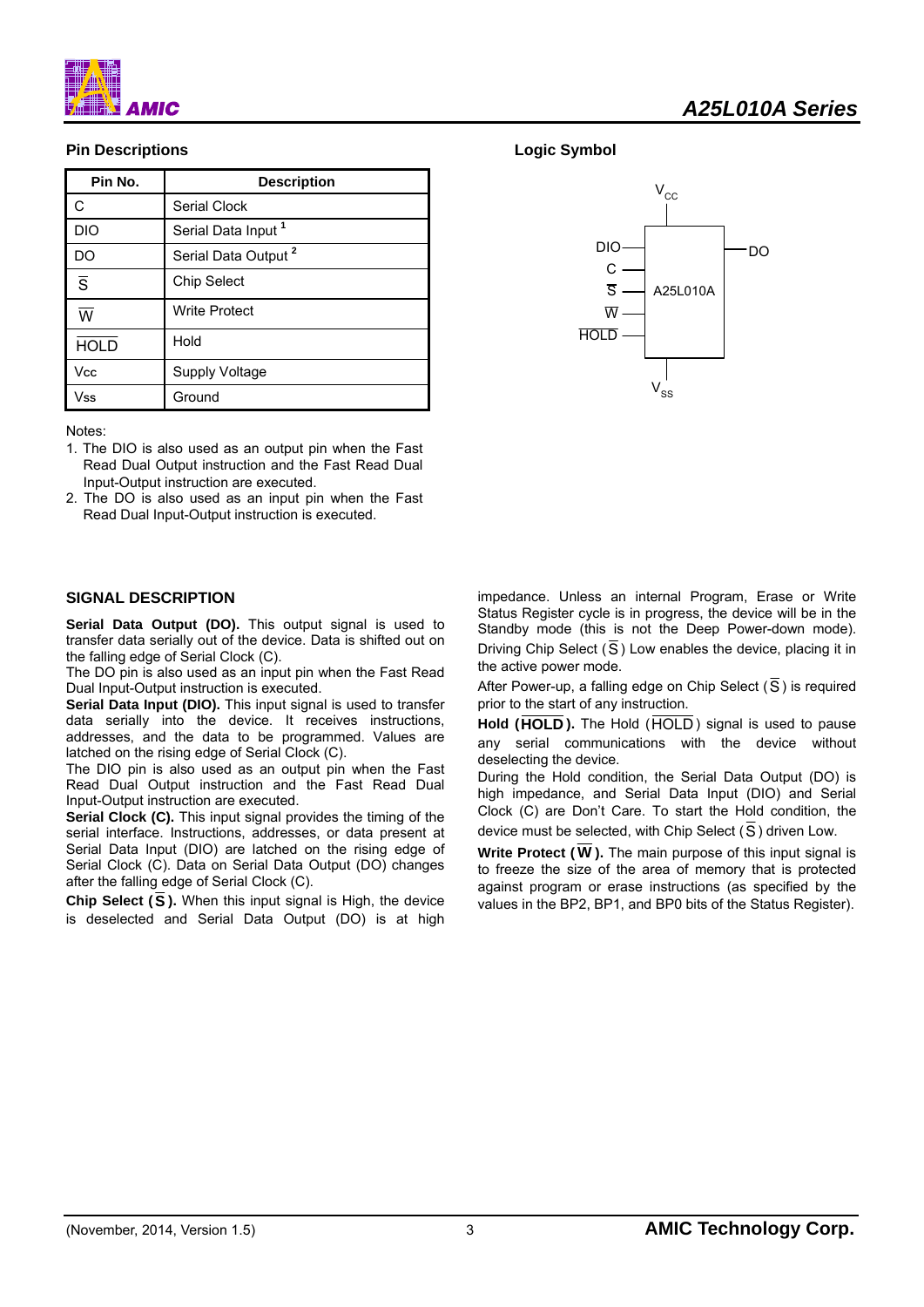

### **SPI MODES**

These devices can be driven by a microcontroller with its SPI peripheral running in either of the two following modes: – CPOL=0, CPHA=0

– CPOL=1, CPHA=1

For these two modes, input data is latched in on the rising edge of Serial Clock (C), and output data is available from the

**Figure 1. Bus Master and Memory Devices on the SPI Bus** 

falling edge of Serial Clock (C).

The difference between the two modes, as shown in Figure 2, is the clock polarity when the bus master is in Stand-by mode and not transferring data:

– C remains at 0 for (CPOL=0, CPHA=0) $\rightarrow$  Mode 0

– C remains at 1 for (CPOL=1, CPHA=1) $\rightarrow$  Mode 3



Note: The Write Protect ( $\overline{W}$ ) and Hold ( $\overline{HOLD}$ ) signals should be driven, High or Low as appropriate.

### **Figure 2. SPI Modes Supported**

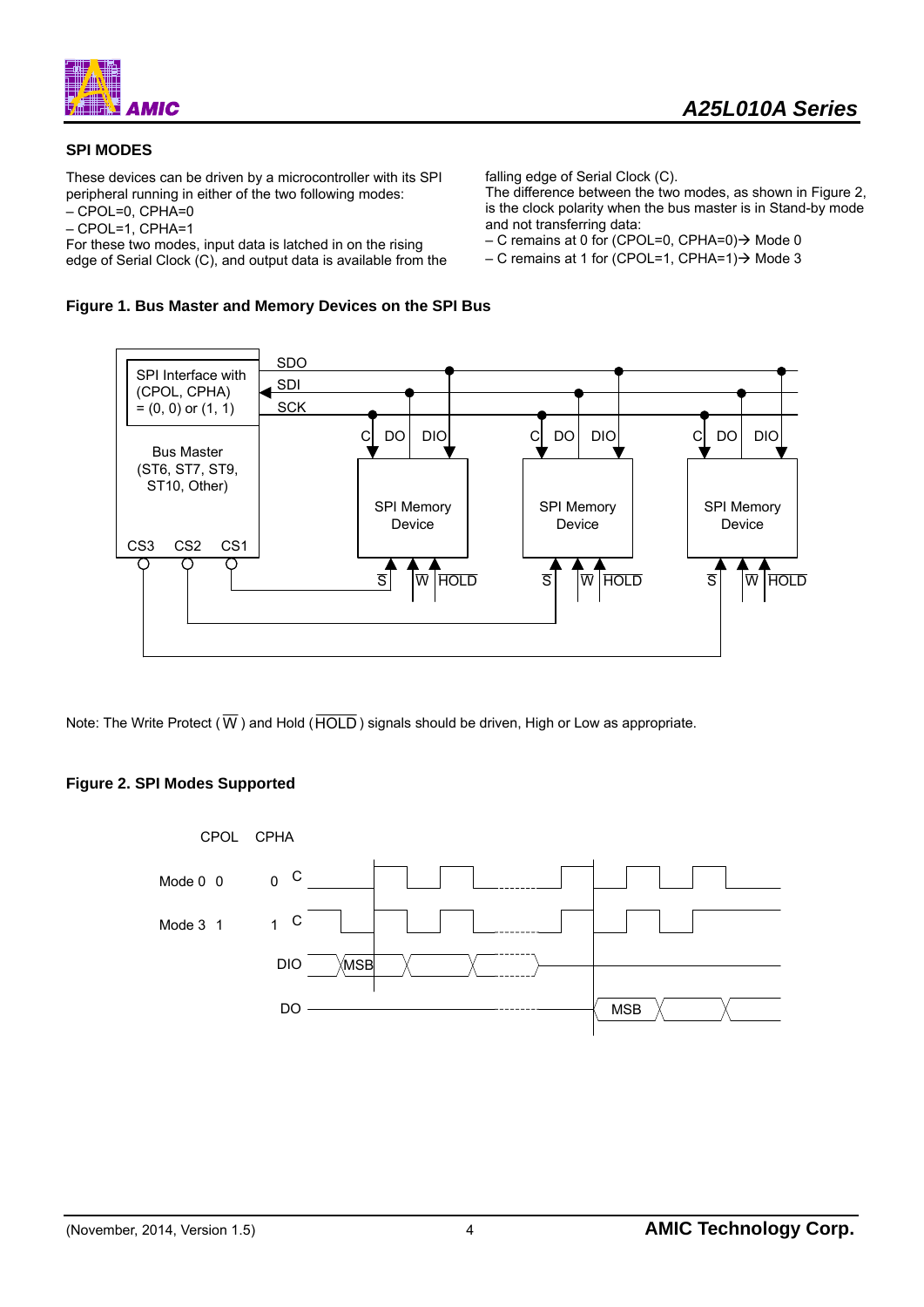

#### **OPERATING FEATURES**

#### **Page Programming**

To program one data byte, two instructions are required: Write Enable (WREN), which is one byte, and a Page Program (PP) sequence, which consists of four bytes plus data. This is followed by the internal Program cycle (of duration  $t_{PP}$ ).

To spread this overhead, the Page Program (PP) instruction allows up to 256 bytes be programming at a time (changing bits from 1 to 0), providing that they lie in consecutive addresses on the same page of memory.

#### **Sector Erase, Block Erase, and Chip Erase**

The Page Program (PP) instruction allows bits to be reset from 1 to 0. Before this can be applied, the bytes of memory need to have been erased to all 1s (FFh). This can be achieved, a sector at a time, using the Sector Erase (SE) instruction, a block at a time, using the Block Erase (BE) instruction, or throughout the entire memory, using the Chip Erase (CE) instruction. This starts an internal Erase cycle (of duration  $t_{\text{SE}}$ ,  $t_{\text{BE}}$  or  $t_{\text{CE}}$ ).

The Erase instruction must be preceded by a Write Enable (WREN) instruction.

#### **Polling During a Write, Program or Erase Cycle**

A further improvement in the time to Write Status Register (WRSR), Program (PP) or Erase (SE, BE, or CE) can be achieved by not waiting for the worst case delay ( $t<sub>W</sub>$ ,  $t<sub>PP</sub>$ ,  $t<sub>SE</sub>$ ,  $t_{BE}$ ,  $t_{CE}$ ). The Write In Progress (WIP) bit is provided in the Status Register so that the application program can monitor its value, polling it to establish when the previous Write cycle, Program cycle or Erase cycle is complete.

#### **Active Power, Stand-by Power and Deep Power-Down Modes**

When Chip Select (S) is Low, the device is enabled, and in the Active Power mode.

When Chip Select (S) is High, the device is disabled, but could remain in the Active Power mode until all internal cycles have completed (Program, Erase, Write Status Register). The device then goes in to the Stand-by Power mode. The device consumption drops to Icc1.

The Deep Power-down mode is entered when the specific instruction (the Deep Power-down Mode (DP) instruction) is executed. The device consumption drops further to Icc2. The device remains in this mode until another specific instruction (the Release from Deep Power-down Mode and Read Electronic Signature (RES) instruction) is executed.

All other instructions are ignored while the device is in the Deep Power-down mode. This can be used as an extra software protection mechanism, when the device is not in active use, to protect the device from inadvertent Write, Program or Erase instructions.

# *A25L010A Series*

#### **Status Register**

The Status Register contains a number of status and control bits that can be read or set (as appropriate) by specific instructions. See Read Status Register (RDSR) for a detailed description of the Status Register bits.

#### **Protection Modes**

The environments where non-volatile memory devices are used can be very noisy. No SPI device can operate correctly in the presence of excessive noise. To help combat this, the A25L010A boasts the following data protection mechanisms:

- **Power-On Reset and an internal timer (t<sub>PUW</sub>) can provide** protection against inadvertent changes while the power supply is outside the operating specification.
- **Program, Erase and Write Status Register instructions are** checked that they consist of a number of clock pulses that is a multiple of eight, before they are accepted for execution.
- All instructions that modify data must be preceded by a Write Enable (WREN) instruction to set the Write Enable Latch (WEL) bit. This bit is returned to its reset state by the following events:
	- Power-up
	- Write Disable (WRDI) instruction completion
	- Write Status Register (WRSR) instruction completion
	- Page Program (PP) instruction completion
	- Sector Erase (SE) instruction completion
	- Block Erase (BE) instruction completion
	- Chip Erase (CE) instruction completion
- The Sector/Block Protect (SEC, BP2, BP1, BP0) bits allow part of the memory to be configured as read-only. This is the Software Protected Mode (SPM).
- The Write Protect (W) signal allows the Sector/Block Protect (SEC, BP2, BP1, BP0) bits and Status Register Write Disable (SRWD) bit to be protected. This is the Hardware Protected Mode (HPM).
- In addition to the low power consumption feature, the Deep Power-down mode offers extra software protection from inadvertent Write, Program and Erase instructions, as all instructions are ignored except one particular instruction (the Release from Deep Power-down instruction).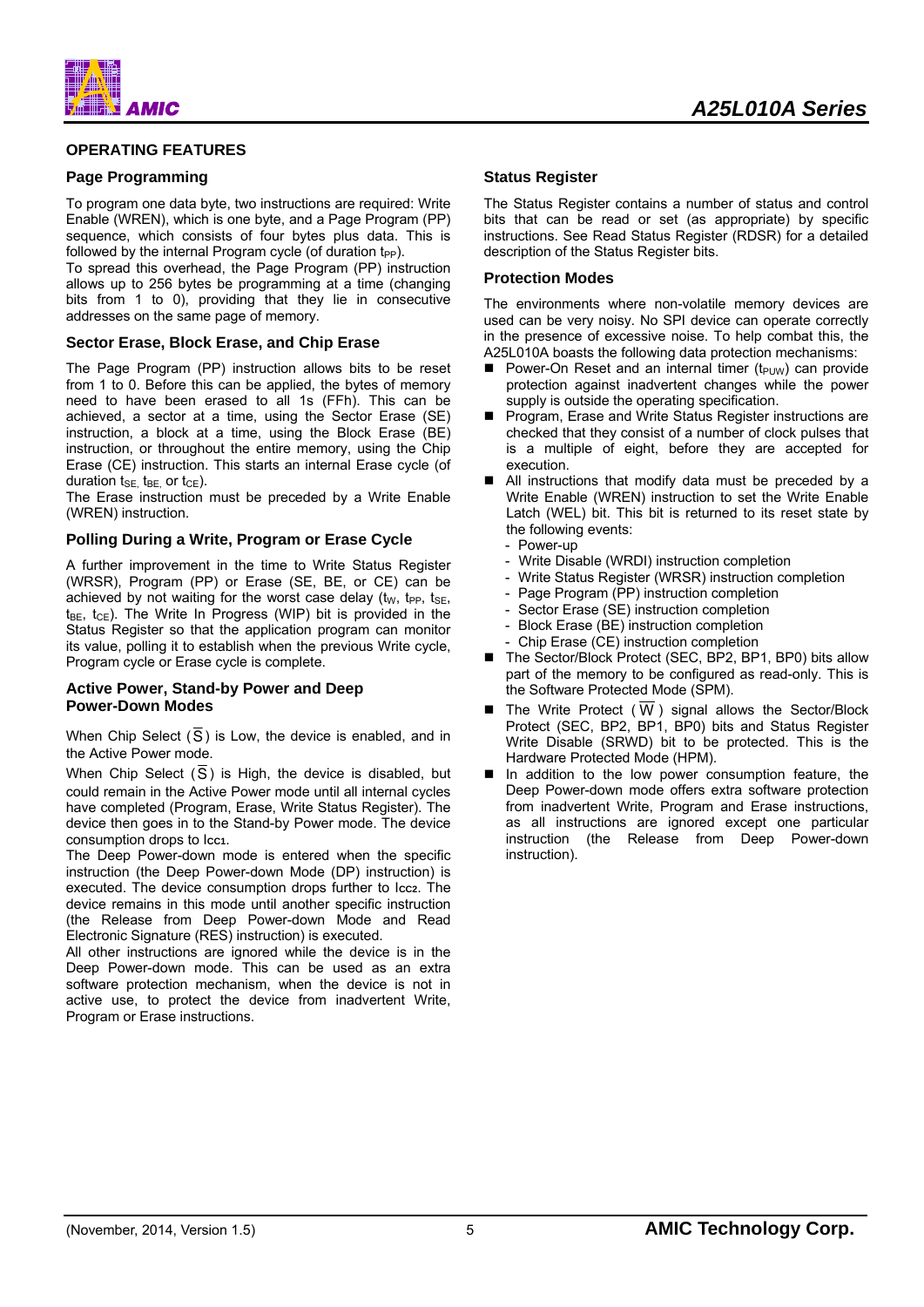

## **Table 1. Protected Area Sizes**

#### **A25L010A**

|                | <b>SEC</b>   | TB           | BP <sub>2</sub> | BP <sub>1</sub> | BP <sub>0</sub> | <b>Protected Area</b> | <b>Unprotected Area</b> |
|----------------|--------------|--------------|-----------------|-----------------|-----------------|-----------------------|-------------------------|
|                | 0            | X.           | X               | $\mathbf{0}$    | $\mathbf 0$     | None                  | All Blocks              |
| <b>Block</b>   | 0            | $\mathbf 0$  | X               | $\mathbf{0}$    | $\mathbf{1}$    | Block 1               | Block 0                 |
| <b>Protect</b> | 0            | $\mathbf{1}$ | $\times$        | $\mathbf 0$     | $\mathbf{1}$    | Block 0               | Block 1                 |
|                | $\pmb{0}$    | $\mathsf{X}$ | X               | $\mathbf{1}$    | X               | All Blocks            | None                    |
|                | 1            | $\mathbf 0$  | $\mathbf 0$     | $\mathbf 0$     | $\mathbf 0$     | Sector 2 - 31         | Sector 0 - 1            |
|                | $\mathbf{1}$ | $\mathbf 0$  | $\mathbf 0$     | $\mathbf 0$     | 1               | Sector 4 - 31         | Sector 0 - 3            |
|                | $\mathbf{1}$ | $\mathbf{0}$ | $\mathbf 0$     | $\mathbf{1}$    | $\mathbf 0$     | Sector 6 - 31         | Sector $0-5$            |
|                | $\mathbf{1}$ | $\mathbf 0$  | $\mathbf 0$     | $\mathbf{1}$    | $\mathbf{1}$    | Sector 8 - 31         | Sector 0 - 7            |
|                | $\mathbf{1}$ | 1            | $\mathbf 0$     | $\mathbf 0$     | $\pmb{0}$       | Sector 0 - 29         | Sector 30 - 31          |
|                | 1            | $\mathbf{1}$ | 0               | $\mathbf 0$     | $\mathbf{1}$    | Sector 0 - 27         | Sector 28 - 31          |
|                | $\mathbf{1}$ | $\mathbf{1}$ | $\mathbf 0$     | $\mathbf{1}$    | $\mathbf 0$     | Sector 0 - 25         | Sector 26 - 31          |
| <b>Sector</b>  | $\mathbf{1}$ | $\mathbf{1}$ | 0               | $\mathbf{1}$    | 1               | Sector 0 - 23         | Sector 24 - 31          |
| <b>Protect</b> | $\mathbf{1}$ | $\mathbf 0$  | 1               | $\mathbf 0$     | $\mathbf 0$     | Sector 0 - 1          | Sector 2 - 31           |
|                | $\mathbf{1}$ | 0            | 1               | $\mathbf 0$     | 1               | Sector 0 - 3          | Sector 4 - 31           |
|                | 1            | $\mathbf 0$  | $\mathbf{1}$    | $\mathbf{1}$    | $\mathbf 0$     | Sector $0-5$          | Sector 6 - 31           |
|                | $\mathbf{1}$ | $\mathbf 0$  | 1               | $\mathbf{1}$    | 1               | Sector 0 - 7          | Sector 8 - 31           |
|                | $\mathbf{1}$ | $\mathbf{1}$ | 1               | $\mathbf{0}$    | $\mathbf 0$     | Sector 30 - 31        | Sector 0 - 29           |
|                | $\mathbf{1}$ | $\mathbf 1$  | 1               | $\pmb{0}$       | $\mathbf{1}$    | Sector 28 - 31        | Sector 0 - 27           |
|                | $\mathbf{1}$ | 1            | 1               | $\mathbf{1}$    | $\mathbf 0$     | Sector 26 - 31        | Sector 0 - 25           |
|                | 1            | $\mathbf{1}$ | 1               | $\mathbf{1}$    | 1               | Sector 24 - 31        | Sector 0 - 23           |

Notes:

1.  $X =$  don't care

2. If any Program or Erase command specifies a memory region that contains protected data portion, this command will be ignored.

3. The definition of block here is for 64K byte area.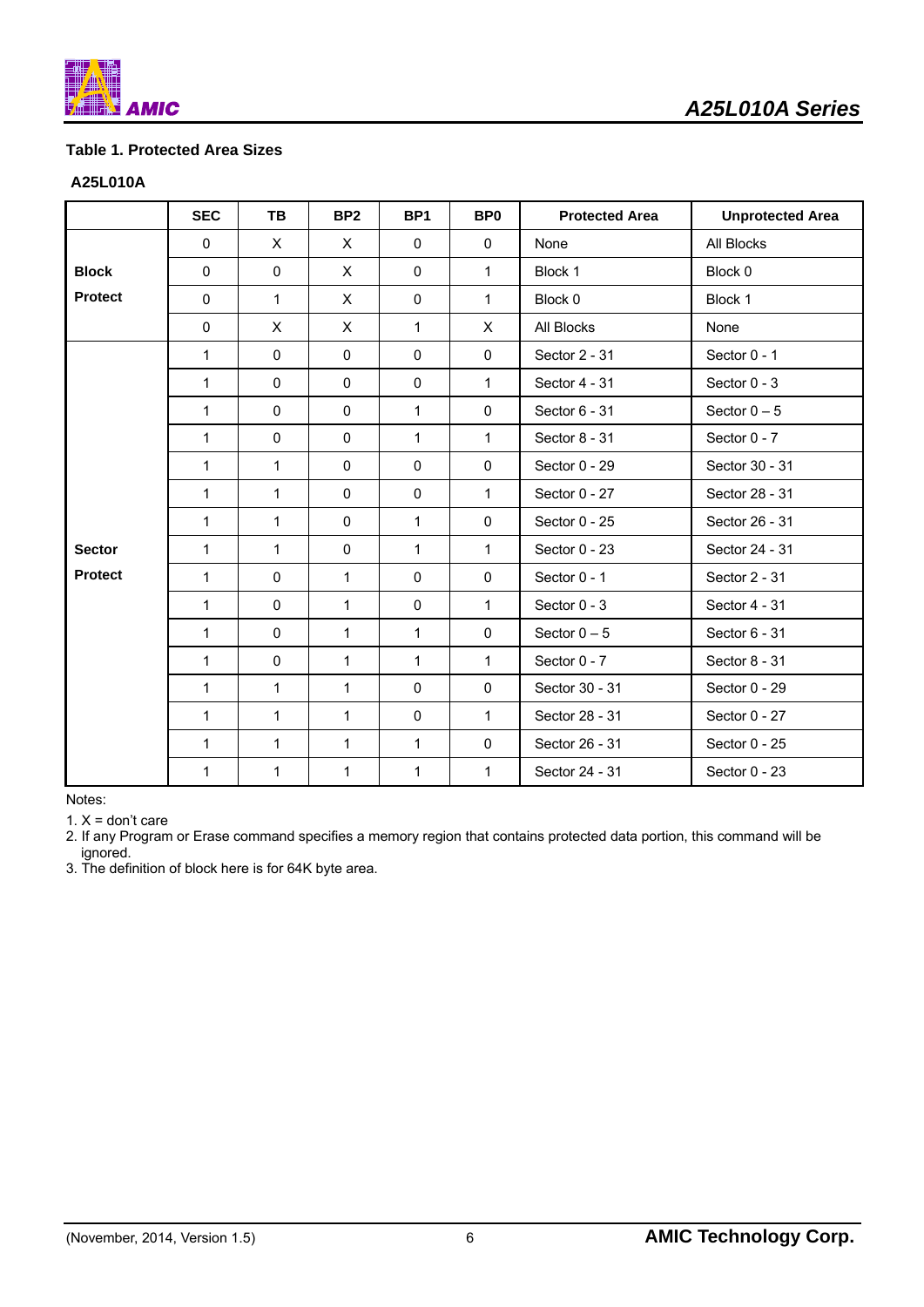



#### **Hold Condition**

The Hold  $(\overline{HOLD})$  signal is used to pause any serial communications with the device without resetting the clocking sequence. However, taking this signal Low does not terminate any Write Status Register, Program or Erase cycle that is currently in progress.

To enter the Hold condition, the device must be selected, with Chip Select  $(\overline{S})$  Low.

The Hold condition starts on the falling edge of the Hold (HOLD ) signal, provided that this coincides with Serial Clock (C) being Low (as shown in Figure 3.).

The Hold condition ends on the rising edge of the Hold (HOLD ) signal, provided that this coincides with Serial Clock (C) being Low.

If the falling edge does not coincide with Serial Clock (C) being Low, the Hold condition starts after Serial Clock (C) next goes Low. Similarly, if the rising edge does not coincide with Serial Clock (C) being Low, the Hold condition ends after Serial Clock (C) next goes Low. This is shown in Figure 3. During the Hold condition, the Serial Data Output (DO) is high impedance, and Serial Data Input (DIO) and Serial Clock (C) are Don't Care.

Normally, the device is kept selected, with Chip Select  $(\overline{S})$ driven Low, for the whole duration of the Hold condition. This is to ensure that the state of the internal logic remains unchanged from the moment of entering the Hold condition.

If Chip Select  $(\overline{S})$  goes High while the device is in the Hold condition, this has the effect of resetting the internal logic of the device. To restart communication with the device, it is necessary to drive Hold (HOLD) High, and then to drive Chip Select  $(\overline{S})$  Low. This prevents the device from going back to the Hold condition.

#### **Figure 3. Hold Condition Activation**

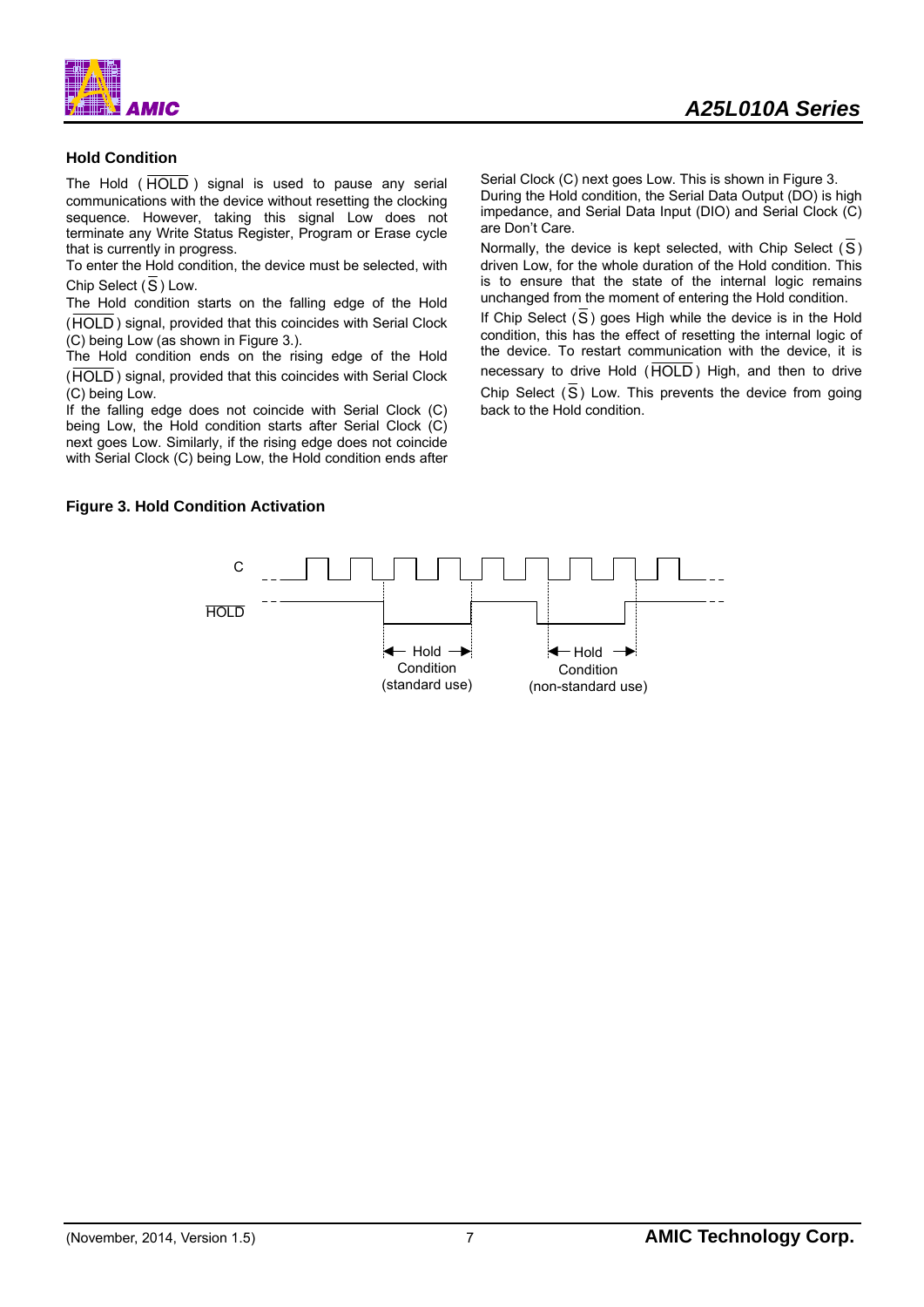![](_page_8_Picture_0.jpeg)

### **A25L010A MEMORY ORGANIZATION**

The memory is organized as:

- $\blacksquare$  131,072 bytes (8 bits each)
- 2 64-Kbytes blocks
- 4 32-Kbytes blocks
- 32 4-Kbytes sectors
- 512 pages (256 bytes each).

#### **Table 2. Memory Organization**

#### **A25L010A Address Table**

Each page can be individually programmed (bits are programmed from 1 to 0). The device is Sector, Block, or Chip Erasable (bits are erased from 0 to 1) but not Page Erasable.

| Block(64K-byte) | Block(32K-byte)           | Sector (4K-byte) |        | <b>Address Range</b> |
|-----------------|---------------------------|------------------|--------|----------------------|
|                 |                           | 31               | 1F000h | 1FFFFh               |
|                 | $\ensuremath{\mathsf{3}}$ |                  |        |                      |
| 1               |                           | 24               | 18000h | 18FFFh               |
|                 |                           | 23               | 17000h | 17FFFh               |
|                 | $\overline{2}$            |                  |        |                      |
|                 |                           | 16               | 10000h | 10FFFh               |
|                 |                           | 15               | 0F000h | 0FFFFh               |
|                 |                           |                  |        |                      |
| $\mathbf 0$     |                           | 8                | 08000h | 08FFFh               |
|                 |                           | $\overline{7}$   | 07000h | 07FFFh               |
|                 | $\mathbf 0$               |                  |        |                      |
|                 |                           | 0                | 00000h | 00FFFh               |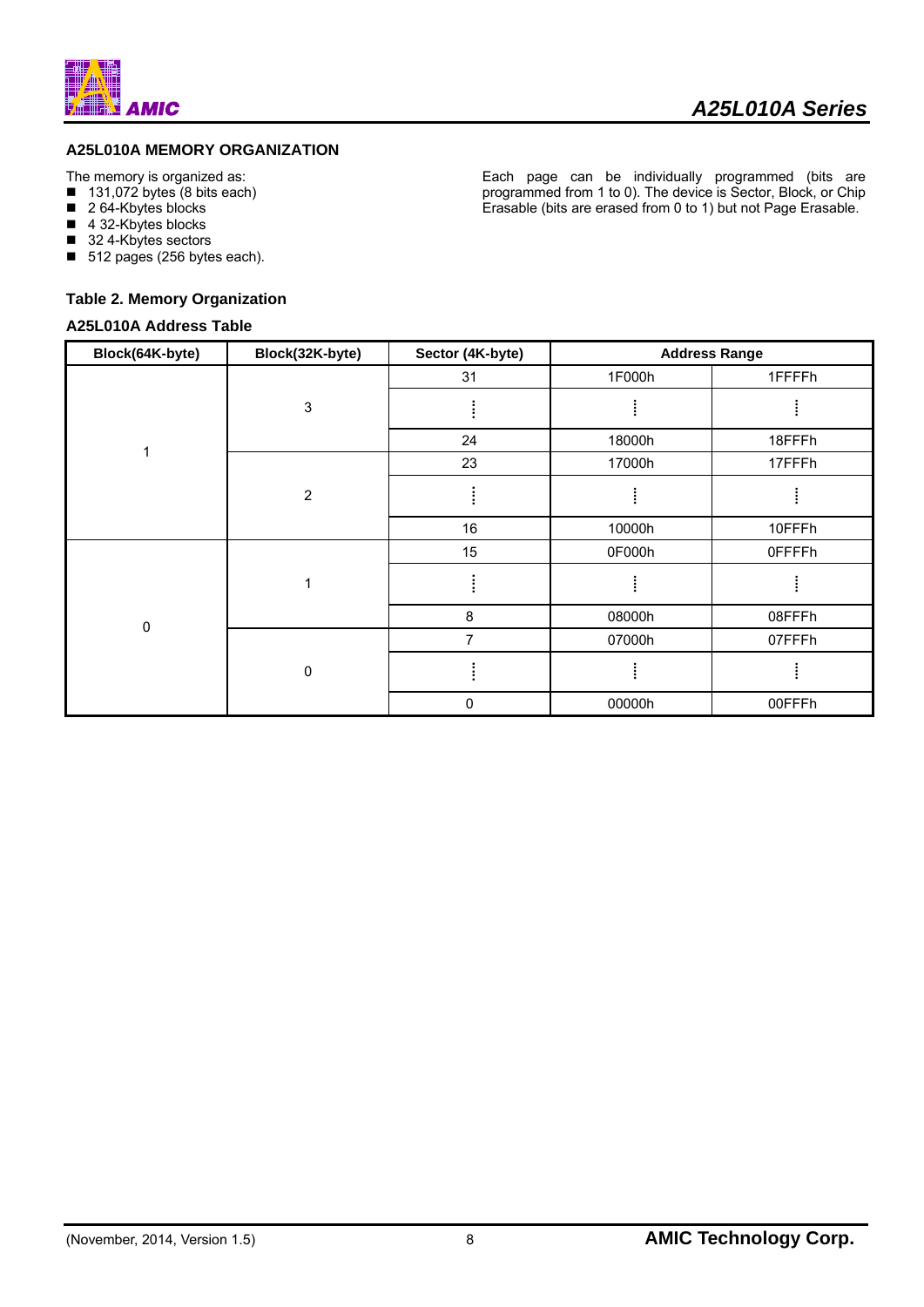![](_page_9_Picture_1.jpeg)

#### **INSTRUCTIONS**

All instructions, addresses and data are shifted in and out of the device, most significant bit first.

Serial Data Input (DIO) is sampled on the first rising edge of Serial Clock (C) after Chip Select ( $\overline{S}$ ) is driven Low. Then, the one-byte instruction code must be shifted in to the device, most significant bit first, on Serial Data Input (DIO), each bit being latched on the rising edges of Serial Clock (C).

The instruction set is listed in Table 3.

Every instruction sequence starts with a one-byte instruction code. Depending on the instruction, this might be followed by address bytes, or by data bytes, or by both or none.

In the case of a Read Data Bytes (READ), Read Data Bytes at Higher Speed (Fast\_Read), Read Status Register (RDSR) or Release from Deep Power-down, Read Device Identification and Read Electronic Signature (RES) instruction, the shifted-in instruction sequence is followed by a data-out sequence. Chip

#### Select (S) can be driven High after any bit of the data-out sequence is being shifted out.

In the case of a Page Program (PP), Sector Erase (SE), Block Erase (BE), Chip Erase (CE), Write Status Register (WRSR), Write Enable (WREN), Write Disable (WRDI) or Deep Power-down (DP) instruction, Chip Select  $(\overline{S})$  must be driven High exactly at a byte boundary, otherwise the instruction is rejected, and is not executed. That is, Chip Select  $(\overline{S})$  must driven High when the number of clock pulses after Chip Select (S) being driven Low is an exact multiple of eight.

All attempts to access the memory array during a Write Status Register cycle, Program cycle or Erase cycle are ignored, and the internal Write Status Register cycle, Program cycle or Erase cycle continues unaffected.

| <b>Instruction</b>              | <b>Description</b>                                                              | One-byte<br><b>Instruction Code</b> |                  | <b>Address</b><br><b>Bytes</b> | <b>Dummy</b><br><b>Bytes</b> | Data<br><b>Bytes</b> |
|---------------------------------|---------------------------------------------------------------------------------|-------------------------------------|------------------|--------------------------------|------------------------------|----------------------|
| <b>WREN</b>                     | <b>Write Enable</b>                                                             | 0000 0110                           | 06h              | 0                              | 0                            | $\Omega$             |
| <b>WRDI</b>                     | <b>Write Disable</b>                                                            | 0000 0100                           | 04h              | $\Omega$                       | 0                            | $\Omega$             |
| <b>RDSR</b>                     | <b>Read Status Register</b>                                                     | 0000 0101                           | 05h              | 0                              | 0                            | 1 to $\infty$        |
| <b>WRSR</b>                     | Write Status Register                                                           | 0000 0001                           | 01h              | $\Omega$                       | $\Omega$                     | 1                    |
| <b>READ</b>                     | Read Data Bytes                                                                 | 0000 0011                           | 03h              | 3                              | 0                            | 1 to $\infty$        |
| <b>FAST READ</b>                | Read Data Bytes at Higher Speed                                                 | 0000 1011                           | 0 <sub>Bh</sub>  | 3                              | $\mathbf{1}$                 | 1 to $\infty$        |
| FAST READ DUAL<br><b>OUTPUT</b> | Read Data Bytes at Higher Speed by<br>Dual Output <sup>(1)</sup>                | 00111011                            | 3Bh              | 3                              | 1                            | 1 to $\infty$        |
| FAST READ_DUAL<br>INPUT-OUTPUT  | Read Data Bytes at Higher Speed by<br>Dual Input and Dual Output <sup>(1)</sup> | 10111011                            | <b>BBh</b>       | $3^{(2)}$                      | $1^{(2)}$                    | 1 to $\infty$        |
| PP                              | Page Program                                                                    | 0000 0010                           | 02h              | 3                              | $\mathbf{0}$                 | 1 to 256             |
| <b>SE</b>                       | <b>Sector Erase</b>                                                             | 0010 0000                           | 20h              | 3                              | $\Omega$                     | $\Omega$             |
| <b>BE</b>                       | Block Erase (64KB Erase)                                                        | 1101 1000                           | D <sub>8</sub> h | 3                              | 0                            | $\Omega$             |
|                                 | Block Erase (32KB Erase)                                                        | 0101 0010                           | 52h              |                                |                              |                      |
| <b>CE</b>                       |                                                                                 | 1100 0111                           | C7h              | 0                              | 0                            | $\Omega$             |
|                                 | Chip Erase                                                                      | 0110 0000                           | 60h              |                                |                              |                      |
| <b>DP</b>                       | Deep Power-down                                                                 | 1011 1001                           | B9h              | $\Omega$                       | $\Omega$                     | $\Omega$             |
| <b>RDID</b>                     | Read Device Identification                                                      | 1001 1111                           | 9Fh              | 0                              | 0                            | 1 to $\infty$        |
| <b>REMS</b>                     | Read Electronic Manufacturer & Device<br>Identification                         | 1001 0000                           | 90h              | $1^{(3)}$                      | $\overline{2}$               | 1 to $\infty$        |
| <b>RES</b>                      | Release from Deep Power-down, and<br>Read Electronic Signature                  | 1010 1011                           | <b>ABh</b>       | 0                              | 3                            | 1 to $\infty$        |
|                                 | Release from Deep Power-down                                                    |                                     |                  | 0                              | 0                            | 0                    |
| <b>HPM</b>                      | High Performance Mode                                                           | 1010 0011                           | A <sub>3</sub> h | 0                              | 3                            | 0                    |

**Table 3. Instruction Set**

Note: (1) DIO = (D**6**, D**4**, D**2**, D**0**)

DO = (D**7**, D**5**, D**3**, D**1**)

(2) Dual Input, DIO = (A22, A20, A18, ………, A6, A4, A2, A0)

DO = (A23, A21, A19, …….., A7, A5, A3, A1)

(3) ADD= (00h) will output manufacturer's ID first and ADD=(01h) will output device ID first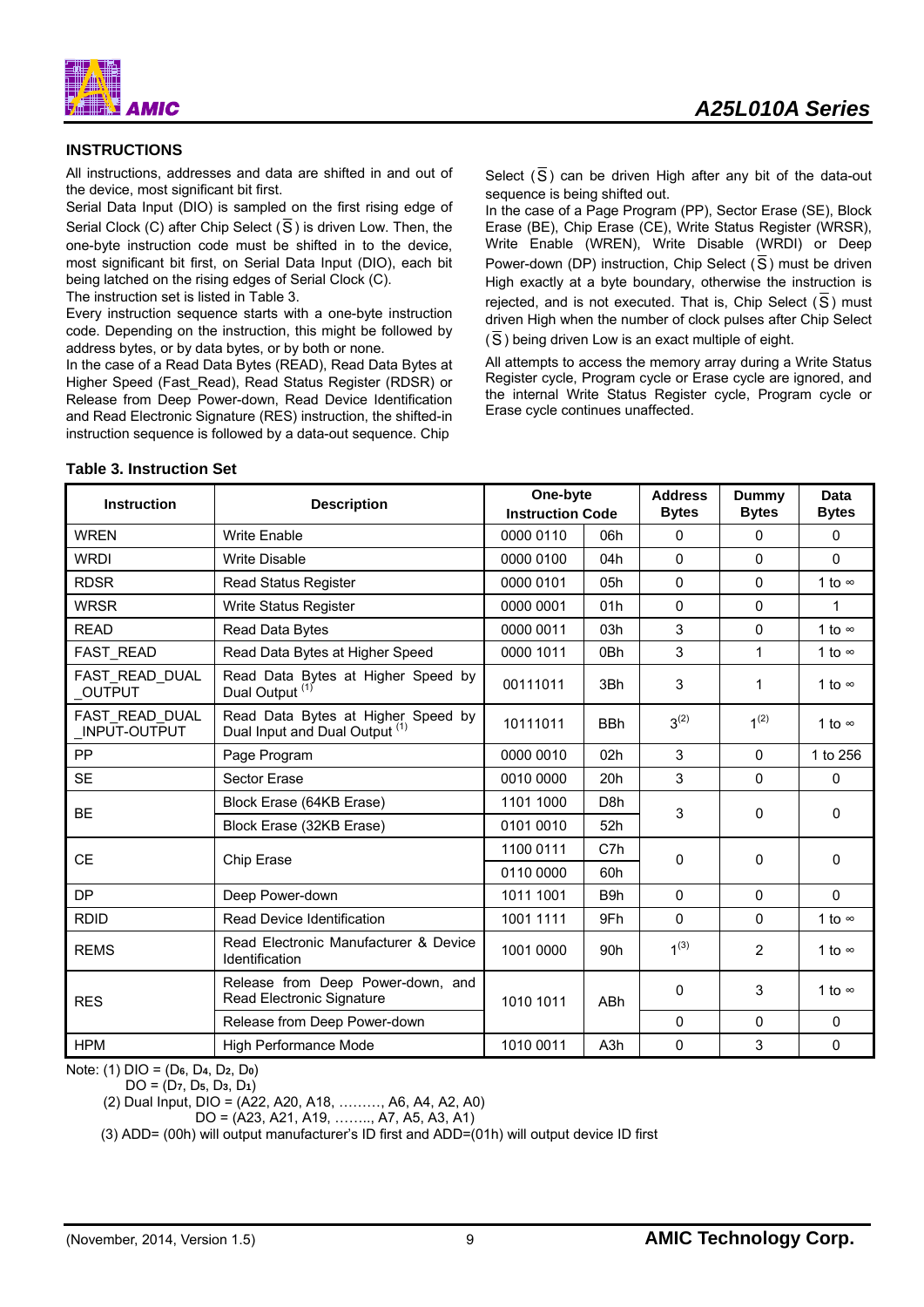![](_page_10_Picture_0.jpeg)

### **Write Enable (WREN)**

The Write Enable (WREN) instruction (Figure 4.) sets the Write Enable Latch (WEL) bit.

The Write Enable Latch (WEL) bit must be set prior to every Page Program (PP), Sector Erase (SE), Bulk Erase (BE) and Write Status Register (WRSR) instruction.

#### **Figure 4. Write Enable (WREN) Instruction Sequence**

![](_page_10_Figure_6.jpeg)

#### **Write Disable (WRDI)**

The Write Disable (WRDI) instruction (Figure 5.) resets the Write Enable Latch (WEL) bit.

The Write Disable (WRDI) instruction is entered by driving Chip Select  $(S)$  Low, sending the instruction code, and then driving Chip Select  $(\overline{S})$  High. The Write Enable Latch (WEL) bit is reset under the following conditions:

- Power-up
- Write Disable (WRDI) instruction completion
- Write Status Register (WRSR) instruction completion
- Page Program (PP) instruction completion
- Sector Erase (SE) instruction completion
- Block Erase (BE) instruction completion
- ﹣ Chip Erase (CE) instruction completion

#### **Figure 5. Write Disable (WRDI) Instruction Sequence**

![](_page_10_Figure_18.jpeg)

The Write Enable (WREN) instruction is entered by driving Chip Select  $(\overline{S})$  Low, sending the instruction code, and then driving Chip Select ( $\overline{S}$ ) High.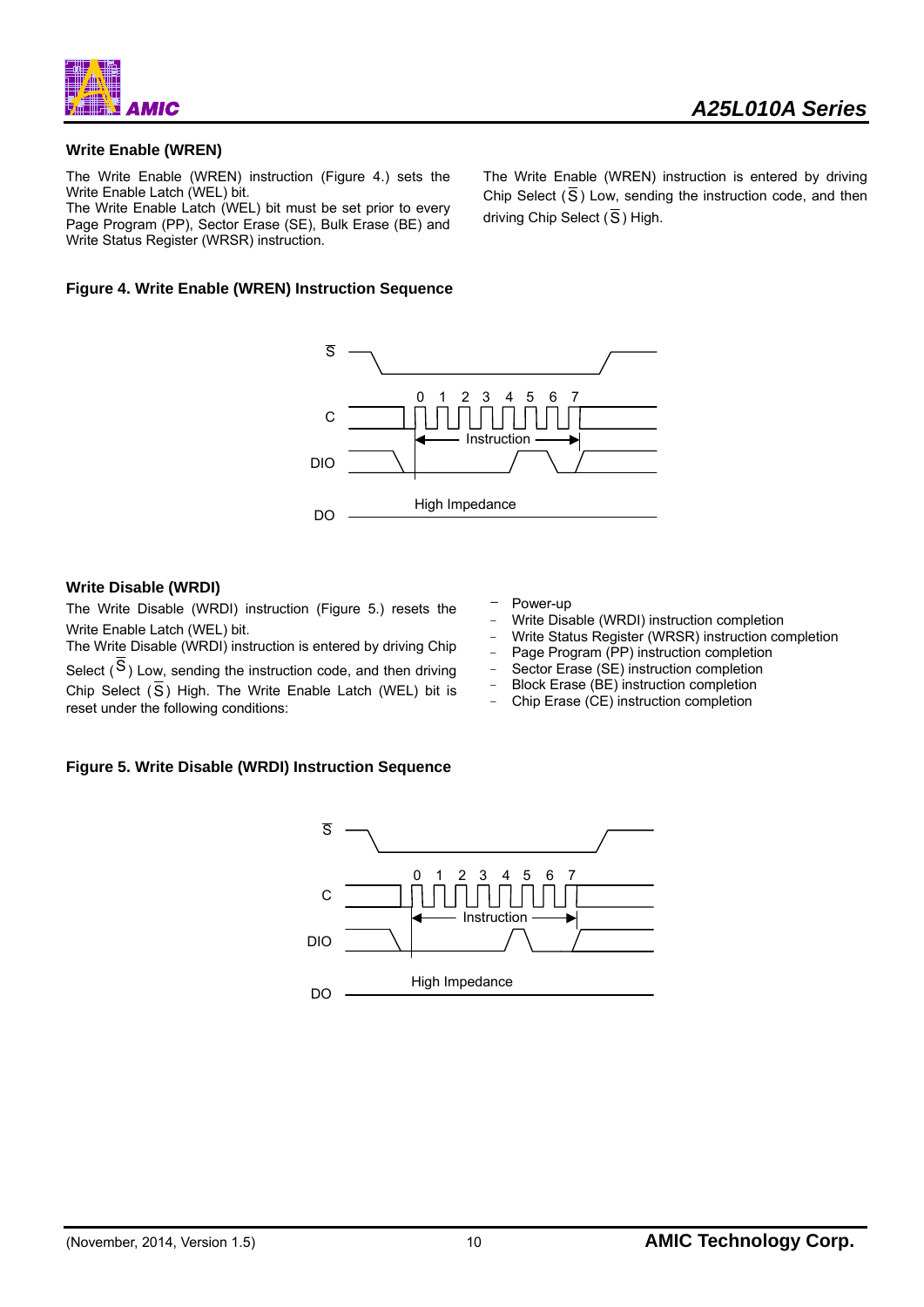![](_page_11_Picture_0.jpeg)

#### **Read Status Register (RDSR)**

The Read Status Register (RDSR) instruction allows the Status Register to be read. The instruction code of "05h" is for Status Register-1 and "35h" is for Status Register-2. The Status Register may be read at any time, even while a Program, Erase or Write Status Register cycle is in progress. When one of these cycles is in progress, it is recommended to check the Write In Progress (WIP) bit before sending a new instruction to the device. It is also possible to read the Status Register continuously, as shown in Figure 6.

#### **Table 4. Status Register- 1 Format**

![](_page_11_Figure_4.jpeg)

The status and control bits of the Status Register are as follows:

**WIP bit.** The Write In Progress (WIP) bit is a read only bit in the status register (b0) that is set to a 1 state when the device is busy with a Write Status Register, Program or Erase cycle. During this time the device will ignore further instructions except for the Read Status Register instructions(see  $t_W$ ,  $t_{PP}$ ,  $t_{SE}$ ,  $t_{BE}$ , and  $t_{CE}$  in AC Characteristics). When the program, erase, write status register instruction has completed, the WIP bit will be cleared to a 0 state indicating the device is ready for further instructions.

**WEL bit.** The Write Enable Latch (WEL) bit is a read only bit in the status register (b1) that is set to a 1 after executing a Write Enable Instruction. The WEL status bit is cleared to a 0 when the device is write disabled. A write disable state occurs upon power-up or after any completion of the following instructions: Write Disable, Page Program, Sector Erase, Block Erase, Chip Erase, and Write Status Register.

**BP2, BP1, BP0 bits.** The Block Protect (BP2, BP1, and BP0) bits are non-volatile read/write bits in the status register (b4, b3, and b2) that provide Write Protection control and status. Block Protect bits can be set using the Write Status Register Instruction (see  $t_W$  in AC characteristics). All, none or a portion of the memory array can be protected from Program and Erase instructions (see Table 1. Protected Area Sizes). These bits can be set with the Write Status Register Instruction depending on the state of the SRWD, and WEL bit. The factory default setting for the Block Protect Bits is 0 which means none of the array protected.

**TB bit.** The non-volatile Top/Bottom (TB) bit controls if the Block/Sector Protect Bits (BP2, BP1, BP0, SEC) protect from the Top or the Bottom of the array as shown in Table 1. Protected Area Sizes. The factory default setting is TB=0. The TB bit can be set with the Write Status Register Instruction depending on the state of the SRWD, and WEL bit.

**SEC bit.** The non-volatile Sector Protect (SEC) bit in the status register (b6) controls if the Block Protect Bits (BP2, BP1, BP0) protect 4KB Sectors (SEC=1) or 64KB Blocks (SEC=0) in the Top or the Bottom of the array as shown in Table 1. Protected Area Sizes. This bit can be set with the Write Status Register Instruction depending on the state of the SRWD, and WEL bit. The factory default setting for SEC is 0.

**SRWD bit.** The Status Register Write Disable bit SRWD is a non-volatile read/write bit in the status register (b7). The SRWD bit controls the method of write protection: software protection, hardware protection. The factory default setting for SRWD is 0.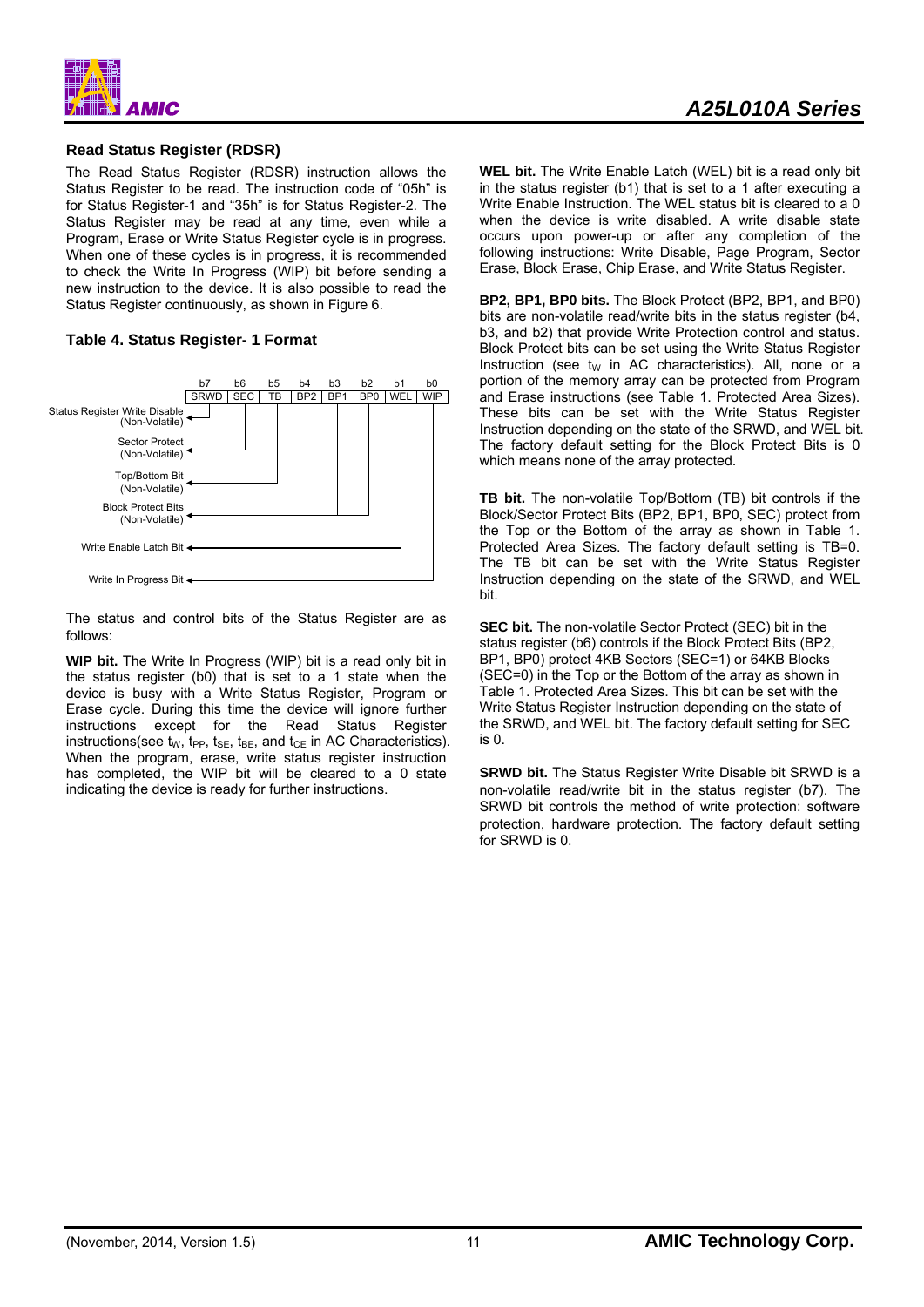![](_page_12_Picture_0.jpeg)

![](_page_12_Figure_2.jpeg)

![](_page_12_Figure_3.jpeg)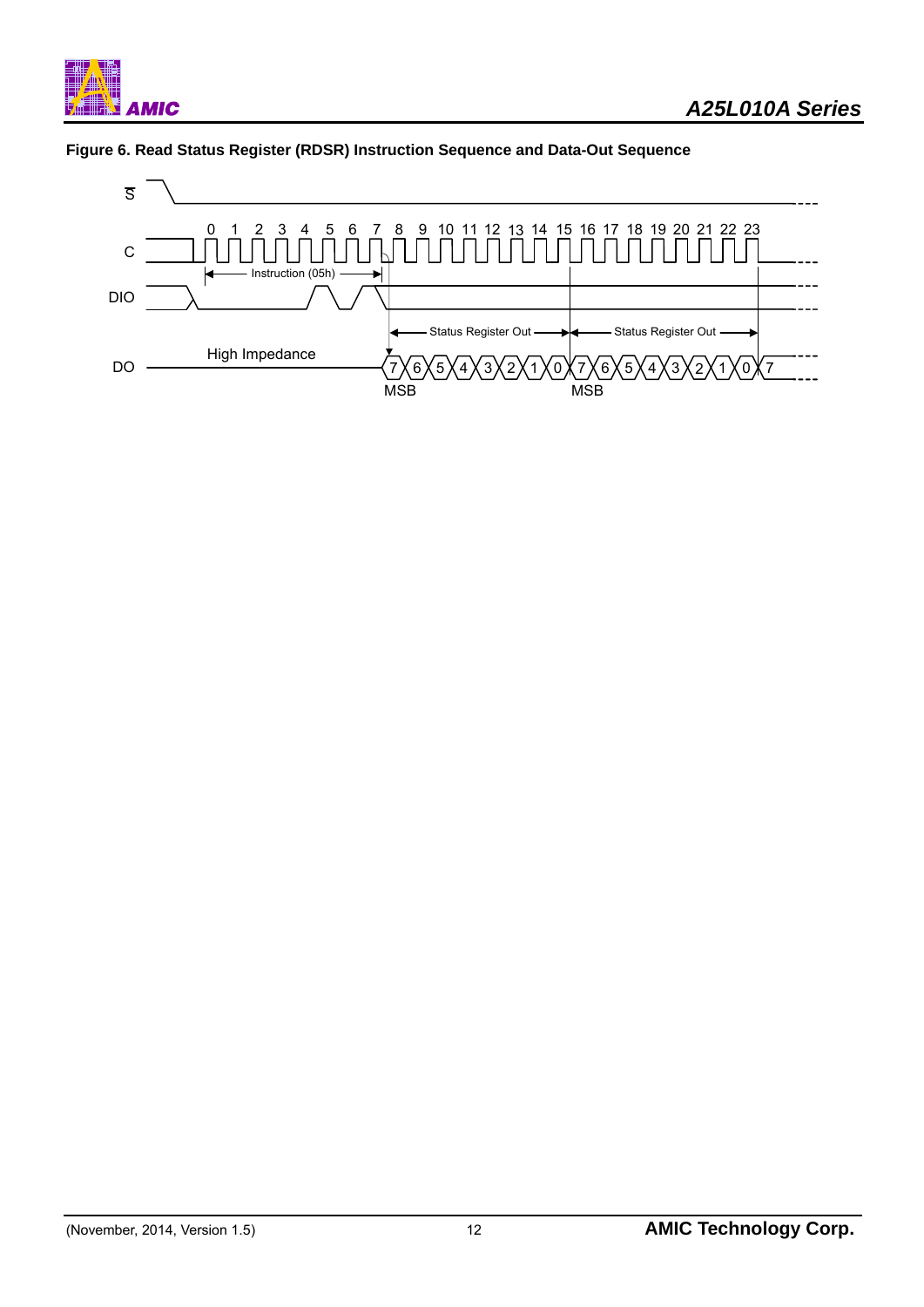![](_page_13_Picture_0.jpeg)

#### **Write Status Register**

The Write Status Register (WRSR) instruction allows new values to be written to the Status Register. Before it can be accepted, a Write Enable (WREN) instruction must previously have been executed. After the Write Enable (WREN) instruction has been decoded and executed, the device sets the Write Enable Latch (WEL).

The Write Status Register (WRSR) instruction is entered by

driving Chip Select  $(S)$  Low, followed by the instruction code and the data byte on Serial Data Input (DIO).

The instruction sequence is shown in Figure 7. The Write Status Register (WRSR) instruction has no effect on b6, b5, b1 and b0 of the Status Register. b6 and b5 are always read as 0.

Chip Select  $(S)$  must be driven High after the eighth bit of the data byte has been latched in. If not, the Write Status Register (WRSR) instruction is not executed. As soon as

Chip Select  $(S)$  is driven High, the self-timed Write Status Register cycle (whose duration is  $t_W$ ) is initiated. While the Write Status Register cycle is in progress, the Status Register may still be read to check the value of the Write In Progress (WIP) bit. The Write In Progress (WIP) bit is 1 during the self-timed Write Status Register cycle, and is 0 when it is completed. When the cycle is completed, the Write Enable Latch (WEL) is reset.

The Write Status Register (WRSR) instruction allows the user to change the values of the Sector/Block Protect (SEC, TB, BP2, BP1, BP0) bits, to define the size of the area that is to be treated as read-only, as defined in Table 1. The Write Status Register (WRSR) instruction also allows the user to set or reset the Status Register Write Disable (SRWD) bit in accordance with the Write Protect ( $\overline{W}$ ) signal. The Status Register Write Disable (SRWD) bit and Write Protect ( $\overline{W}$ ) signal allow the device to be put in the Hardware Protected Mode (HPM). The Write Status Register (WRSR) instruction is not executed once the Hardware Protected Mode (HPM) is entered.

#### **Figure 7. Write Status Register (WRSR) Instruction Sequence**

![](_page_13_Figure_12.jpeg)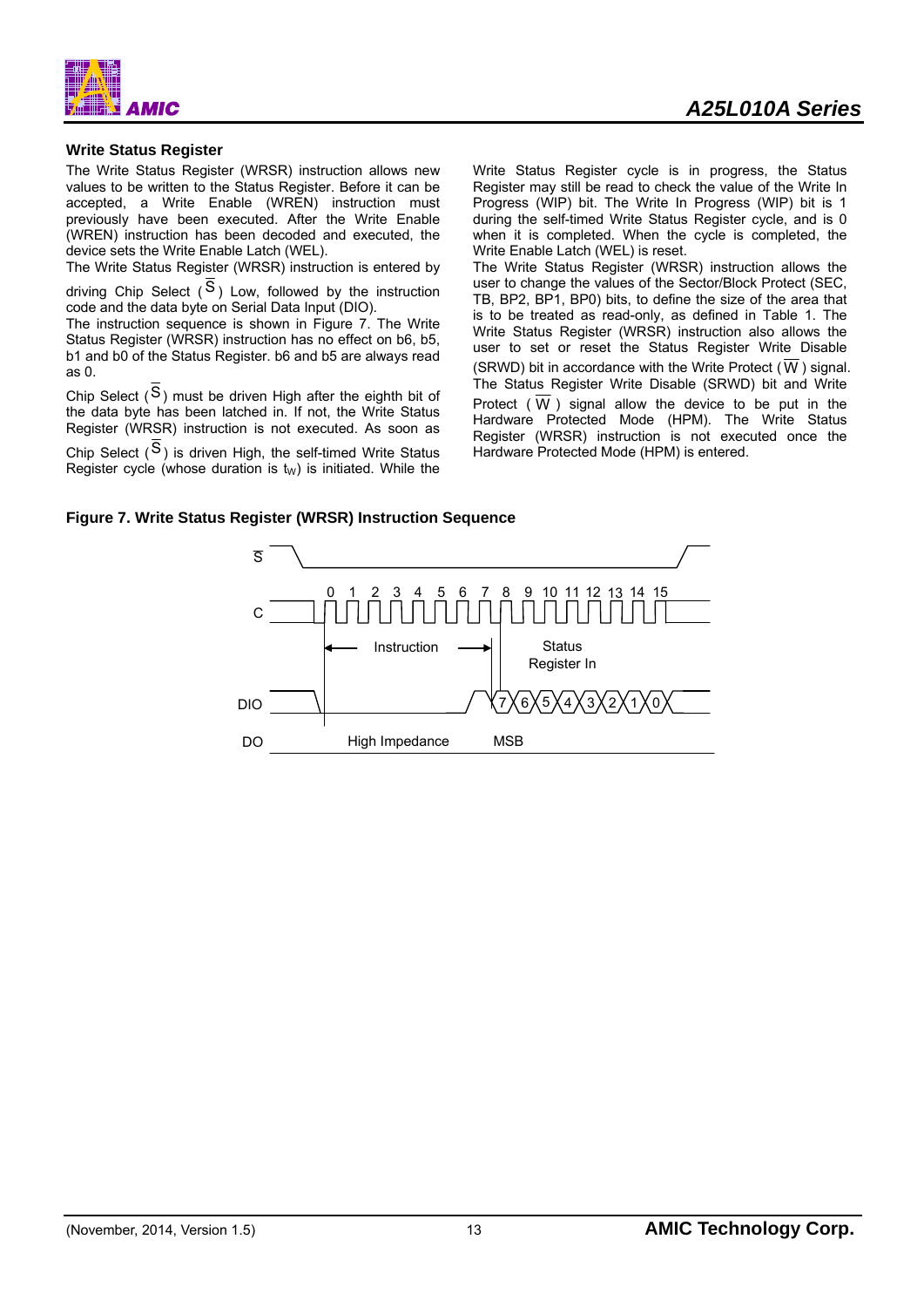![](_page_14_Picture_0.jpeg)

#### **Table 5. Protection Modes**

| W             | <b>SRWD</b>            | Mode                                                                                                                                          | <b>Write Protection of the Status</b>                                                                                           |                                                                                    | <b>Memory Content</b>                                                             |  |
|---------------|------------------------|-----------------------------------------------------------------------------------------------------------------------------------------------|---------------------------------------------------------------------------------------------------------------------------------|------------------------------------------------------------------------------------|-----------------------------------------------------------------------------------|--|
| <b>Signal</b> | <b>Bit</b><br>Register |                                                                                                                                               | Protected Area <sup>1</sup>                                                                                                     | Unprotected Area <sup>1</sup>                                                      |                                                                                   |  |
|               | 0                      |                                                                                                                                               | Status Register is Writable (if the                                                                                             | Protected against                                                                  | Ready to accept Page                                                              |  |
| $\Omega$      | 0                      | WREN instruction has set the WEL<br>Software<br>bit). The values in the SRWD, SEC,<br>Protected<br>TB, BP2, BP1, and BP0 bits can be<br>(SPM) |                                                                                                                                 | Page Program, Sector<br>Erase, Block Erase,                                        | Program, Sector<br>Erase, and Block                                               |  |
|               |                        |                                                                                                                                               | changed                                                                                                                         | and Chip Erase                                                                     | Erase instructions                                                                |  |
| $\Omega$      |                        | Hardware<br>Protected<br>(HPM)                                                                                                                | Status Register is Hardware write<br>protected. The values in the SRWD,<br>SEC, TB, BP2, BP1, and BP0 bits<br>cannot be changed | Protected against<br>Page Program, Sector<br>Erase, Block Erase,<br>and Chip Erase | Ready to accept Page<br>Program, Sector<br>Erase, and Block<br>Erase instructions |  |

Note: 1. See Table 1 for more details.

The protection features of the device are summarized in Table 5.

When the Status Register Write Disable (SRWD) bit of the Status Register is 0 (its initial delivery state), it is possible to write to the Status Register provided that the Write Enable Latch (WEL) bit has previously been set by a Write Enable (WREN) instruction, regardless of the whether Write Protect  $(\overline{W})$  is driven High or Low.

When the Status Register Write Disable (SRWD) bit of the Status Register is set to 1, two cases need to be considered, depending on the state of Write Protect ( W ):

- If Write Protect  $(W)$  is driven High, it is possible to write to the Status Register provided that the Write Enable Latch (WEL) bit has previously been set by a Write Enable (WREN) instruction.
- If Write Protect (W) is driven Low, it is *not* possible to write to the Status Register *even* if the Write Enable Latch (WEL) bit has previously been set by a Write Enable (WREN) instruction. (Attempts to write to the Status Register are rejected, and are not accepted for execution).

As a consequence, all the data bytes in the memory area that are software protected (SPM) by the Sector/Block Protect (SEC, TB, BP2, BP1, BP0) bits of the Status Register, are also hardware protected against data modification.

Regardless of the order of the two events, the Hardware Protected Mode (HPM) can be entered:

- by setting the Status Register Write Disable (SRWD) bit after driving Write Protect ( W ) Low
- or by driving Write Protect ( $\overline{W}$ ) Low after setting the Status Register Write Disable (SRWD) bit.

The only way to exit the Hardware Protected Mode (HPM) once entered is to pull Write Protect ( $\overline{W}$ ) High.

If Write Protect ( W ) is permanently tied High, the Hardware Protected Mode (HPM) can never be activated, and only the Software Protected Mode (SPM), using the Sector/Block Protect (SEC, TB, BP2, BP1, BP0) bits of the Status Register, can be used.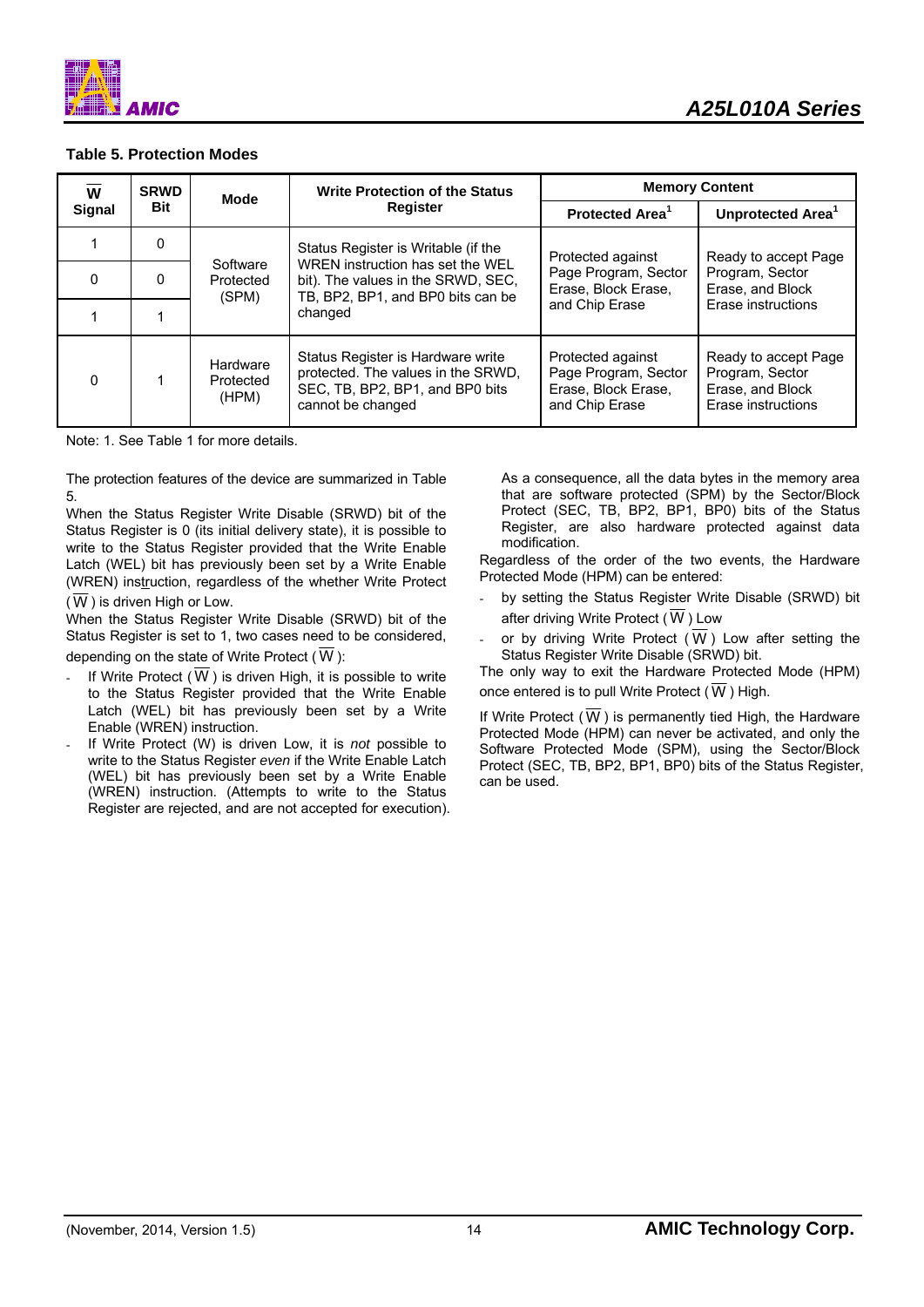![](_page_15_Figure_0.jpeg)

### **Read Data Bytes (READ)**

The device is first selected by driving Chip Select  $(S)$  Low. The instruction code for the Read Data Bytes (READ) instruction is followed by a 3-byte address (A23-A0), each bit being latched-in during the rising edge of Serial Clock (C). Then the memory contents, at that address, is shifted out on Serial Data Output (DO), each bit being shifted out, at a maximum frequency fR, during the falling edge of Serial Clock  $(C).$ 

The instruction sequence is shown in Figure 8. The first byte addressed can be at any location. The address is automatically incremented to the next higher address after each byte of data is shifted out. The whole memory can, therefore, be read with a single Read Data Bytes (READ) instruction. When the highest address is reached, the address counter rolls over to 000000h, allowing the read sequence to be continued indefinitely.

The Read Data Bytes (READ) instruction is terminated by driving Chip Select  $(S)$  High. Chip Select  $(S)$  can be driven High at any time during data output. Any Read Data Bytes (READ) instruction, while an Erase, Program or Write cycle is in progress, is rejected without having any effects on the cycle that is in progress.

#### **Figure 8. Read Data Bytes (READ) Instruction Sequence and Data-Out Sequence**

![](_page_15_Figure_8.jpeg)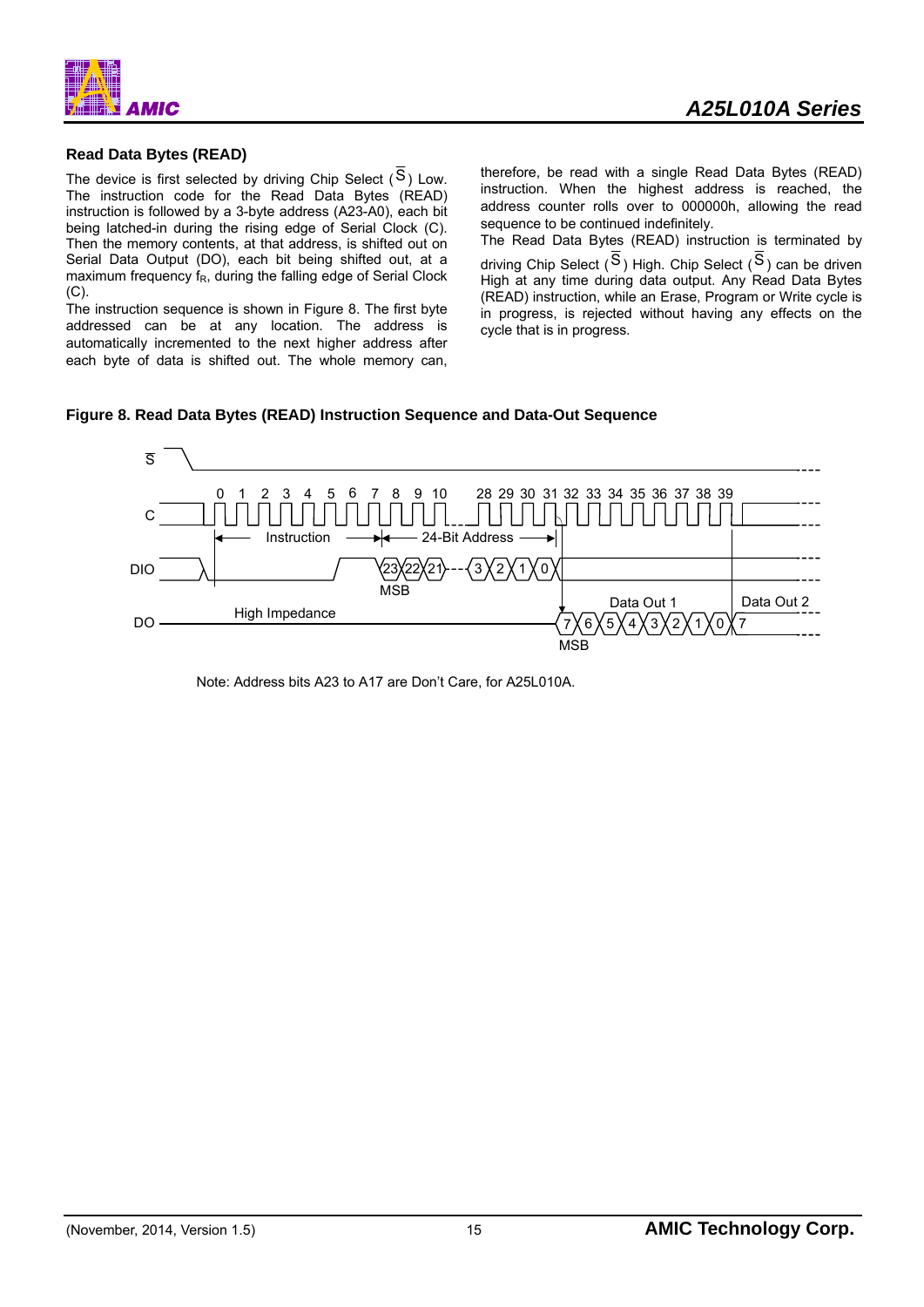![](_page_16_Picture_0.jpeg)

### **Read Data Bytes at Higher Speed (FAST\_READ)**

The device is first selected by driving Chip Select  $(S)$  Low. The instruction code for the Read Data Bytes at Higher Speed (FAST\_READ) instruction is followed by a 3-byte address (A23-A0) and a dummy byte, each bit being latched-in during the rising edge of Serial Clock (C). Then the memory contents, at that address, is shifted out on Serial Data Output (DO), each bit being shifted out, at a maximum frequency  $f_C$ , during the falling edge of Serial Clock  $(C)$ .

The instruction sequence is shown in Figure 9. The first byte addressed can be at any location. The address is automatically incremented to the next higher address after each byte of data is shifted out. The whole memory can, therefore, be read with a single Read Data Bytes at Higher Speed (FAST\_READ) instruction. When the highest address is reached, the address counter rolls over to 000000h, allowing the read sequence to be continued indefinitely. The Read Data Bytes at Higher Speed (FAST\_READ) instruction is terminated by driving Chip Select  $(S)$  High. Chip Select  $(S)$  can be driven High at any time during data output. Any Read Data Bytes at Higher Speed (FAST\_READ) instruction, while an Erase, Program or Write cycle is in progress, is rejected without having any effects on the cycle that is in progress.

#### **Figure 9. Read Data Bytes at Higher Speed (FAST\_READ) Instruction Sequence and Data-Out Sequence**

![](_page_16_Figure_7.jpeg)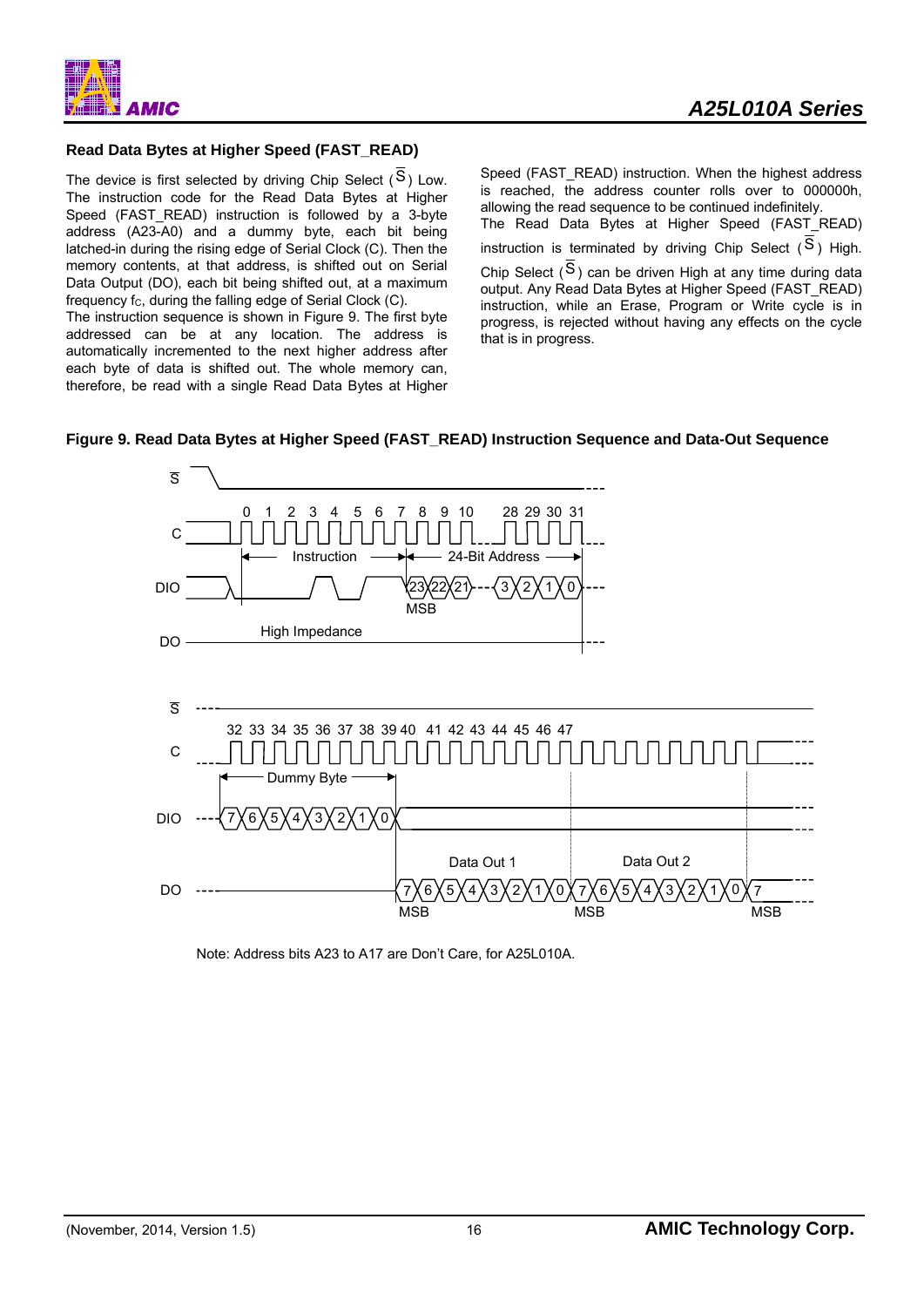![](_page_17_Picture_0.jpeg)

#### **Fast Read Dual Output (3Bh)**

The Fast Read Dual Output (3Bh) instruction is similar to the Fast\_Read (0Bh) instruction except the data is output on two pins, DO and DIO, instead of just DO. This allows data to be transferred from the A25L010A at twice the rate of standard SPI devices.

Similar to the Fast Read instruction, the Fast Read Dual Output instruction can operate at the highest possible frequency of  $f_c$  (See AC Characteristics). This is

accomplished by adding eight "dummy" clocks after the 24-bit address as shown in figure 10. The dummy clocks allow the device's internal circuits additional time for setting up the initial address. The input data during the dummy clocks is "don't care". However, the DIO pin should be high-impedance prior to the falling edge of the first data out clock.

#### **Figure 10. FAST\_READ\_DUAL\_OUTPUT Instruction Sequence and Data-Out Sequence**

![](_page_17_Figure_7.jpeg)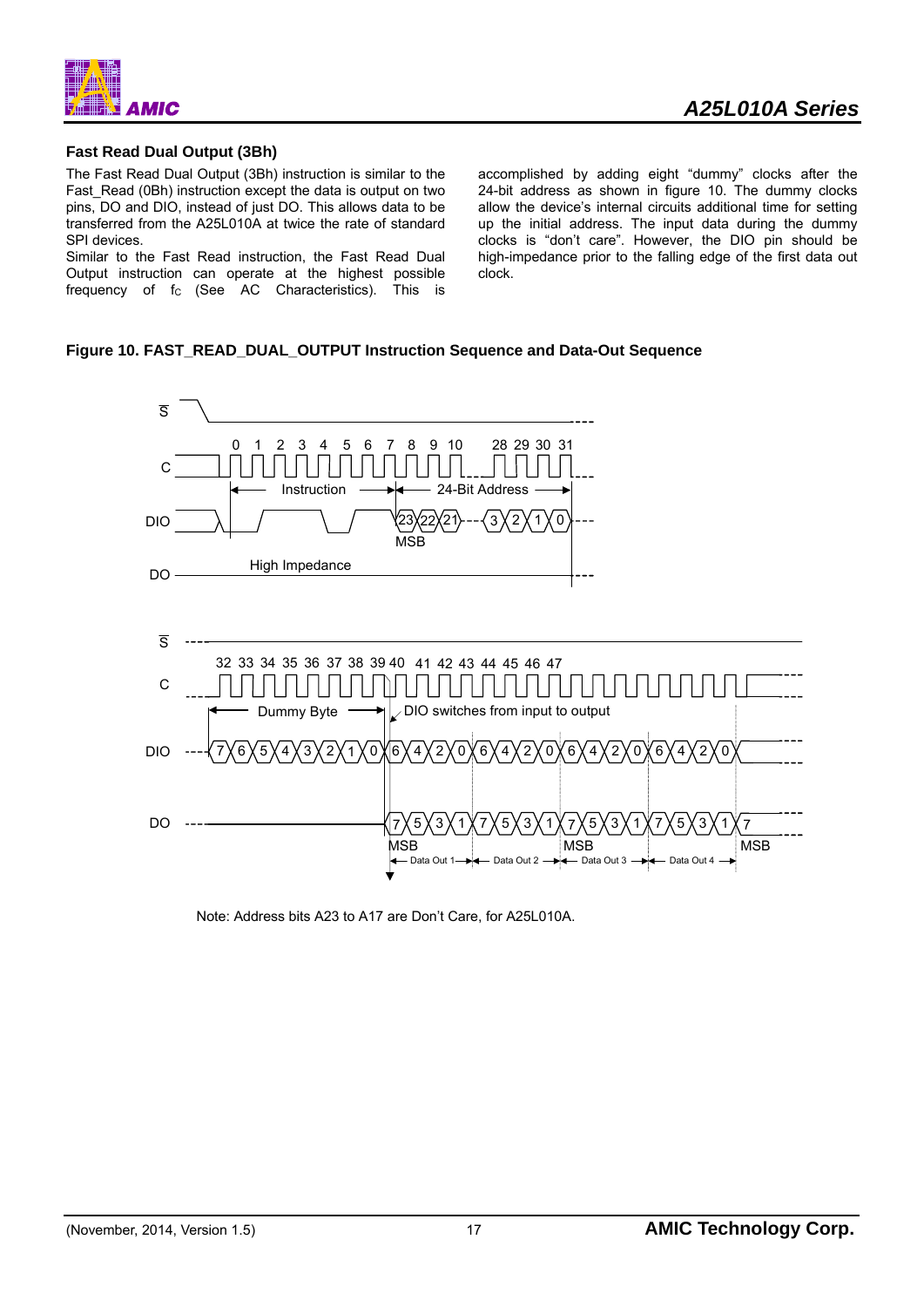![](_page_18_Picture_0.jpeg)

#### **Fast Read Dual Input-Output (BBh)**

The Fast Read Dual Input-Output (BBh) instruction is similar to the Fast Read (0Bh) instruction except the data is input and output on two pins, DO and DIO, instead of just DO. This allows data to be transferred from the A25L010A at twice the rate of standard SPI devices.

Similar to the Fast Read instruction, the Fast Read Dual Output instruction can operate at the highest possible frequency of  $f_c$  (See AC Characteristics). This is accomplished by adding four "dummy" clocks after the 24-bit address as shown in figure 11. The dummy clocks allow the device's internal circuits additional time for setting up the initial address. The input data during the dummy clocks is "don't care". However, the DIO and DO pins should be high-impedance prior to the falling edge of the first data out clock.

### **Figure 11. FAST\_READ\_DUAL\_INPUT-OUTPUT Instruction Sequence and Data-Out Sequence**

![](_page_18_Figure_7.jpeg)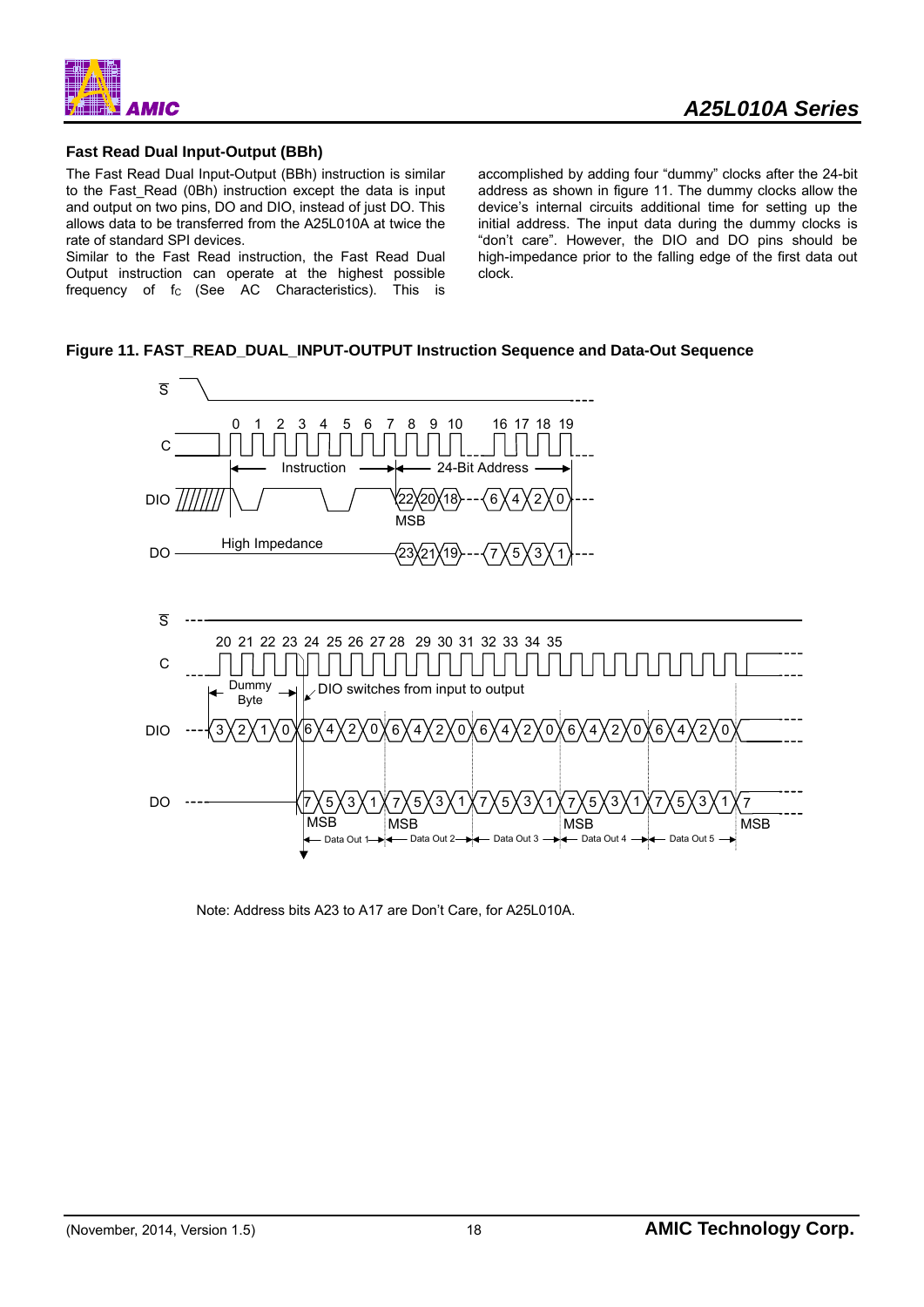![](_page_19_Picture_0.jpeg)

#### **Page Program (PP)**

The Page Program (PP) instruction allows bytes to be programmed in the memory (changing bits from 1 to 0). Before it can be accepted, a Write Enable (WREN) instruction must previously have been executed. After the Write Enable (WREN) instruction has been decoded, the device sets the Write Enable Latch (WEL).

The Page Program (PP) instruction is entered by driving Chip

Select  $(S)$  Low, followed by the instruction code, three address bytes and at least one data byte on Serial Data Input (DIO). If the 8 least significant address bits (A7-A0) are not all zero, all transmitted data that goes beyond the end of the current page are programmed from the start address of the same page (from the address whose 8 least significant bits

(A7-A0) are all zero). Chip Select  $(S)$  must be driven Low for the entire duration of the sequence.

The instruction sequence is shown in Figure 12. If more than 256 bytes are sent to the device, previously latched data are discarded and the last 256 data bytes are guaranteed to be programmed correctly within the same page. If less than 256 Data bytes are sent to device, they are correctly programmed at the requested addresses without having any effects on the other bytes of the same page.

Chip Select  $(S)$  must be driven High after the eighth bit of the last data byte has been latched in, otherwise the Page Program (PP) instruction is not executed.

As soon as Chip Select  $(S)$  is driven High, the self-timed Page Program cycle (whose duration is  $t_{PP}$ ) is initiated. While the Page Program cycle is in progress, the Status Register may be read to check the value of the Write In Progress (WIP) bit. The Write In Progress (WIP) bit is 1 during the self-timed Page Program cycle, and is 0 when it is completed. At some unspecified time before the cycle is completed, the Write Enable Latch (WEL) bit is reset.

A Page Program (PP) instruction applied to a page which is protected by the Sector/Block Protect (SEC, TB, BP2, BP1, BP0) bits (see Table 1 and Table 2.) is not executed.

![](_page_19_Figure_12.jpeg)

Note: Address bits A23 to A17 are Don't Care, for A25L010A.

### **Figure 12. Page Program (PP) Instruction Sequence**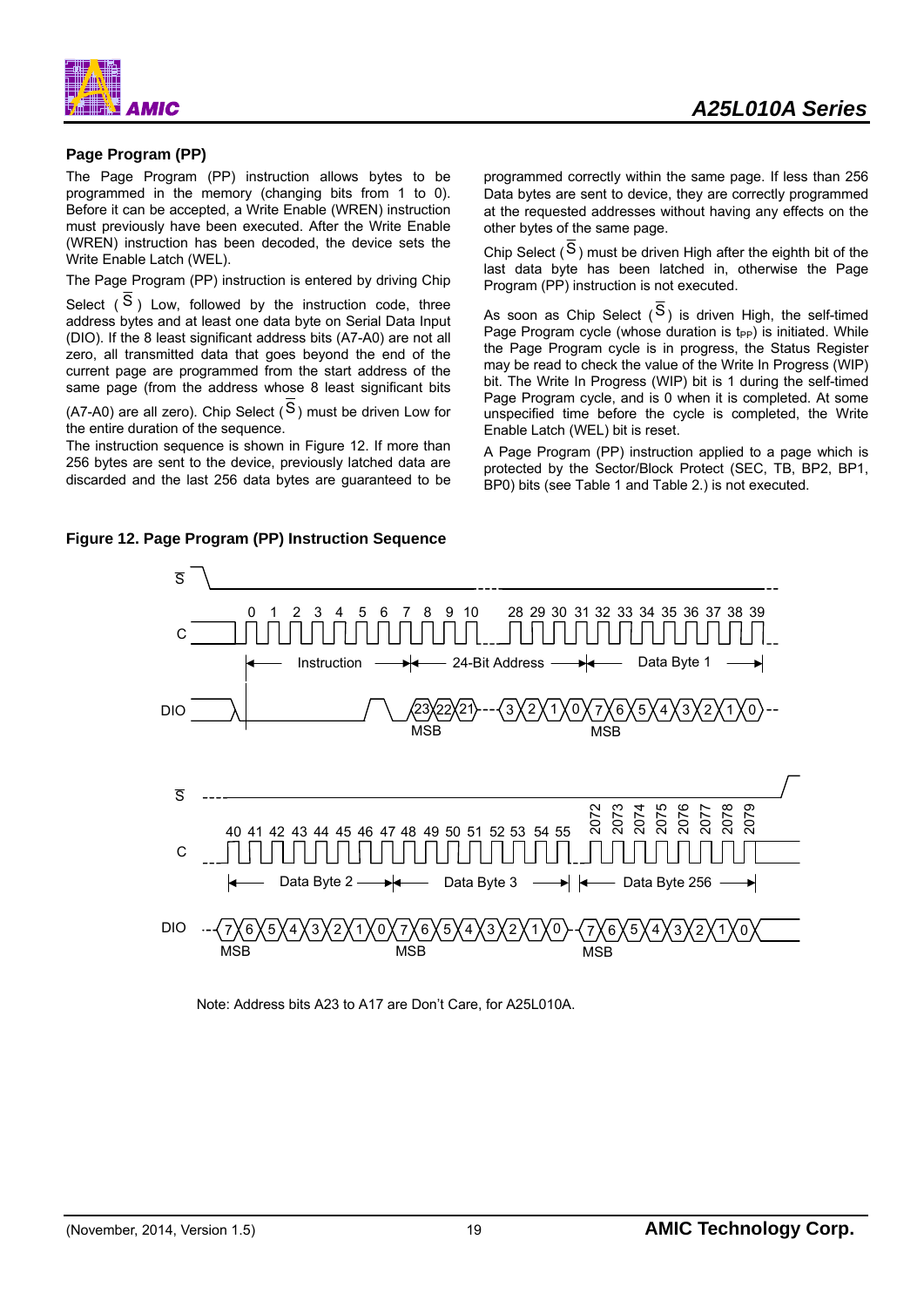![](_page_20_Picture_0.jpeg)

#### **Sector Erase (SE)**

The Sector Erase (SE) instruction sets to 1 (FFh) all bits inside the chosen sector. Before it can be accepted, a Write Enable (WREN) instruction must previously have been executed. After the Write Enable (WREN) instruction has been decoded, the device sets the Write Enable Latch (WEL).

The Sector Erase (SE) instruction is entered by driving Chip Select  $(S)$  Low, followed by the instruction code on Serial Data Input (DIO). Chip Select  $(S)$  must be driven Low for the entire duration of the sequence.

The instruction sequence is shown in Figure 13. Chip Select

(S) must be driven High after the eighth bit of the instruction code has been latched in, otherwise the Sector Erase

#### **Figure 13. Sector Erase (SE) Instruction Sequence**

instruction is not executed. As soon as Chip Select  $(S)$  is driven High, the self-timed Sector Erase cycle (whose duration is  $ts_F$ ) is initiated. While the Sector Erase cycle is in progress, the Status Register may be read to check the value of the Write In Progress (WIP) bit. The Write In Progress (WIP) bit is 1 during the self-timed Sector Erase cycle, and is 0 when it is completed. At some unspecified time before the cycle is completed, the Write Enable Latch (WEL) bit is reset. A Sector Erase (SE) instruction applied to a page which is protected by the Sector/Block Protect (SEC, TB, BP2, BP1, BP0) bits (see table 1 and table 2.) is not executed.

![](_page_20_Figure_9.jpeg)

Note: Address bits A23 to A17 are Don't Care, for A25L010A.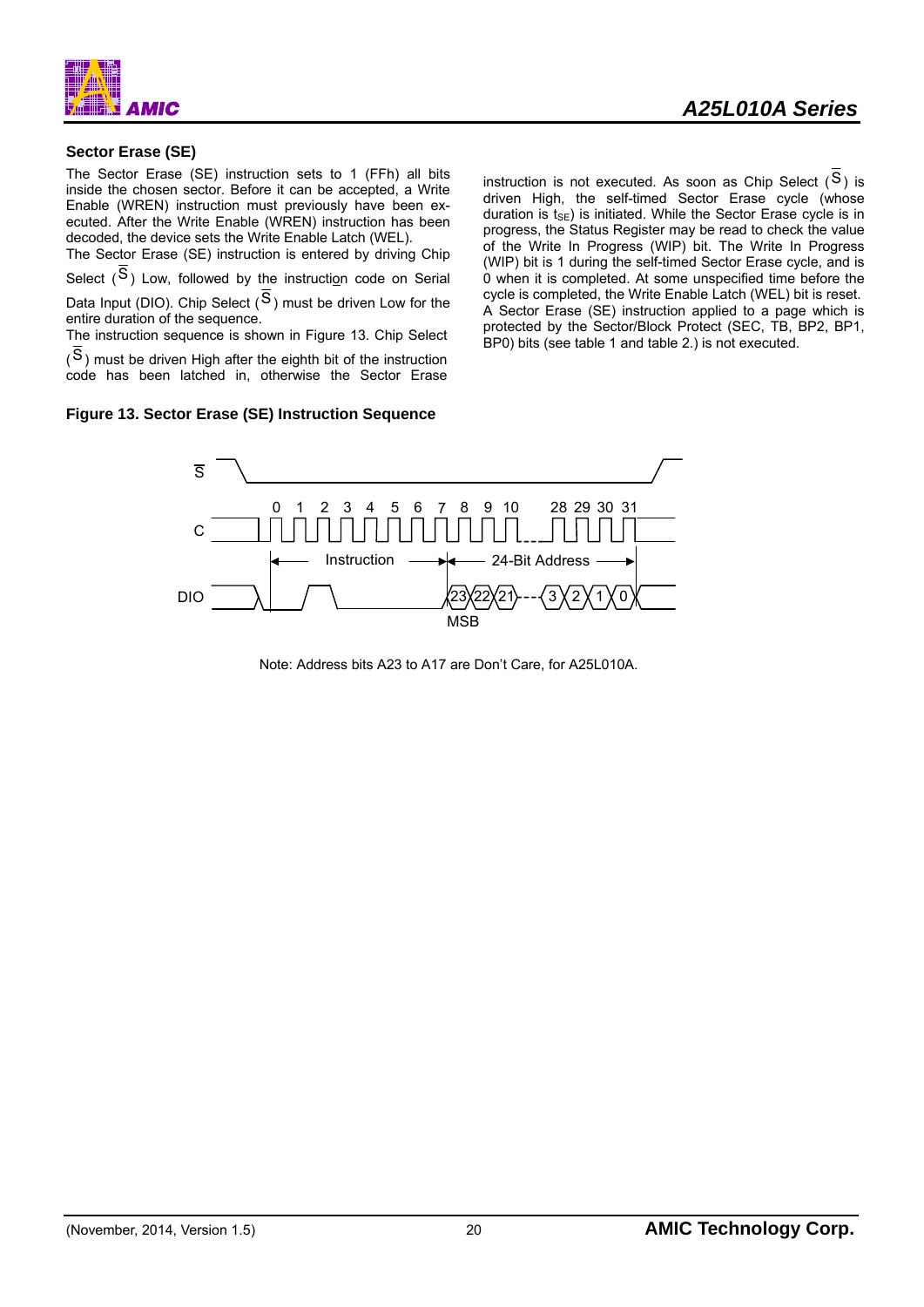![](_page_21_Figure_0.jpeg)

#### **Block Erase (BE\_64KB)**

The Block Erase (BE) instruction sets to 1 (FFh) all bits inside the chosen block. Before it can be accepted, a Write Enable (WREN) instruction must previously have been executed. After the Write Enable (WREN) instruction has been decoded, the device sets the Write Enable Latch (WEL).

The Block Erase (BE) instruction is entered by driving Chip Select  $(S)$  Low, followed by the instruction code on Serial Data Input (DIO). Chip Select  $(S)$  must be driven Low for the entire duration of the sequence.

The instruction sequence is shown in Figure 14. Chip Select

(S) must be driven High after the eighth bit of the instruction code has been latched in, otherwise the Block Erase instruction is not executed. As soon as Chip Select  $(S)$  is driven High, the self-timed Block Erase cycle (whose duration is  $t_{\text{BE}}$ ) is initiated. While the Block Erase cycle is in progress, the Status Register may be read to check the value of the Write In Progress (WIP) bit. The Write In Progress (WIP) bit is 1 during the self-timed Block Erase cycle, and is 0 when it is completed. At some unspecified time before the cycle is completed, the Write Enable Latch (WEL) bit is reset.

A Block Erase (BE) instruction applied to a page which is protected by the Sector/Block Protect (SEC, TB, BP2, BP1, BP0) bits (see table 1 and table 2.) is not executed.

#### **Figure 14. Block Erase (BE\_64KB) Instruction Sequence**

![](_page_21_Figure_10.jpeg)

Note: Address bits A23 to A17 are Don't Care, for A25L010A.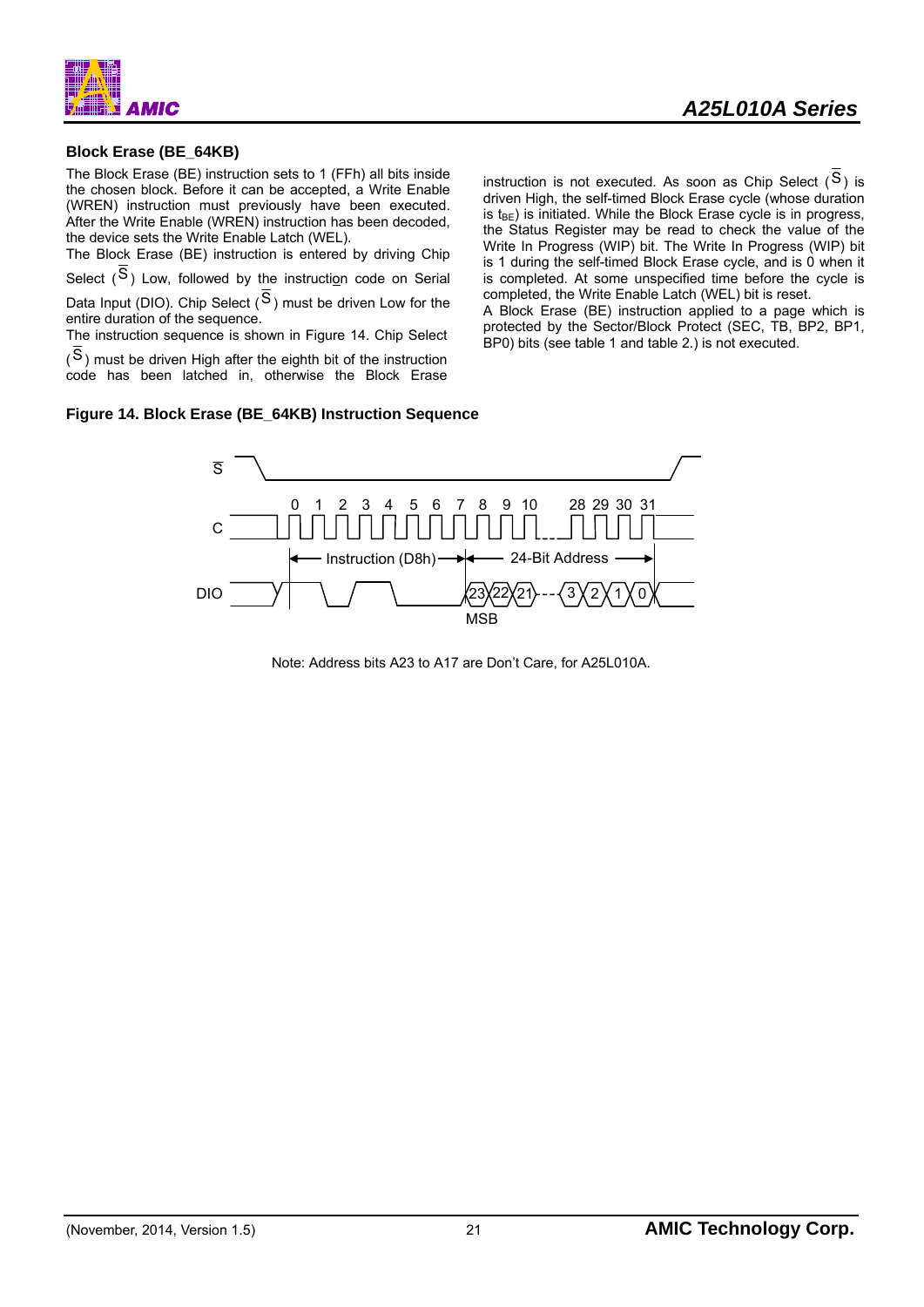![](_page_22_Figure_0.jpeg)

#### **Block Erase (BE\_32KB)**

The Block Erase (BE) instruction sets to 1 (FFh) all bits inside the chosen block. Before it can be accepted, a Write Enable (WREN) instruction must previously have been executed. After the Write Enable (WREN) instruction has been decoded, the device sets the Write Enable Latch (WEL).

The Block Erase (BE) instruction is entered by driving Chip Select  $(S)$  Low, followed by the instruction code on Serial Data Input (DIO). Chip Select  $(S)$  must be driven Low for the entire duration of the sequence.

The instruction sequence is shown in Figure 15. Chip Select

(S) must be driven High after the eighth bit of the instruction code has been latched in, otherwise the Block Erase instruction is not executed. As soon as Chip Select  $(S)$  is driven High, the self-timed Block Erase cycle (whose duration is  $t_{\text{BE}}$ ) is initiated. While the Block Erase cycle is in progress, the Status Register may be read to check the value of the Write In Progress (WIP) bit. The Write In Progress (WIP) bit is 1 during the self-timed Block Erase cycle, and is 0 when it is completed. At some unspecified time before the cycle is completed, the Write Enable Latch (WEL) bit is reset. A Block Erase (BE) instruction applied to a page which is

protected by the Sector/Block Protect (SEC, TB, BP2, BP1, BP0) bits (see table 1 and table 2.) is not executed.

#### **Figure 15. Block Erase (BE\_32KB) Instruction Sequence**

#### 錯誤**!** 連結無效。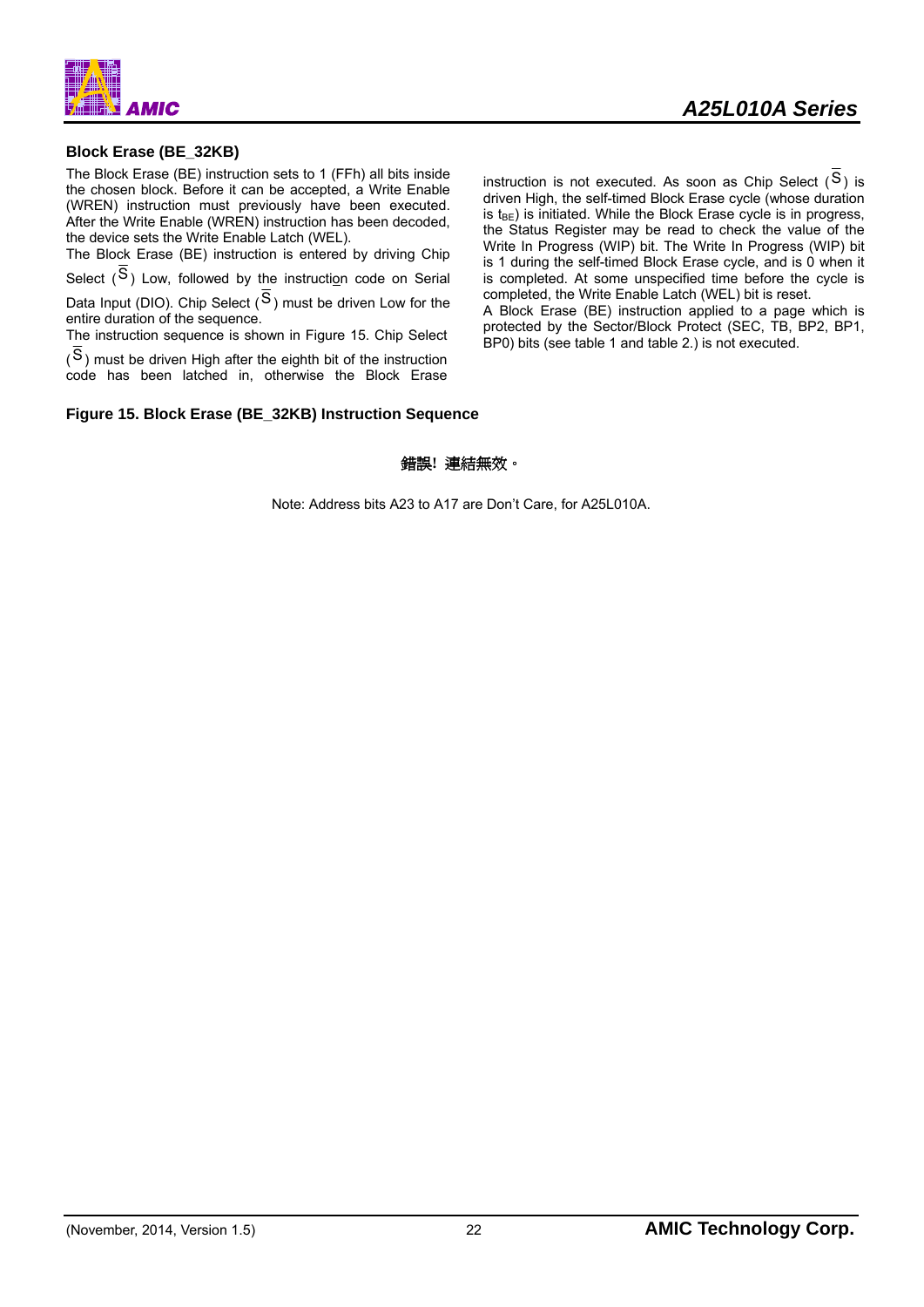![](_page_23_Figure_0.jpeg)

#### **Chip Erase (CE)**

The Chip Erase (CE) instruction sets all bits to 1 (FFh). Before it can be accepted, a Write Enable (WREN) instruction must previously have been executed. After the Write Enable (WREN) instruction has been decoded, the device sets the Write Enable Latch (WEL).

The Chip Erase (CE) instruction is entered by driving Chip Select  $(S)$  Low, followed by the instruction code on Serial Data Input (DIO). Chip Select  $(S)$  must be driven Low for the entire duration of the sequence.

The instruction sequence is shown in Figure 16. Chip Select

(S) must be driven High after the eighth bit of the instruction code has been latched in, otherwise the Bulk Erase instruction

#### **Figure 16. Chip Erase (CE) Instruction Sequence**

is not executed. As soon as Chip Select  $(S)$  is driven High, the self-timed Chip Erase cycle (whose duration is  $t_{CE}$ ) is initiated. While the Chip Erase cycle is in progress, the Status Register may be read to check the value of the Write In Progress (WIP) bit. The Write In Progress (WIP) bit is 1 during the self-timed Chip Erase cycle, and is 0 when it is completed. At some unspecified time before the cycle is completed, the Write Enable Latch (WEL) bit is reset.

The Chip Erase (CE) instruction is executed only if all Block /Sector Protect (SEC, BP2, BP1, BP0) bits are 0. The Chip Erase (CE) instruction is ignored if one, or more, blocks are protected.

![](_page_23_Figure_10.jpeg)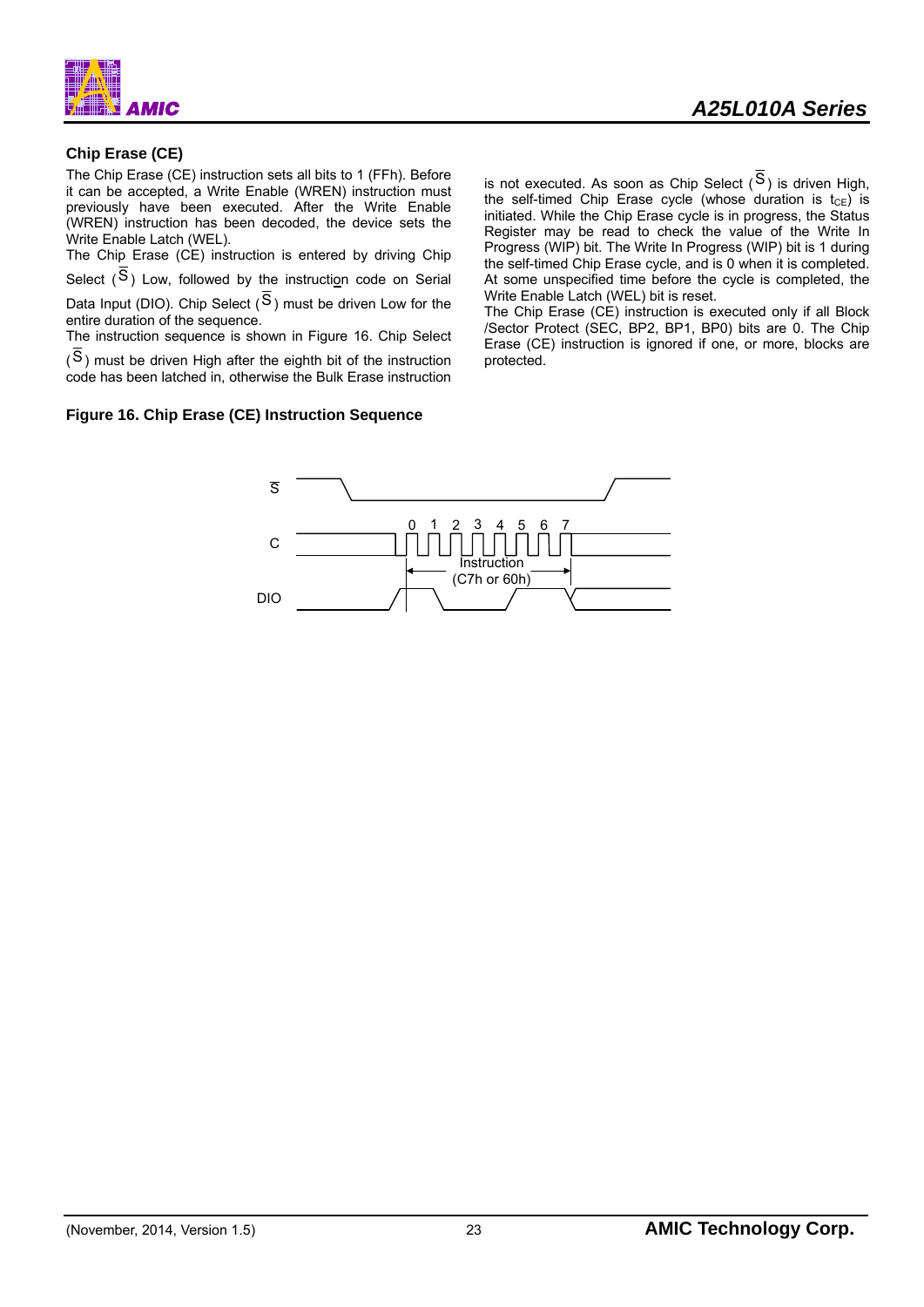![](_page_24_Picture_0.jpeg)

#### **Deep Power-down (DP)**

Executing the Deep Power-down (DP) instruction is the only way to put the device in the lowest consumption mode (the Deep Power-down mode). It can also be used as an extra software protection mechanism, while the device is not in active use, since in this mode, the device ignores all Write, Program and Erase instructions.

Driving Chip Select  $(S)$  High deselects the device, and puts the device in the Standby mode (if there is no internal cycle currently in progress). But this mode is not the Deep Power-down mode. The Deep Power-down mode can only be entered by executing the Deep Power-down (DP) instruction, to reduce the standby current (from  $l_{C11}$  to  $l_{C22}$ , as specified in DC Characteristics Table.).

Once the device has entered the Deep Power-down mode, all instructions are ignored except the Release from Deep Power-down and Read Electronic Signature (RES) instruction. This releases the device from this mode. The Release from Deep Power-down and Read Electronic Signature (RES) instruction also allows the Electronic Signature of the device to be output on Serial Data Output (DO).

*A25L010A Series* 

The Deep Power-down mode automatically stops at Power-down, and the device always Powers-up in the Standby mode.

The Deep Power-down (DP) instruction is entered by driving

Chip Select  $(S)$  Low, followed by the instruction code on Serial Data Input (DIO). Chip Select  $(S)$  must be driven Low for the entire duration of the sequence. The instruction sequence is shown in Figure 17.

Chip Select  $(S)$  must be driven High after the eighth bit of the instruction code has been latched in, otherwise the Deep Power-down (DP) instruction is not executed. As soon as

Chip Select  $(S)$  is driven High, it requires a delay of t<sub>DP</sub> before the supply current is reduced to  $I_{CC2}$  and the Deep Power-down mode is entered.

Any Deep Power-down (DP) instruction, while an Erase, Program or Write cycle is in progress, is rejected without having any effects on the cycle that is in progress.

#### **Figure 17. Deep Power-down (DP) Instruction Sequence**

![](_page_24_Figure_13.jpeg)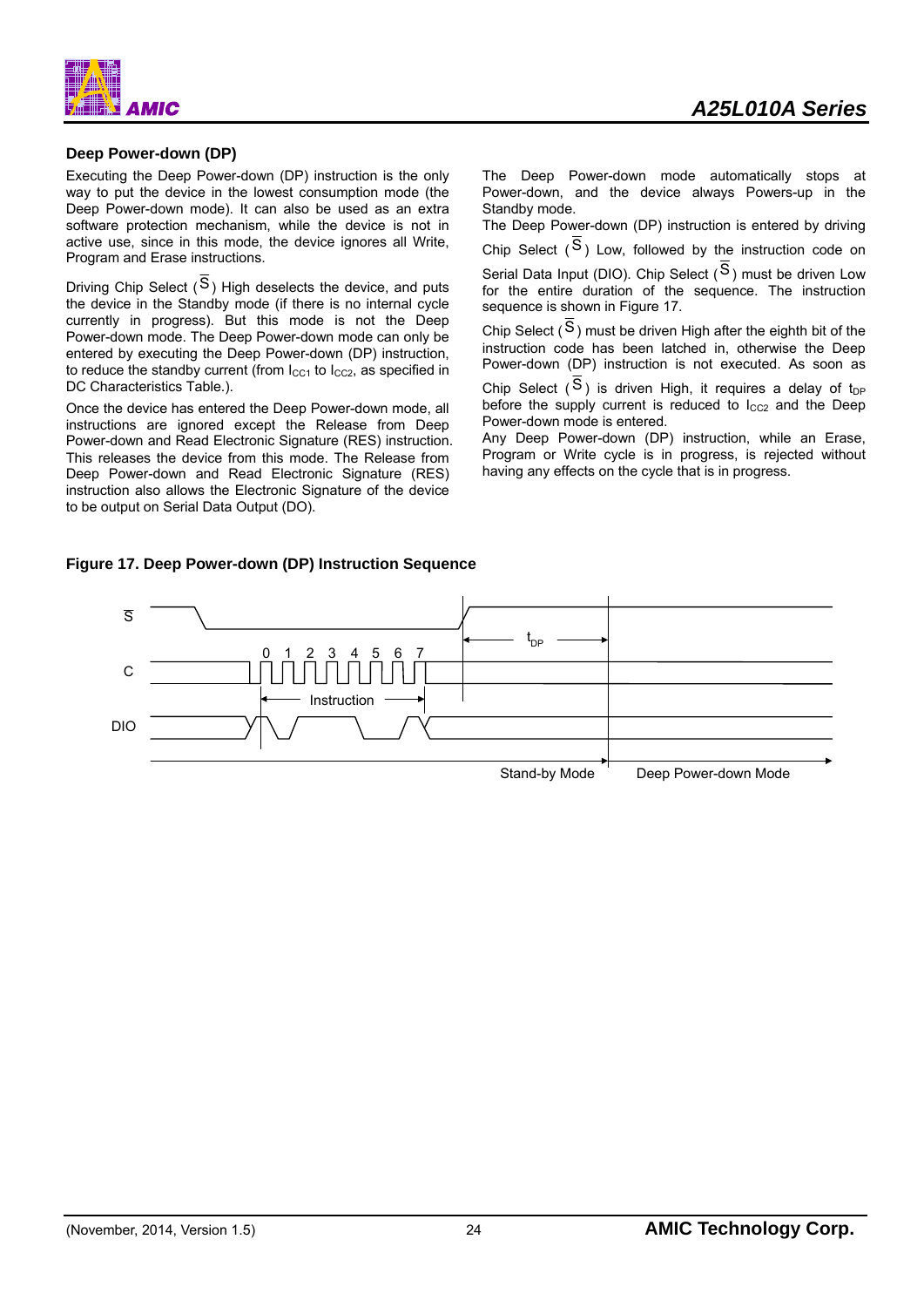![](_page_25_Picture_0.jpeg)

#### **Read Device Identification (RDID)**

The Read Identification (RDID) instruction allows the 8-bit manufacturer identification code to be read, followed by two bytes of device identification. The manufacturer identification is assigned by JEDEC, and has the value 37h. The device identification is assigned by the device manufacturer, and indicates the memory in the first bytes (30h), and the memory capacity of the device in the second byte.

Any Read Identification (RDID) instruction while an Erase, or Program cycle is in progress, is not decoded, and has no effect on the cycle that is in progress.

The device is first selected by driving Chip Select  $(S)$  Low. Then, the 8-bit instruction code for the instruction is shifted in.

This is followed by the 24-bit device identification, stored in the memory, being shifted out on Serial Data Output (DO), each bit being shifted out during the falling edge of Serial Clock (C).

The instruction sequence is shown in Figure 18. The Read Identification (RDID) instruction is terminated by driving Chip

Select  $(S)$  High at any time during data output.

When Chip Select  $(S)$  is driven High, the device is put in the Stand-by Power mode. Once in the Stand-by Power mode, the device waits to be selected, so that it can receive, decode and execute instructions.

#### **Table 6. Read Identification (READ\_ID) Data-Out Sequence**

| <b>Manufacture Identification</b> | <b>Device Identification</b> |                        |  |  |
|-----------------------------------|------------------------------|------------------------|--|--|
| Manufacture ID                    | Memory Type                  | <b>Memory Capacity</b> |  |  |
| 37h                               | 30h                          | 11h                    |  |  |

### **Figure 18. Read Identification (RDID) Instruction Sequence and Data-Out Sequence**

![](_page_25_Figure_13.jpeg)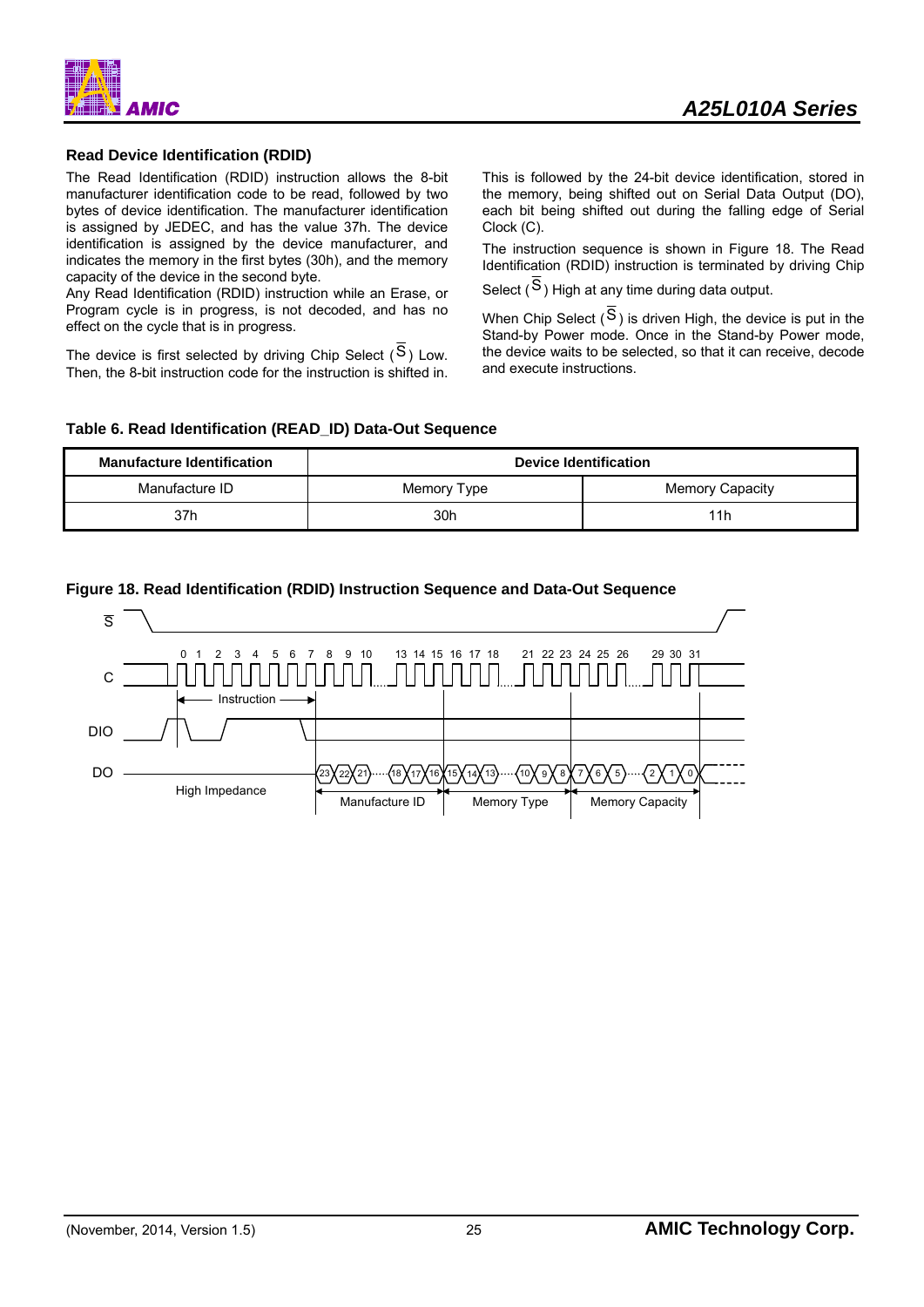![](_page_26_Picture_0.jpeg)

#### **Read Electronic Manufacturer ID & Device ID (REMS)**

The Read Electronic Manufacturer ID & Device ID (REMS) instruction allows the 8-bit manufacturer identification code to be read, followed by one byte of device identification. The manufacturer identification is assigned by JEDEC, and has the value 37h for AMIC. The device identification is assigned by the device manufacturer.

Any Read Electronic Manufacturer ID & Device ID (REMS) instruction while an Erase, or Program cycle is in progress, is not decoded, and has no effect on the cycle that is in progress.

The device is first selected by driving Chip Select  $(S)$  Low. The 8-bit instruction code is followed by 2 dummy bytes and one byte address(A7~A0), each bit being latched-in on Serial Data Input (DIO) during the rising edge of Serial Clock (C).

If the one-byte address is set to 01h, then the device ID will be read first and then followed by the Manufacturer ID. On the other hand, if the one-byte address is set to 00h, then the Manufacturer ID will be read first and then followed by the device ID.

The instruction sequence is shown in Figure 19. The Read Electronic Manufacturer ID & Device ID (REMS) instruction is

terminated by driving Chip Select ( $\overline{S}$ ) High at any time during data output.

When Chip Select  $(S)$  is driven High, the device is put in the Stand-by Power mode. Once in the Stand-by Power mode, the device waits to be selected, so that it can receive, decode and execute instructions.

![](_page_26_Figure_10.jpeg)

| <b>Manufacture Identification</b> | <b>Device Identification</b> |
|-----------------------------------|------------------------------|
| 37h                               | 10h                          |

#### **Figure 19. Read Electronic Manufacturer ID & Device ID (REMS) Instruction Sequence and Data-Out Sequence**

![](_page_26_Figure_13.jpeg)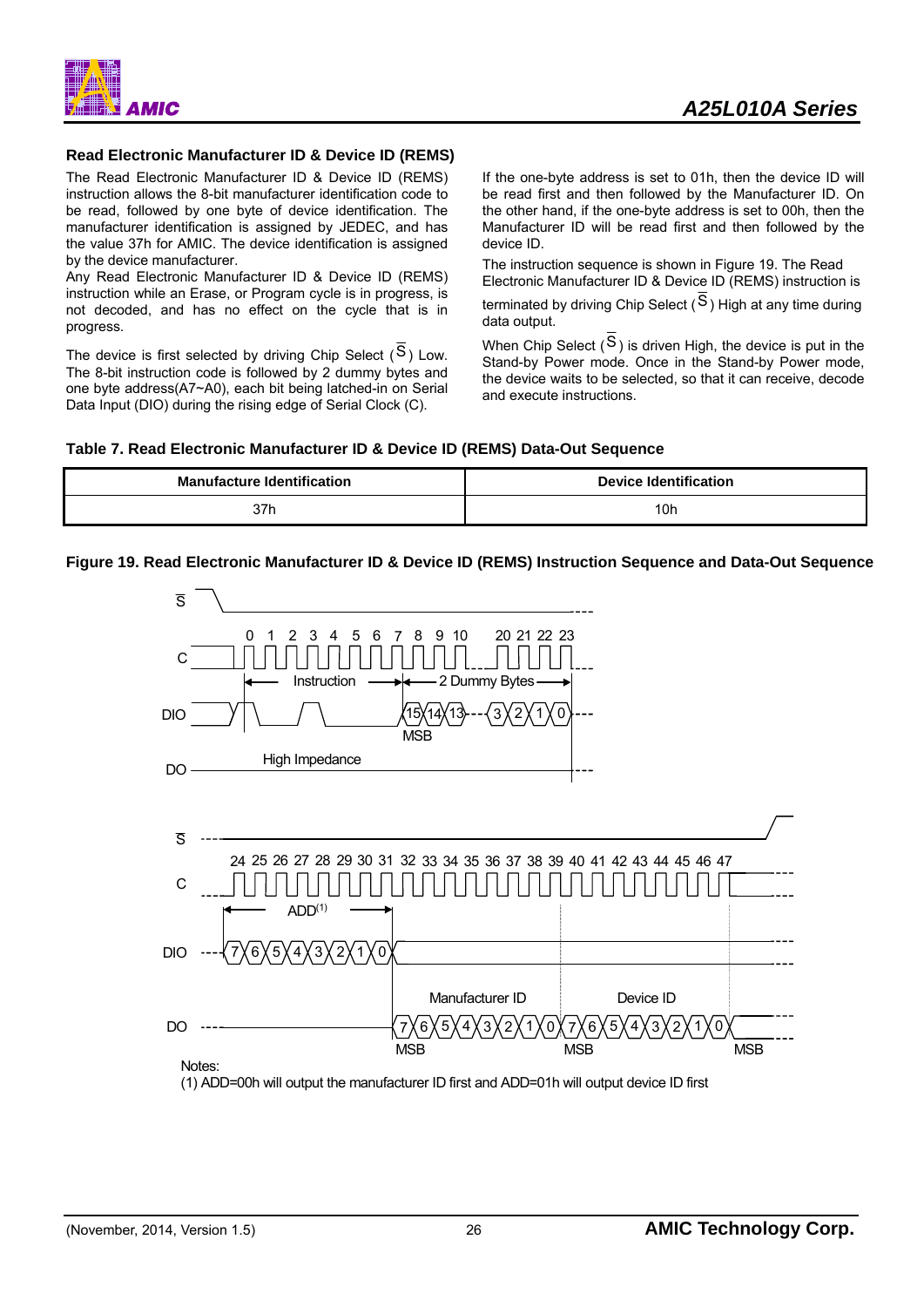![](_page_27_Picture_0.jpeg)

#### **Release from Deep Power-down and Read Electronic Signature (RES)**

Once the device has entered the Deep Power-down mode, all instructions are ignored except the Release from Deep Power-down and Read Electronic Signature (RES) instruction. Executing this instruction takes the device out of the Deep Power-down mode.

The instruction can also be used to read, on Serial Data Output (DO), the 8-bit Electronic Signature, as shown below*.*

Except while an Erase, Program or Write Status Register cycle is in progress, the Release from Deep Power-down and Read Electronic Signature (RES) instruction always provides access to the 8-bit Electronic Signature of the device, and can be applied even if the Deep Power-down mode has not been entered.

Any Release from Deep Power-down and Read Electronic Signature (RES) instruction while an Erase, Program or Write Status Register cycle is in progress, is not decoded, and has no effect on the cycle that is in progress.

The device is first selected by driving Chip Select  $(S)$  Low. The instruction code is followed by 3 dummy bytes, each bit being latched-in on Serial Data Input (DIO) during the rising edge of Serial Clock (C). Then, the 8-bit Electronic Signature, stored in the memory, is shifted out on Serial Data Output (DO), each bit being shifted out during the falling edge of Serial Clock (C).

The instruction sequence is shown in Figure 20.

The Release from Deep Power-down and Read Electronic Signature (RES) instruction is terminated by driving Chip

Select  $(S)$  High after the Electronic Signature has been read at least once. Sending additional clock cycles on Serial Clock

(C), while Chip Select  $(S)$  is driven Low, cause the Electronic Signature to be output repeatedly.

When Chip Select  $(\overline{S})$  is driven High, the device is put in the Stand-by Power mode. If the device was not previously in the Deep Power-down mode, the transition to the Stand-by Power mode is immediate. If the device was previously in the Deep Power-down mode, though, the transition to the Stand-

by Power mode is delayed by  $t_{RES2}$ , and Chip Select ( $S$ ) must remain High for at least  $t_{RES2}$  (max), as specified in AC Characteristics Table . Once in the Stand-by Power mode, the device waits to be selected, so that it can receive, decode and execute instructions.

#### **Figure 20. Release from Deep Power-down and Read Electronic Signature (RES) Instruction Sequence and Data-Out Sequence**

![](_page_27_Figure_16.jpeg)

Note: The value of the 8-bit Electronic Signature, for the A25L010A is 10h.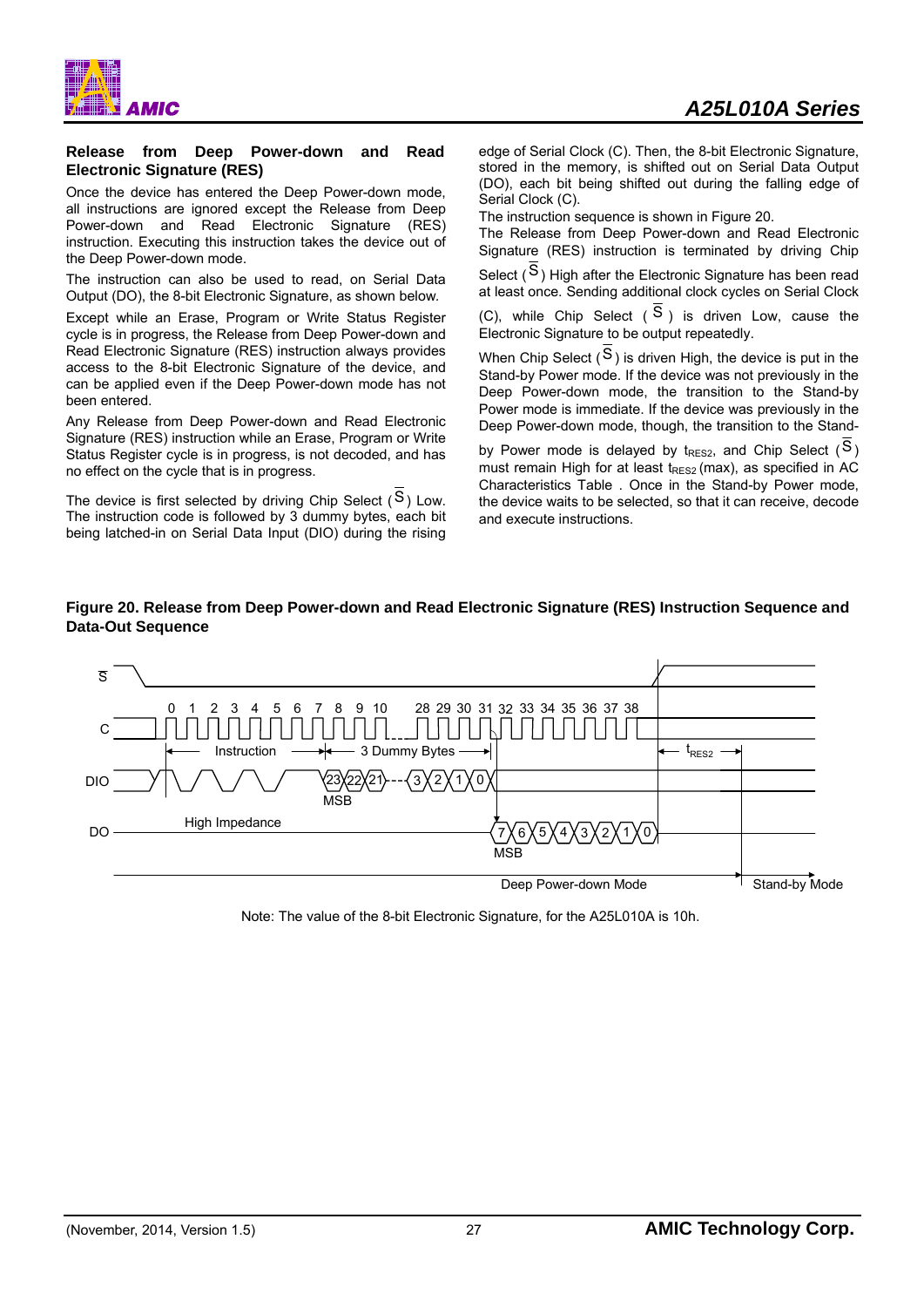![](_page_28_Picture_0.jpeg)

![](_page_28_Figure_2.jpeg)

![](_page_28_Figure_3.jpeg)

Driving Chip Select  $(S)$  High after the 8-bit instruction byte has been received by the device, but before the whole of the 8-bit Electronic Signature has been transmitted for the first time (as shown in Figure 21.), still insures that the device is put into Stand-by Power mode. If the device was not previously in the Deep Power-down mode, the transition to the Stand-by Power mode is immediate. If the device was

previously in the Deep Power-down mode, though, the transition to the Stand-by Power mode is delayed by tRES1, and Chip Select ( $S$ ) must remain High for at least t<sub>RES1</sub> (max), as specified in AC Characteristics Table. Once in the Stand-by Power mode, the device waits to be selected, so that it can receive, decode and execute instructions.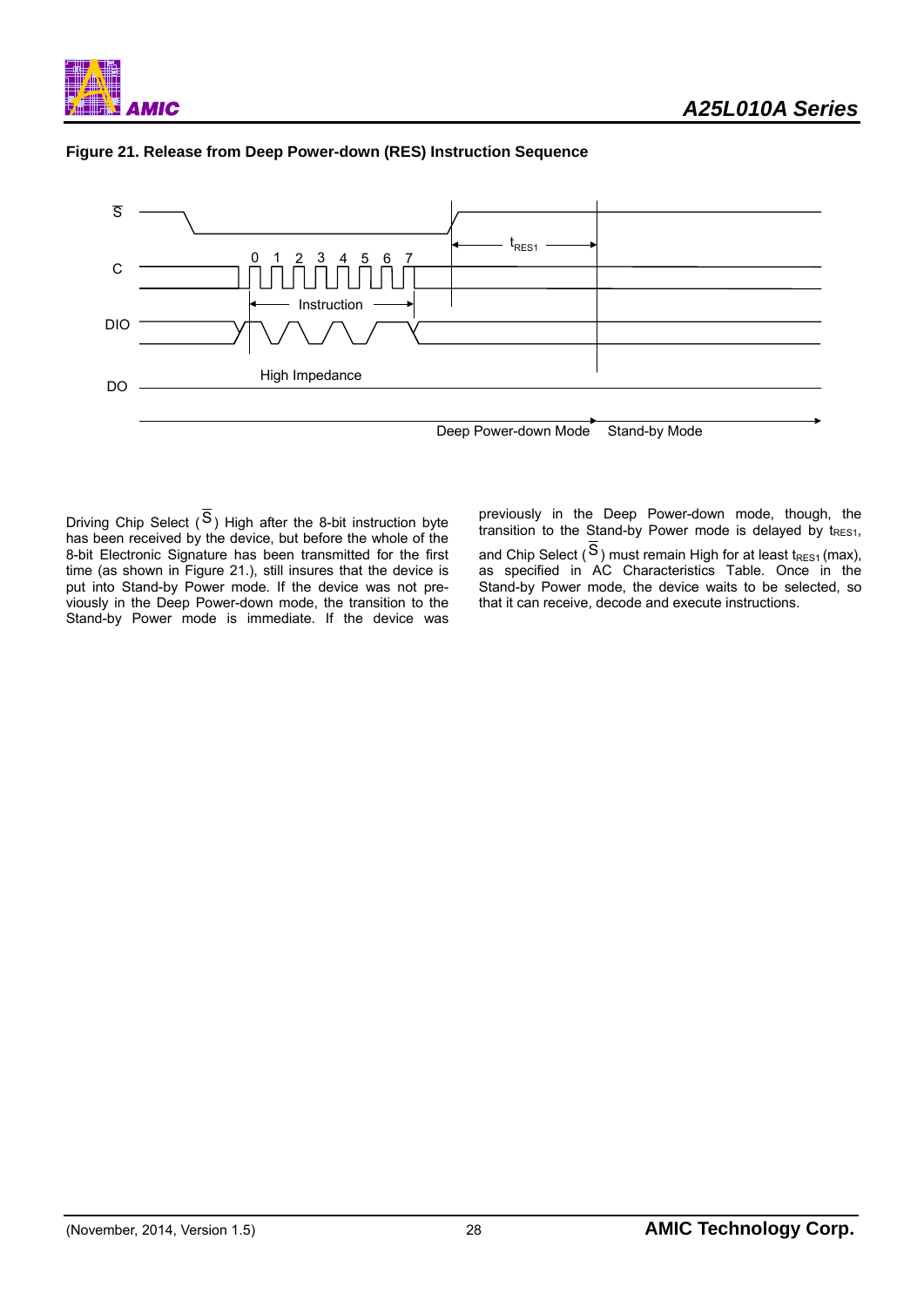![](_page_29_Picture_0.jpeg)

### **High Performance Mode (HPM)**

The High Performance Mode (HPM) instruction can be executed prior to Dual I/O instructions if chip is operated at high frequencies. This instruction allows pre-charging of internal charge pumps so the voltages required for accessing the Flash memory array are readily available. The instruction sequence includes the A3h instruction code followed by three dummy byte clocks shown in Fig.21. After the HPM instruction is executed, the device will maintain a slightly higher standby current than standard SPI operation. The Release from Power-down (ABh) can be used to return to standard SPI standby current (Icc1). In addition, Write Enable instruction (06h) and Power Down instruction (B9h) will also release the device from HPM mode back to standard SPI standby state.

#### **Figure 22. High Performance Mode Instruction Sequence**

![](_page_29_Figure_6.jpeg)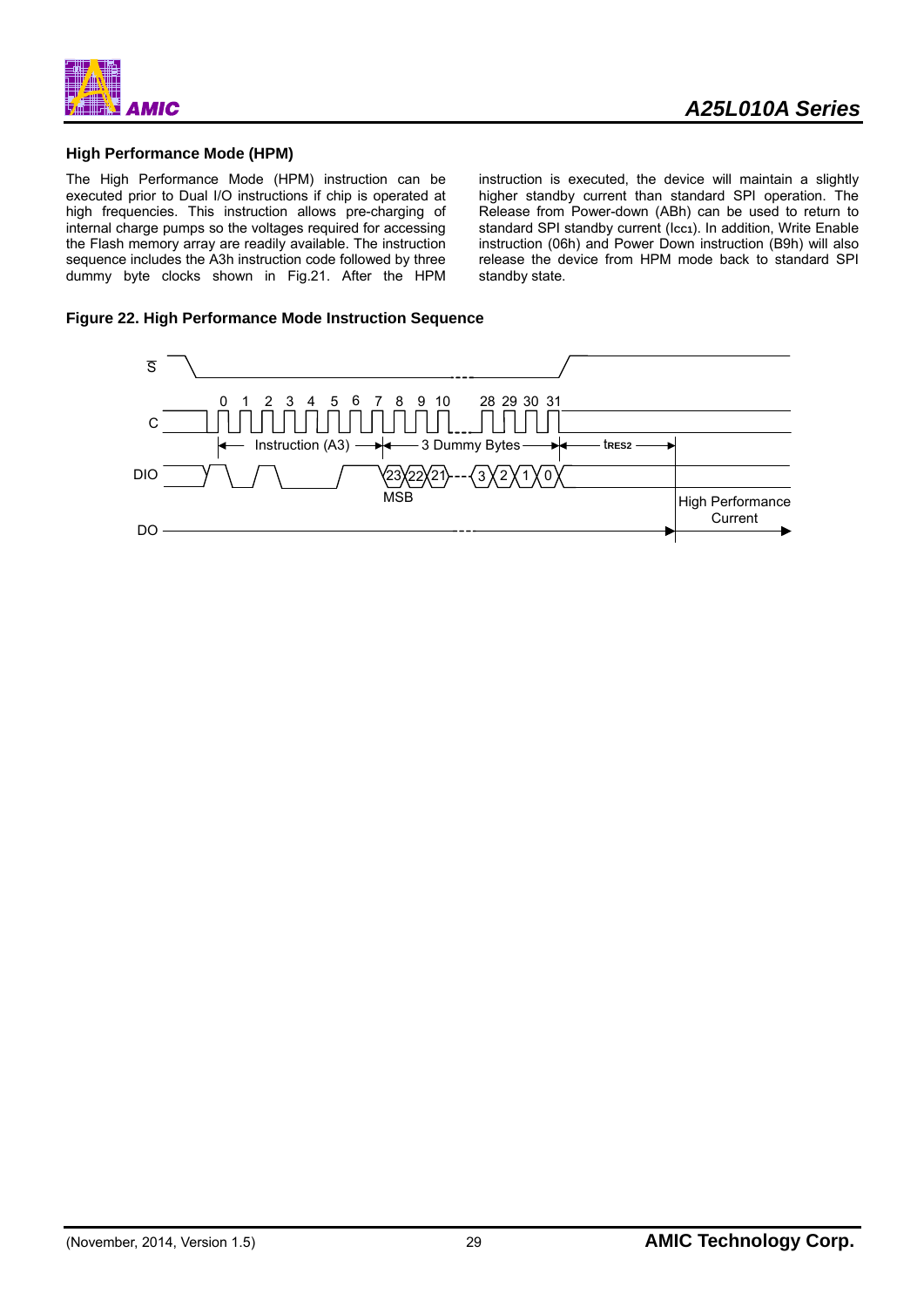*MIC* 

# *A25L010A Series*

#### **POWER-UP AND POWER-DOWN**

At Power-up and Power-down, the device must not be selected (that is Chip Select  $(S)$ ) must follow the voltage applied on  $V_{\text{CC}}$ ) until  $V_{\text{CC}}$  reaches the correct value:

- $V_{\text{CC}}$  (min) at Power-up, and then for a further delay of  $t_{\text{VSL}}$
- V<sub>SS</sub> at Power-down

Usually a simple pull-up resistor on Chip Select  $(S)$  can be used to insure safe and proper Power-up and Power-down. To avoid data corruption and inadvertent write operations during power up, a Power On Reset (POR) circuit is included. The logic inside the device is held reset while  $V_{\text{CC}}$  is less than the POR threshold value,  $V_{WI}$  – all operations are disabled, and the device does not respond to any instruction.

Moreover, the device ignores all Write Enable (WREN), Page Program (PP), Sector Erase (SE), Block Erase (BE), Chip Erase (CE) and Write Status Register (WRSR) instructions until a time delay of t<sub>PUW</sub> has elapsed after the moment that  $V_{CC}$  rises above the  $V_{WI}$  threshold. However, the correct operation of the device is not guaranteed if, by this time,  $V_{CC}$ is still below  $V_{CC}(min)$ . No Write Status Register, Program or Erase instructions should be sent until the later of:

**Figure 23. Power-up Timing** 

 $t_{\text{PUW}}$  after  $V_{\text{CC}}$  passed the  $V_{\text{WI}}$  threshold

 $t_{\text{VSL}}$  after $V_{\text{CC}}$  passed the  $V_{\text{CC}}(m\bar{m})$  level

These values are specified in Table 8.

If the delay,  $t_{VSL}$ , has elapsed, after  $V_{CC}$  has risen above  $V_{\text{CC}}$ (min), the device can be selected for Read instructions even if the  $t_{PUW}$  delay is not yet fully elapsed.

At Power-up, the device is in the following state:

- The device is in the Standby mode (not the Deep Power-down mode).
- The Write Enable Latch (WEL) bit is reset.

Normal precautions must be taken for supply rail decoupling, to stabilize the  $V_{CC}$  feed. Each device in a system should have the  $V_{CC}$  rail decoupled by a suitable capacitor close to the package pins. (Generally, this capacitor is of the order of  $0.1$  $F$ ).

At Power-down, when  $V_{CC}$  drops from the operating voltage. to below the POR threshold value,  $V_{WI}$ , all operations are disabled and the device does not respond to any instruction. (The designer needs to be aware that if a Power-down occurs while a Write, Program or Erase cycle is in progress, some data corruption can result.)

![](_page_30_Figure_18.jpeg)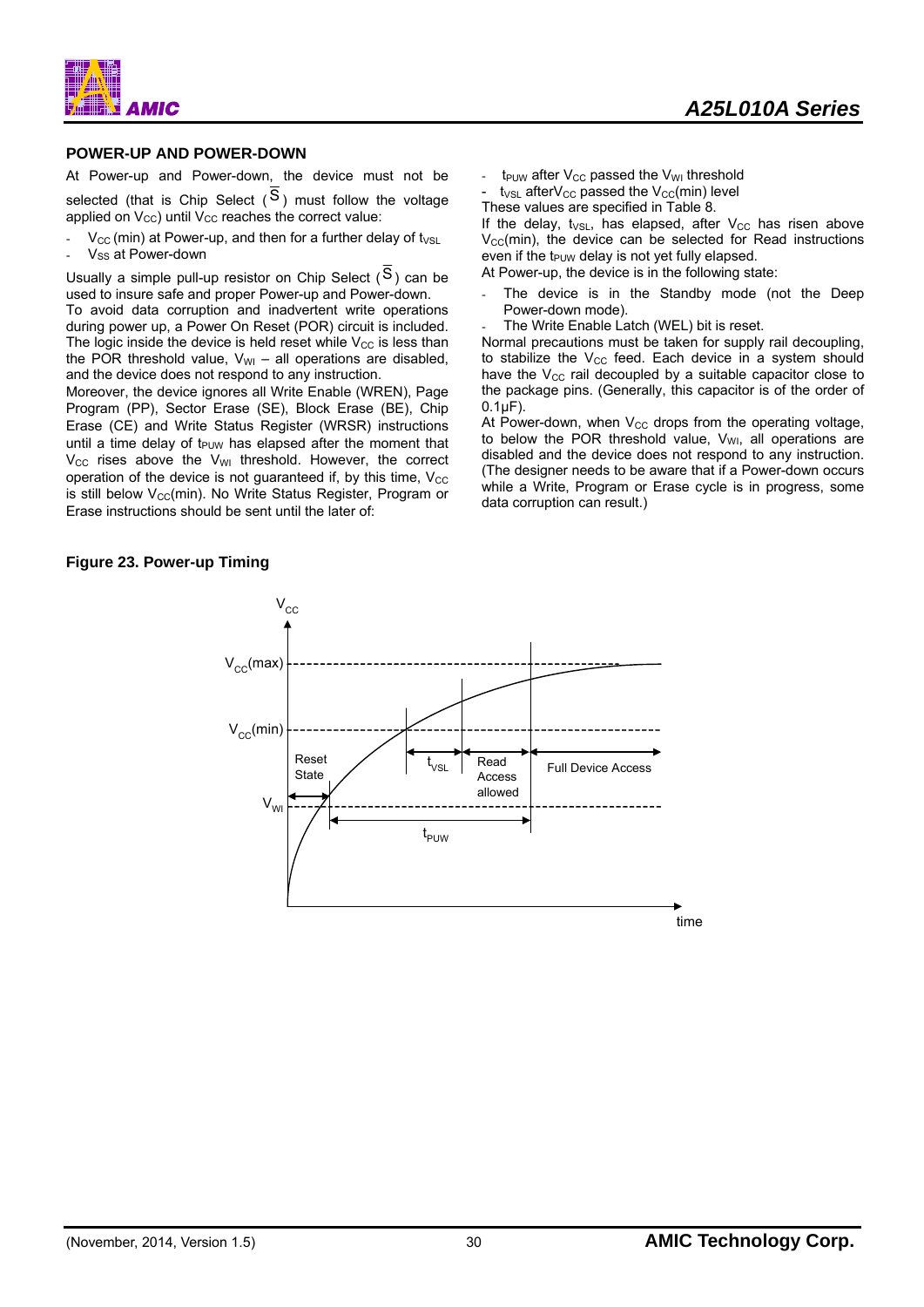![](_page_31_Picture_0.jpeg)

### **Table 8. Power-Up Timing**

| Symbol | <b>Parameter</b>                    | Min. | Max. | Unit    |
|--------|-------------------------------------|------|------|---------|
| tvsl   | Vcc(min) to S Low                   | 10   |      | $\mu$ S |
| teuw   | Time Delay Before Write Instruction |      |      | ms      |
| Vwi    | Write Inhibit Threshold Voltage     | 2.3  | 2.5  |         |

Note: These parameters are characterized only.

#### **INITIAL DELIVERY STATE**

The device is delivered with the memory array erased: all bits are set to 1 (each byte contains FFh). The Status Register contains 00h (all Status Register bits are 0).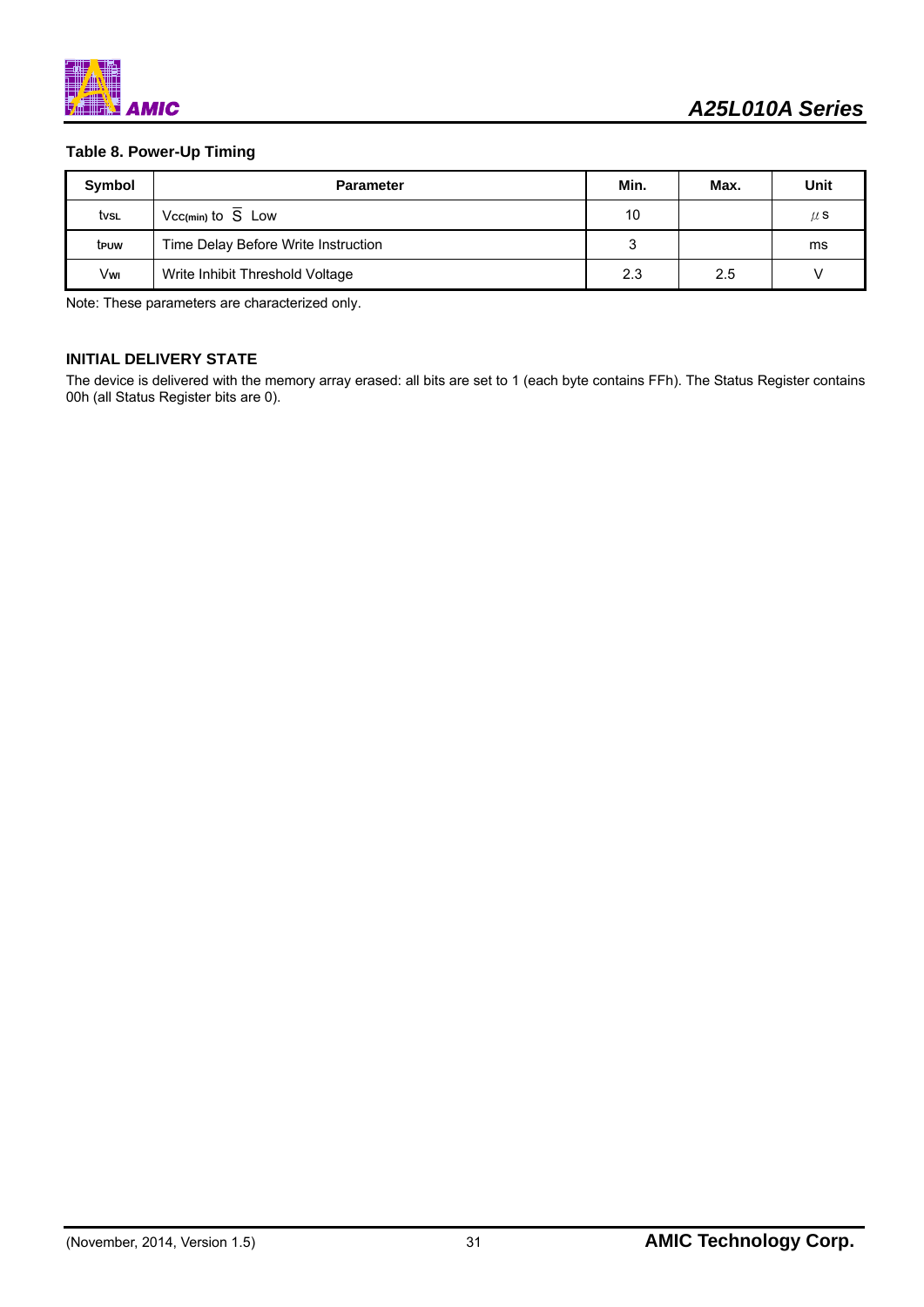![](_page_32_Figure_0.jpeg)

**Absolute Maximum Ratings\*** 

**AMIC** 

D.C. Voltage on Any Pin to Ground Potential . . . . . . . . . . . . . . . . . . . . . . . . . . . . . . . . . . . . . . . . . -0.6V to VCC +0.6V Transient Voltage (<20ns) on Any Pin to Ground Potential . . . . . . . . . . . . . . . . . . . . . . . . . . . . . . . . . -2.0V to VCC +2.0V Supply Voltage (VCC) . . . . . . . . . . . . . . . . . . -0.6V to +4.0V Electrostatic Discharge Voltage (Human Body model) (VESD) (Note 2) . . . . . . . . . . . . . . . . . . . -2000V to 2000V

## Notes:

- 1. Compliant with JEDEC Std J-STD-020B (for small body, Sn-Pb or Pb assembly). For wave solder process, IC could meet 265°C, 5secs.
- 2. JEDEC Std JESD22-A114A (C1=100 pF, R1=1500 Ω,  $R2=500$  $\Omega$ )

# **DC AND AC PARAMETERS**

This section summarizes the operating and measurement conditions, and the DC and AC characteristics of the device. The parameters in the DC and AC Characteristic tables that follow are derived from tests performed under the

**\*Comments** 

Stressing the device above the rating listed in the Absolute Maximum Ratings" table may cause permanent damage to the device. These are stress ratings only and operation of the device at these or any other conditions above those indicated in the Operating sections of this specification is not implied. Exposure to Absolute Maximum Rating conditions for extended periods may affect device reliability. Refer also to the AMIC SURE Program and other relevant quality documents.

Measurement Conditions summarized in the relevant tables. Designers should check that the operating conditions in their circuit match the measurement conditions when relying on the quoted parameters.

# **Table 9. Operating Conditions**

| Symbol                | <b>Parameter</b>                                 | Min. | Max. | Unit         |
|-----------------------|--------------------------------------------------|------|------|--------------|
| $V_{\rm CC}$          | Supply Voltage                                   | 2.7  | 3.6  |              |
| <b>T</b> <sub>A</sub> | Ambient Operating Temperature (device grade -F)  | -40  | 85   | $^{\circ}$ C |
|                       | Ambient Operating Temperature (device grade -AF) | -40  | 125  | °C           |

# **Table 10. Data Retention and Endurance**

| <b>Parameter</b>     | Condition                     | Min.    | Max. | Unit   |
|----------------------|-------------------------------|---------|------|--------|
| Erase/Program Cycles | Sector, Block, Chip operation | 100.000 |      | Cvcles |
| Data Retention       | $55^{\circ}$ C                | 20      |      | Years  |

# **Table 11. Capacitance**

| Symbol           | <b>Parameter</b>               | <b>Test Condition</b> | Min. | Max. | Unit |
|------------------|--------------------------------|-----------------------|------|------|------|
| $C_{\text{OUT}}$ | Output Capacitance (DO)        | $V_{\text{OUT}} = 0V$ |      |      | pF   |
| $C_{IN}$         | Input Capacitance (other pins) | $V_{IN} = 0V$         |      |      | pF   |

Note: Sampled only, not 100% tested, at T<sub>A</sub>=25°C and a frequency of 33 MHz.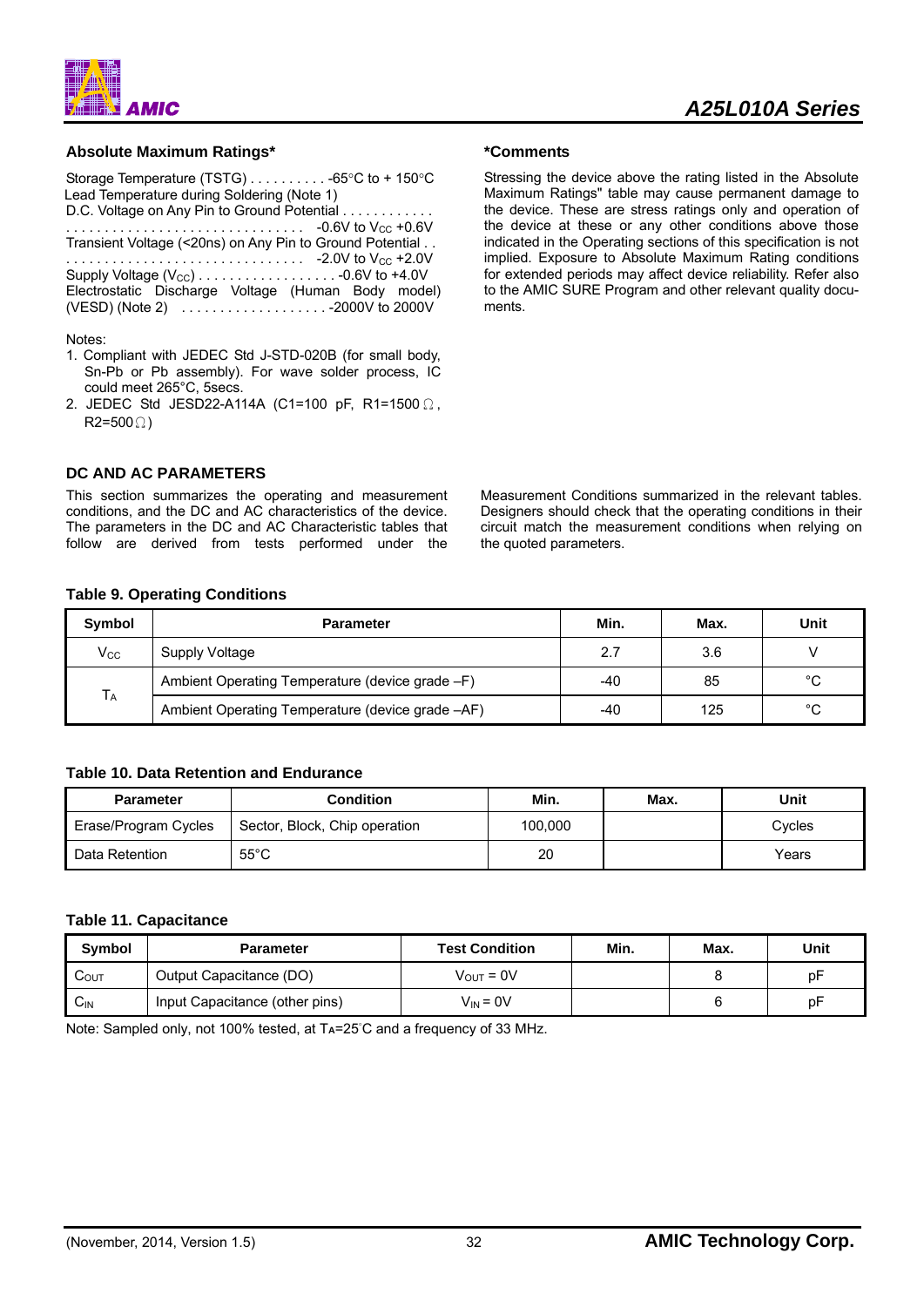![](_page_33_Picture_0.jpeg)

# **Table 12. DC Characteristics**

| Symbol           | <b>Parameter</b>          | <b>Test Condition</b>                                                                   | Min.                 | Typ. | Max.          | Unit   |
|------------------|---------------------------|-----------------------------------------------------------------------------------------|----------------------|------|---------------|--------|
| Ju.              | Input Leakage Current     |                                                                                         |                      |      | ± 2           | μA     |
| I <sub>LO</sub>  | Output Leakage Current    |                                                                                         |                      |      | ± 2           | μA     |
| $_{\text{LCA}}$  | <b>Standby Current</b>    | $\overline{S}$ = $V_{\text{CC}}$ , $V_{\text{IN}}$ = $V_{\text{SS}}$ or $V_{\text{CC}}$ |                      | 5    | 15            | μA     |
| $_{\text{LCC2}}$ | Deep Power-down Current   | $\overline{S}$ = V <sub>CC</sub> , V <sub>IN</sub> = V <sub>SS</sub> or V <sub>CC</sub> |                      | 5    | 15            | μA     |
|                  |                           | C= $0.1V_{CC}$ / $0.9V_{CC}$ at 100MHz, DO = open                                       |                      | 18   | 24            | mA     |
| $I_{CC3}$        | Operating Current (READ)  | $C = 0.1 V_{CC} / 0.9 V_{CC}$ at 50MHz, DO = open                                       |                      | 10   | 21            | mA     |
|                  |                           | C= $0.1V_{CC}$ / $0.9.V_{CC}$ at 33MHz, DO = open                                       |                      | 7    | 17            | mA     |
| $I_{CC4}$        | Operating Current (PP)    | $\overline{S} = V_{\text{CC}}$                                                          |                      | 10   | 15            | mA     |
| $_{\text{LCS}}$  | Operating Current (WRSR)  | $\overline{S} = \underline{V_{CC}}$                                                     |                      |      | 15            | mA     |
| $_{\text{LCG}}$  | Operating Current (SE)    | $\overline{\overline{S}}$ = $V_{\text{CC}}$                                             |                      |      | 25            | mA     |
| $I_{CC7}$        | Operating Current (BE)    | $\overline{\overline{S}}$ = $V_{\text{CC}}$                                             |                      |      | 25            | mA     |
| $V_{IL}$         | Input Low Voltage         |                                                                                         | $-0.5$               |      | $0.3V_{CC}$   | V      |
| V <sub>IH</sub>  | Input High Voltage        |                                                                                         | $0.7V_{CC}$          |      | $V_{CC}$ +0.4 | V      |
| $V_{OL}$         | <b>Output Low Voltage</b> | $I_{OL}$ = 1.6mA                                                                        |                      |      | 0.4           | V      |
| $V_{OH}$         | Output High Voltage       | $I_{OH} = -100 \mu A$                                                                   | $V_{\text{CC}}$ -0.2 |      |               | $\vee$ |

### **Table 13. Instruction Times**

| Symbol          | Alt. | <b>Parameter</b>                 | Min. | Typ. | Max. | Unit |
|-----------------|------|----------------------------------|------|------|------|------|
| tw              |      | Write Status Register Cycle Time |      | 5    | 15   | ms   |
| t <sub>PP</sub> |      | Page Program Cycle Time          |      | 2    | 3    | ms   |
| t <sub>SE</sub> |      | Sector Erase Cycle Time          |      | 0.2  | 0.6  | s    |
| t <sub>BE</sub> |      | Block Erase Cycle Time (32KB)    |      | 0.4  | 1.3  | s    |
| t <sub>BE</sub> |      | Block Erase Cycle Time (64KB)    |      | 0.5  | 1.3  | s    |
| $t_{CE}$        |      | Chip Erase Cycle Time            |      |      | 2.5  | s    |

### **Table 14. AC Measurement Conditions**

| Symbol | <b>Parameter</b>                                            | Min.                               | Max.                               | Unit |
|--------|-------------------------------------------------------------|------------------------------------|------------------------------------|------|
| $C_L$  | Load Capacitance                                            |                                    | 30                                 |      |
|        | Input Rise and Fall Times                                   |                                    | 5                                  | ns   |
|        | Input Pulse Voltages                                        |                                    | $0.2V_{\rm CC}$ to $0.8V_{\rm CC}$ |      |
|        | Input Timing Reference Voltages                             | $0.3V_{\rm CC}$ to $0.7V_{\rm CC}$ |                                    |      |
|        | <b>Output Timing Reference Voltages</b><br>$V_{\rm CC}$ / 2 |                                    |                                    |      |

Note: Output Hi-Z is defined as the point where data out is no longer driven.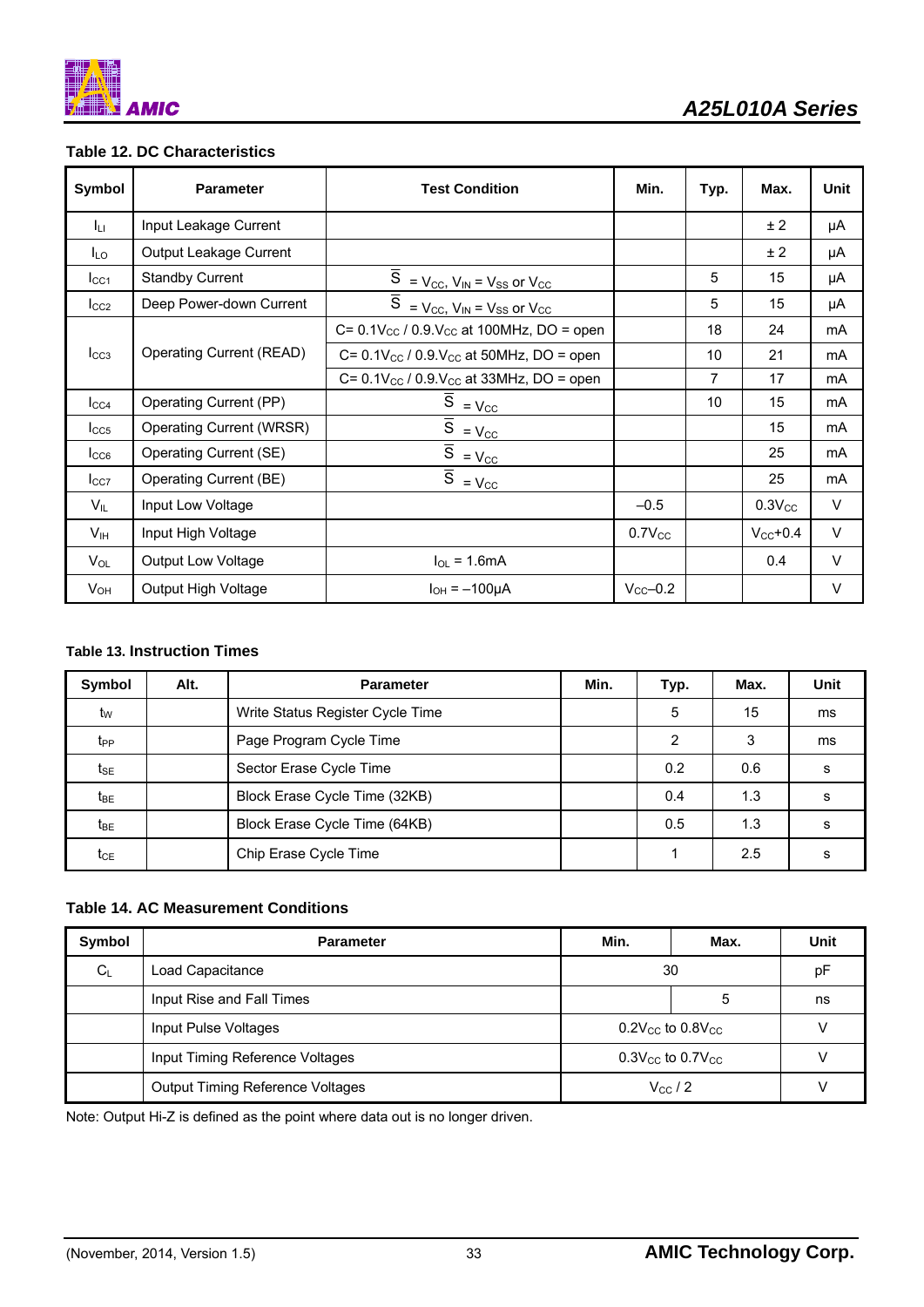![](_page_34_Figure_0.jpeg)

### **Figure 24. AC Measurement I/O Waveform**

![](_page_34_Figure_3.jpeg)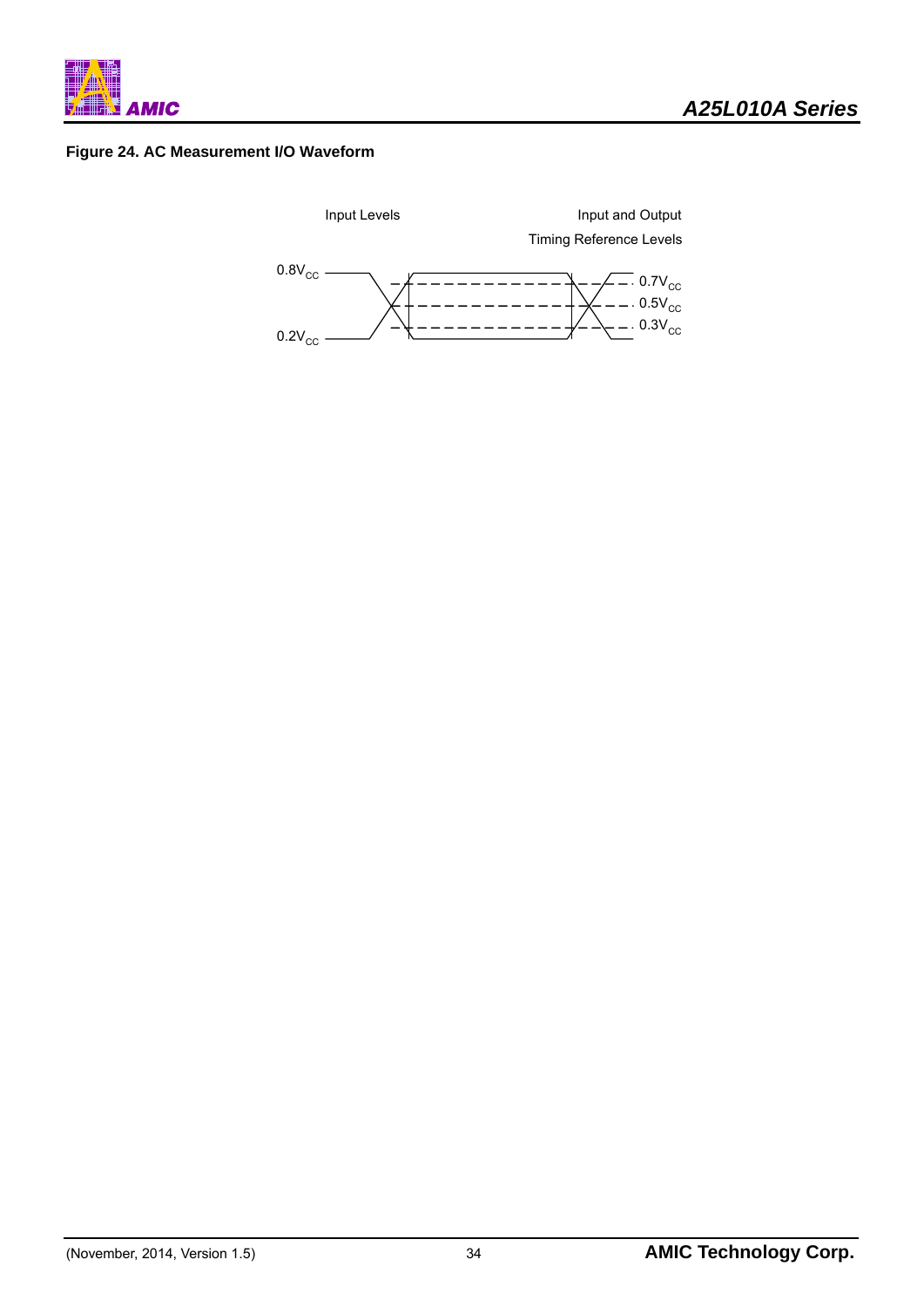![](_page_35_Figure_0.jpeg)

## **Table 15. AC Characteristics**

| Symbol                                          | Alt.             | <b>Parameter</b>                                                                                                                                                | Min. | Typ.           | Max.   | <b>Unit</b> |
|-------------------------------------------------|------------------|-----------------------------------------------------------------------------------------------------------------------------------------------------------------|------|----------------|--------|-------------|
| $f_{\rm C}$                                     | $f_{\rm C}$      | Clock Frequency for the following instructions: FAST READ,<br>PP, SE, BE, DP, RES, RDID, WREN, WRDI, RDSR, WRSR<br>(2.7V~3.6V) / (3.0V~3.6V) (device grade -F)  | D.C. |                | 80/100 | <b>MHz</b>  |
|                                                 |                  | Clock Frequency for the following instructions: FAST READ,<br>PP, SE, BE, DP, RES, RDID, WREN, WRDI, RDSR, WRSR<br>(2.7V~3.6V) / (3.0V~3.6V) (device grade -AF) | D.C. |                | 66/80  | <b>MHz</b>  |
| $f_{R}$                                         |                  | Clock Frequency for READ instructions                                                                                                                           | D.C. |                | 50     | <b>MHz</b>  |
| $t_{CH}$ <sup>1</sup>                           | t <sub>CLH</sub> | Clock High Time                                                                                                                                                 | 6    |                |        | ns          |
| $t_{CL}$ <sup>1</sup>                           | $t_{\text{CL}}$  | Clock Low Time                                                                                                                                                  | 5    |                |        | ns          |
| $\underline{\text{t}_{CLCH}}^2$                 |                  | Clock Rise Time <sup>3</sup> (peak to peak)                                                                                                                     | 0.1  |                |        | V/ns        |
| $\mathbf{2}$<br>$t_{CHCL}$                      |                  | Clock Fall Time <sup>3</sup> (peak to peak)                                                                                                                     | 0.1  |                |        | V/ns        |
| $t_{SLCH}$                                      | $t_{\text{CSS}}$ | S Active Setup Time (relative to C)                                                                                                                             | 5    |                |        | ns          |
| $t_{CHSL}$                                      |                  | $\overline{\mathsf{s}}$<br>Not Active Hold Time (relative to C)                                                                                                 | 5    |                |        | ns          |
| t <sub>DVCH</sub>                               | $t_{DSU}$        | Data In Setup Time                                                                                                                                              | 5    |                |        | ns          |
| $t_{\text{CHDX}}$                               | $t_{DH}$         | Data In Hold Time                                                                                                                                               | 5    |                |        | ns          |
| t <sub>CHSH</sub>                               |                  | S<br>Active Hold Time (relative to C)                                                                                                                           | 5    |                |        | ns          |
| $t_{\text{SHCH}}$                               |                  | $\overline{s}$<br>Not Active Setup Time (relative to C)                                                                                                         | 5    |                |        | ns          |
| t <sub>SHSL</sub>                               | $t_{\text{CSH}}$ | $\overline{\mathsf{s}}$<br><b>Deselect Time</b>                                                                                                                 | 100  |                |        | ns          |
| $t_{SHQZ}$ <sup>2</sup>                         | t <sub>DIS</sub> | Output Disable Time                                                                                                                                             |      |                | 9      | ns          |
| t <sub>CLOV</sub>                               | tv               | Clock Low to Output Valid                                                                                                                                       |      |                | 9      | ns          |
| t <sub>CLOX</sub>                               | $t_{HO}$         | Output Hold Time                                                                                                                                                | 0    |                |        | ns          |
| t <sub>HLCH</sub>                               |                  | HOLD Setup Time (relative to C)                                                                                                                                 | 5    |                |        | ns          |
| $t$ <sub>CHHH</sub>                             |                  | HOLD Hold Time (relative to C)                                                                                                                                  | 5    |                |        | ns          |
| $t_{HHCH}$                                      |                  | HOLD Setup Time (relative to C)                                                                                                                                 | 5    |                |        | ns          |
| $t_{\text{CHHL}}$                               |                  | HOLD Hold Time (relative to C)                                                                                                                                  | 5    |                |        | ns          |
| $t_{HHQX}$ <sup>2</sup>                         | $t_{LZ}$         | HOLD to Output Low-Z                                                                                                                                            |      |                | 8      | ns          |
| $t_{HLQZ}$ <sup>2</sup>                         | $t_{HZ}$         | HOLD to Output High-Z                                                                                                                                           |      |                | 8      | ns          |
| 4<br>t <sub>WHSL</sub>                          |                  | Write Protect Setup Time                                                                                                                                        | 20   |                |        | ns          |
| tshwl                                           |                  | Write Protect Hold Time                                                                                                                                         | 100  |                |        | ns          |
| $t_{DP}$ $\overline{2}$                         |                  | S High to Deep Power-down Mode                                                                                                                                  |      |                | 3      | μs          |
| $t_{\sf RES1}$ $\overline{2}$                   |                  | S High to Standby Mode without Electronic Signature Read                                                                                                        |      |                | 30     | μs          |
| $t_{\rm RES2}$ $\overline{\rule{0pt}{1.5ex}^2}$ |                  | S High to Standby Mode with Electronic Signature Read                                                                                                           |      |                | 30     | μs          |
| $t_{W}$                                         |                  | Write Status Register Cycle Time                                                                                                                                |      | 5              | 15     | ms          |
| $t_{\mathsf{pp}}$                               |                  | Page Program Cycle Time                                                                                                                                         |      | $\overline{2}$ | 3      | ms          |
| $t_{\text{SE}}$                                 |                  | Sector Erase Cycle Time                                                                                                                                         |      | 0.2            | 0.6    | s           |
| $t_{BE}$                                        |                  | Block Erase Cycle Time (32KB)                                                                                                                                   |      | 0.4            | 1.3    | s           |
| $t_{BE}$                                        |                  | Block Erase Cycle Time (64KB)                                                                                                                                   |      | 0.5            | 1.3    | s           |
| $t_{CE}$                                        |                  | Chip Erase Cycle Time of A25L010A                                                                                                                               |      | 1              | 2.5    | s           |

Note: 1.  $t_{CH}$  +  $t_{CL}$  must be greater than or equal to 1/ $f_{C}$ 

2. Value guaranteed by characterization, not 100% tested in production.

3. Expressed as a slew-rate.

4. Only applicable as a constraint for a WRSR instruction when SRWD is set at 1.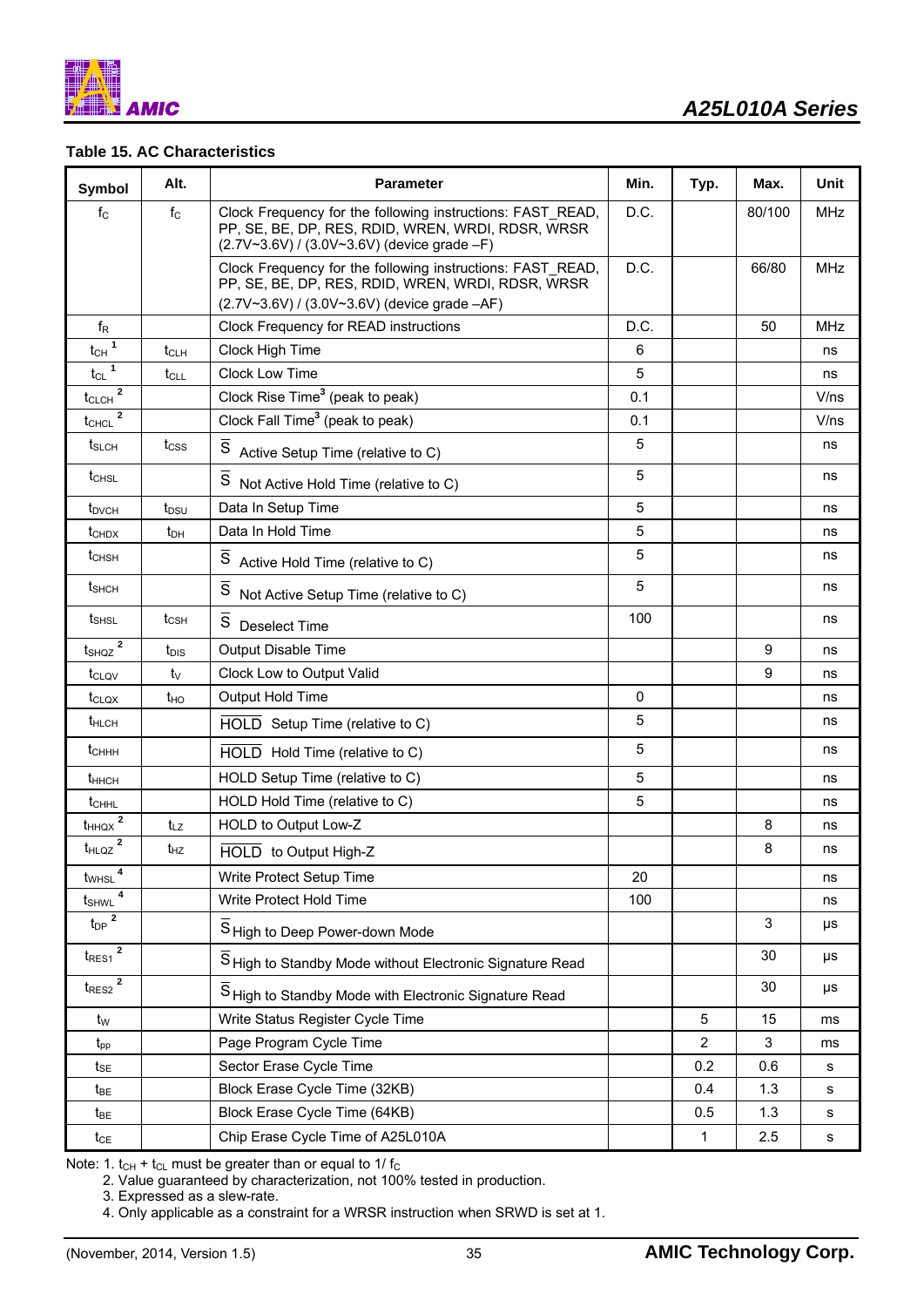![](_page_36_Figure_0.jpeg)

# **Figure 25. Serial Input Timing**

![](_page_36_Figure_3.jpeg)

# **Figure 26. Write Protect Setup and Hold Timing during WRSR when SRWD=1**

![](_page_36_Figure_5.jpeg)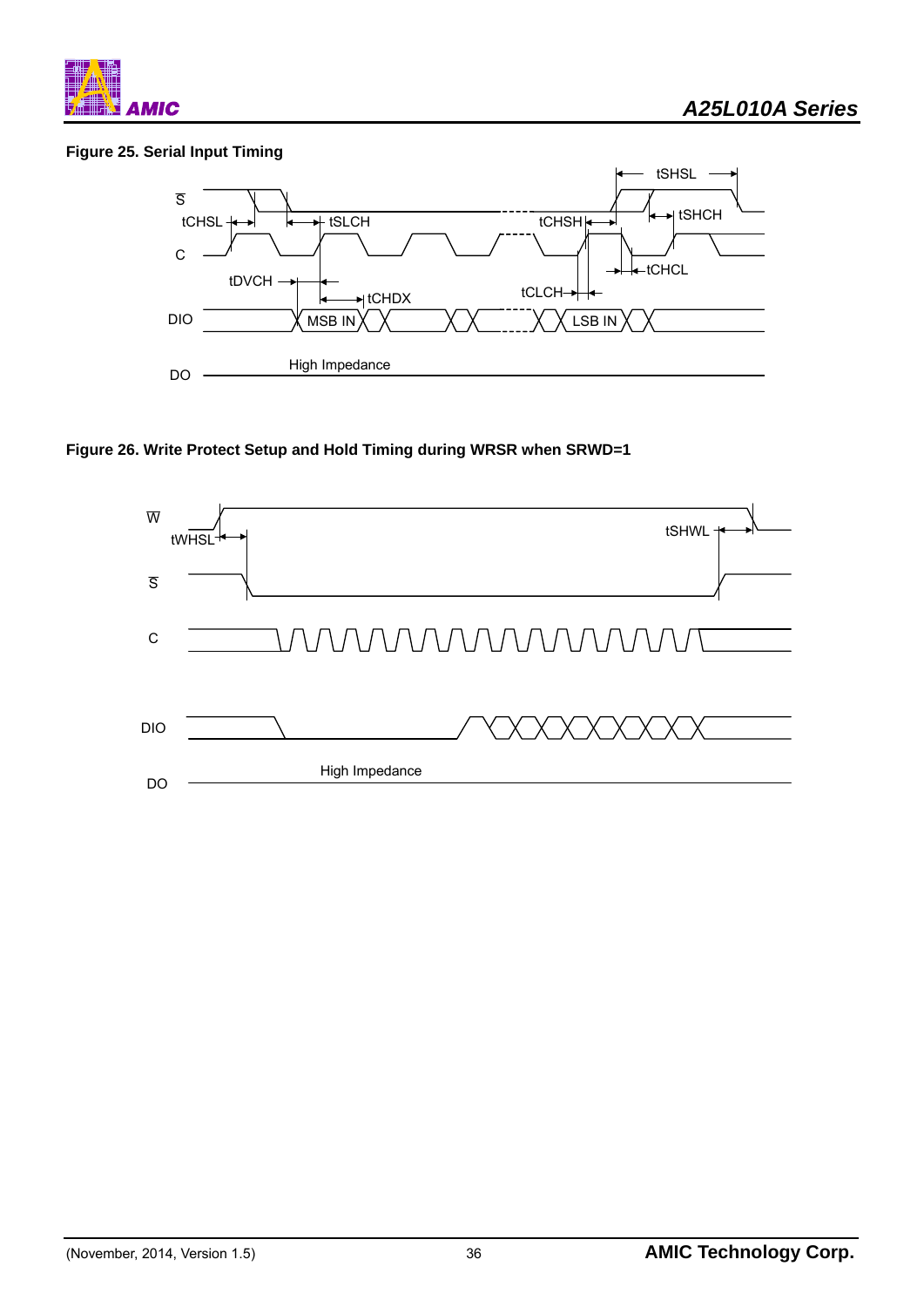![](_page_37_Picture_0.jpeg)

# **Figure 27. Hold Timing**

![](_page_37_Figure_3.jpeg)

# **Figure 28. Output Timing**

![](_page_37_Figure_5.jpeg)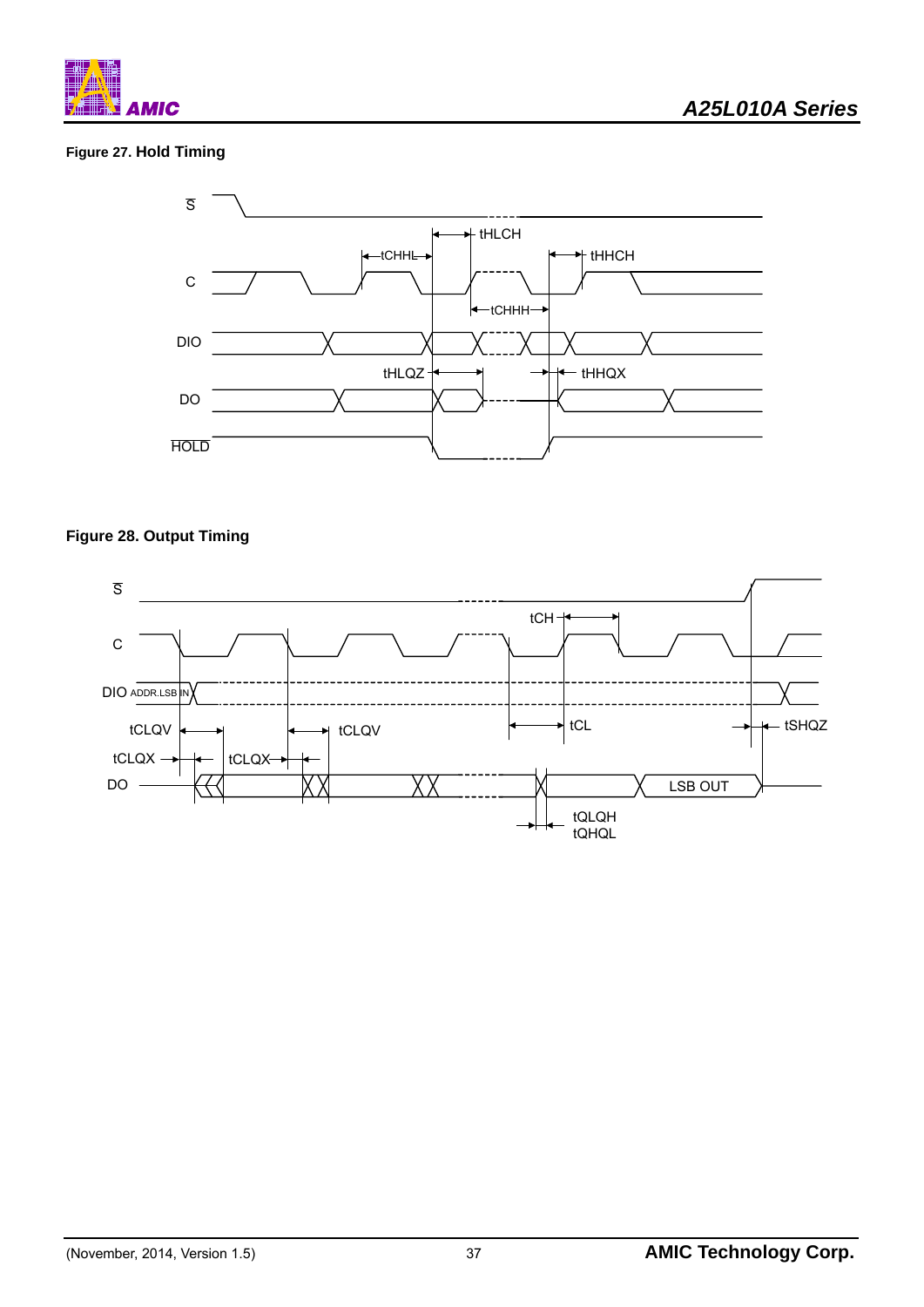![](_page_38_Picture_0.jpeg)

#### **Part Numbering Scheme**

![](_page_38_Figure_3.jpeg)

**\* Optional**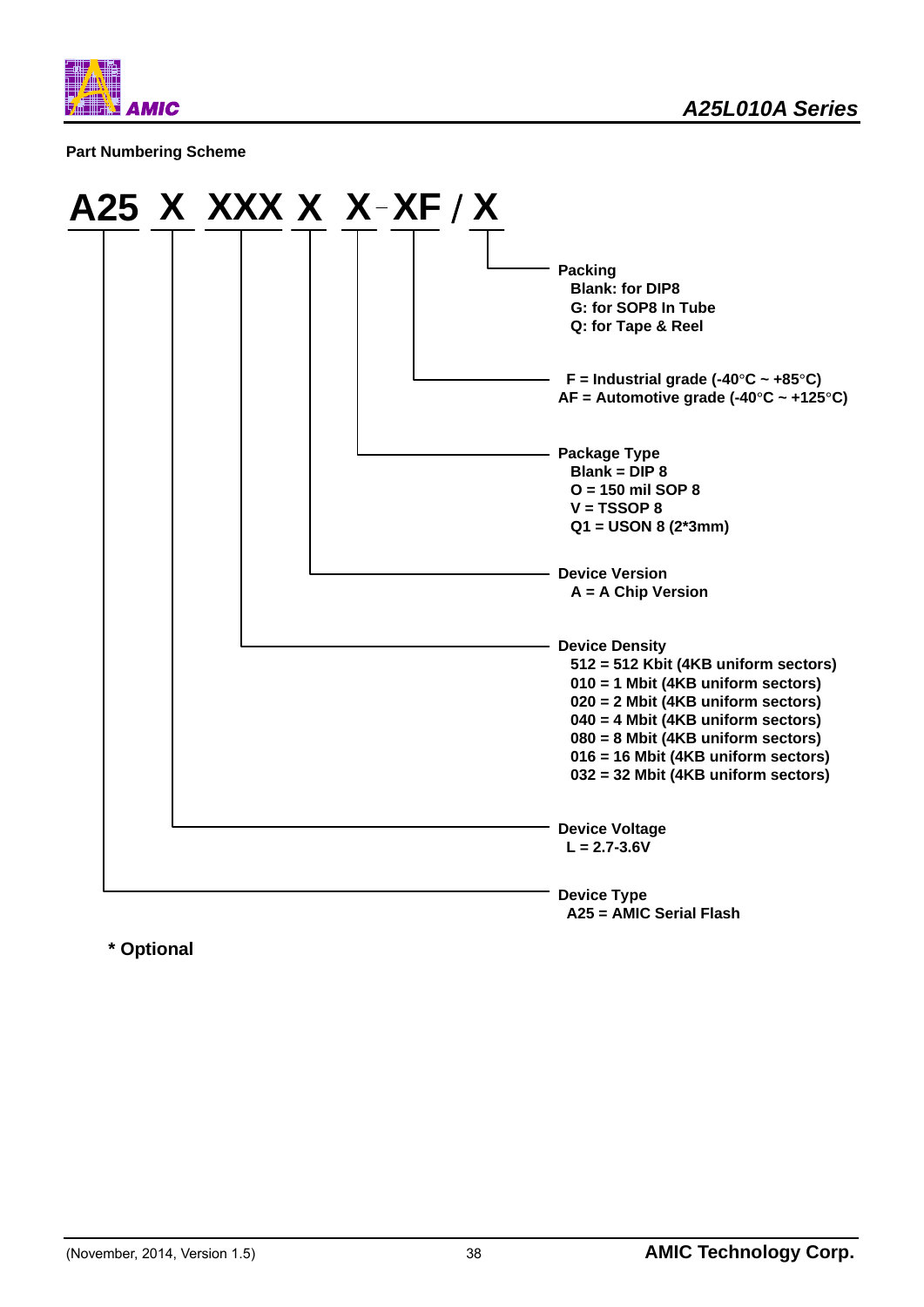![](_page_39_Picture_0.jpeg)

# **Ordering Information**

| Part No.      | Speed (MHz) | <b>Active Read</b><br><b>Current</b><br>Max. (mA) | <b>Program/Erase</b><br>Current<br>$Max.$ (mA) | <b>Standby</b><br><b>Current</b><br>Max. $(\mu A)$ | Package                     |
|---------------|-------------|---------------------------------------------------|------------------------------------------------|----------------------------------------------------|-----------------------------|
| A25L010A-F    |             | 24                                                | 25                                             |                                                    | 8 Pin Pb-Free DIP (300 mil) |
| A25L010AO-F   |             |                                                   |                                                | 15                                                 | 8 Pin Pb-Free SOP (150 mil) |
| A25L010AV-F   | 100         |                                                   |                                                |                                                    | 8 Pin Pb-Free TSSOP         |
| A25L010AQ1-F  |             |                                                   |                                                |                                                    | 8 Pin Pb-Free USON (2*3mm)  |
| A25L010A-AF   |             |                                                   |                                                |                                                    | 8 Pin Pb-Free DIP (300 mil) |
| A25L010AO-AF  |             |                                                   |                                                | 25                                                 | 15                          |
| A25L010AV-AF  | 80          | 24                                                |                                                |                                                    | 8 Pin Pb-Free TSSOP         |
| A25L010AQ1-AF |             |                                                   |                                                |                                                    | 8 Pin Pb-Free USON (2*3mm)  |

Operating temperature range:  $-40^{\circ}$ C ~ +85°C (-F grade),  $-40^{\circ}$ C ~ +125°C (-AF grade)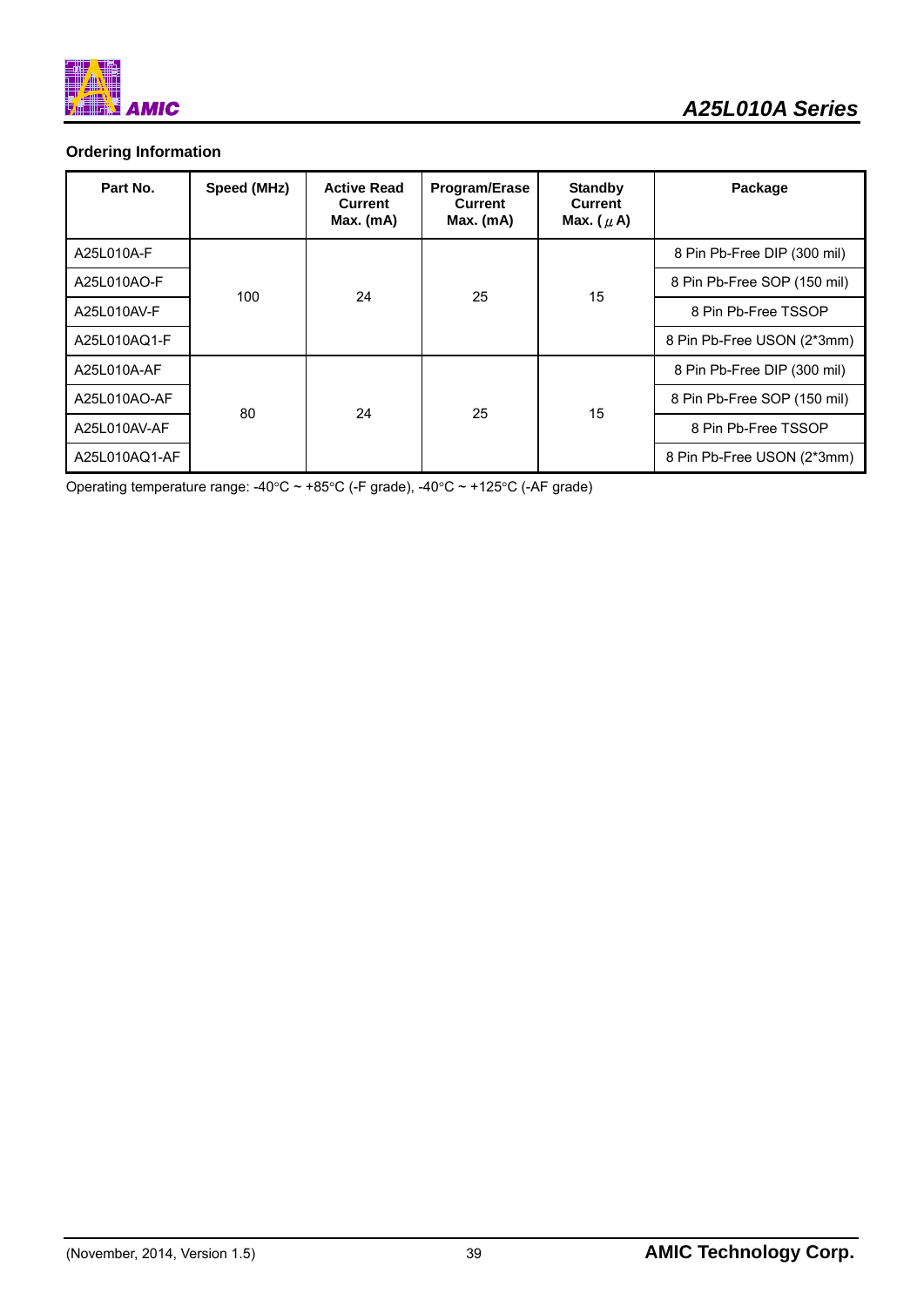![](_page_40_Picture_0.jpeg)

# *A25L010A Series*

## **Package Information**

#### **P-DIP 8L Outline Dimensions** unit: inches/mm

![](_page_40_Figure_5.jpeg)

![](_page_40_Figure_6.jpeg)

 $B<sub>2</sub>$ 

![](_page_40_Figure_7.jpeg)

|                |       | Dimensions in inches |       | Dimensions in mm |            |      |  |
|----------------|-------|----------------------|-------|------------------|------------|------|--|
| Symbol         | Min   | <b>Nom</b>           | Max   | Min              | <b>Nom</b> | Max  |  |
| A              |       |                      | 0.180 |                  |            | 4.57 |  |
| A1             | 0.015 |                      |       | 0.38             |            |      |  |
| A2             | 0.128 | 0.130                | 0.136 | 3.25             | 3.30       | 3.45 |  |
| B              | 0.014 | 0.018                | 0.022 | 0.36             | 0.46       | 0.56 |  |
| B <sub>1</sub> | 0.050 | 0.060                | 0.070 | 1.27             | 1.52       | 1.78 |  |
| B <sub>2</sub> | 0.032 | 0.039                | 0.046 | 0.81             | 0.99       | 1.17 |  |
| С              | 0.008 | 0.010                | 0.013 | 0.20             | 0.25       | 0.33 |  |
| D              | 0.350 | 0.360                | 0.370 | 8.89             | 9.14       | 9.40 |  |
| E              | 0.290 | 0.300                | 0.315 | 7.37             | 7.62       | 8.00 |  |
| E <sub>1</sub> | 0.254 | 0.260                | 0.266 | 6.45             | 6.60       | 6.76 |  |
| e <sub>1</sub> |       | 0.100                |       |                  | 2.54       |      |  |
| L              | 0.125 |                      |       | 3.18             |            |      |  |
| EA             | 0.345 |                      | 0.385 | 8.76             |            | 9.78 |  |
| S              | 0.016 | 0.021                | 0.026 | 0.41             | 0.53       | 0.66 |  |

**Notes:** 

- 1. Dimension D and E**1** do not include mold flash or protrusions.
- 2. Dimension B**1** does not include dambar protrusion.
- 3. Tolerance: ±0.010" (0.25mm) unless otherwise specified.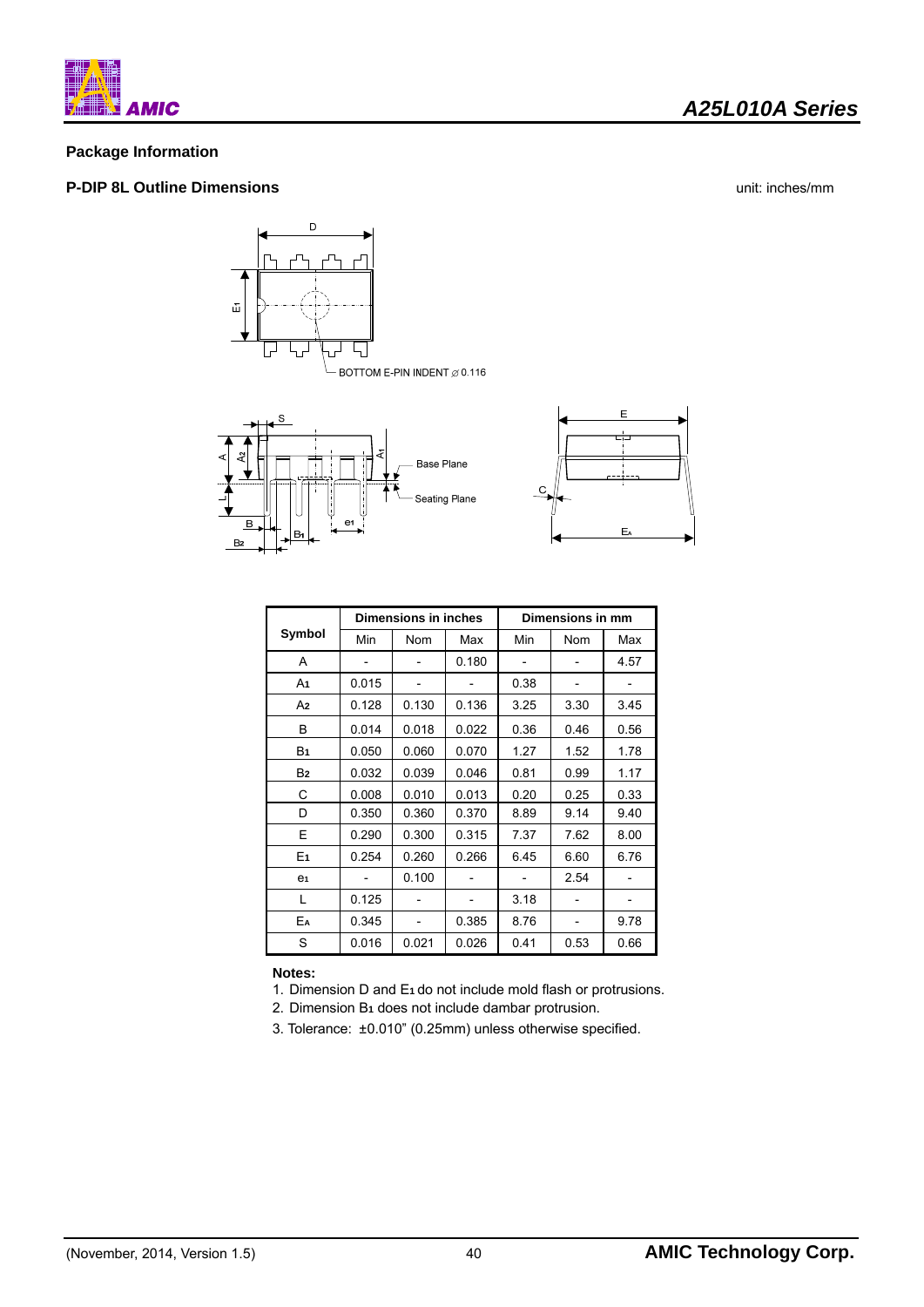![](_page_41_Picture_0.jpeg)

### **Package Information**

# **SOP 8L (150mil) Outline Dimensions** unit: mm

![](_page_41_Figure_5.jpeg)

![](_page_41_Figure_6.jpeg)

![](_page_41_Figure_7.jpeg)

| Symbol         | Dimensions in mm |  |  |
|----------------|------------------|--|--|
| А              | $1.35 - 1.75$    |  |  |
| A <sub>1</sub> | $0.10 - 0.25$    |  |  |
| h              | $0.33 - 0.51$    |  |  |
| D              | $4.7 - 5.0$      |  |  |
| F              | $3.80 - 4.00$    |  |  |
| e              | 1.27 BSC         |  |  |
| HЕ             | $5.80 - 6.20$    |  |  |
|                | $0.40 - 1.27$    |  |  |

#### **Notes:**

- 1. Maximum allowable mold flash is 0.15mm.
- 
- 2. Complies with JEDEC publication 95 MS –012 AA.<br>3. All linear dimensions are in millimeters (max/min). 3. All linear dimensions are in millimeters (max/min).<br>4. Coplanarity: Max. 0.1mm
- 4. Coplanarity: Max. 0.1mm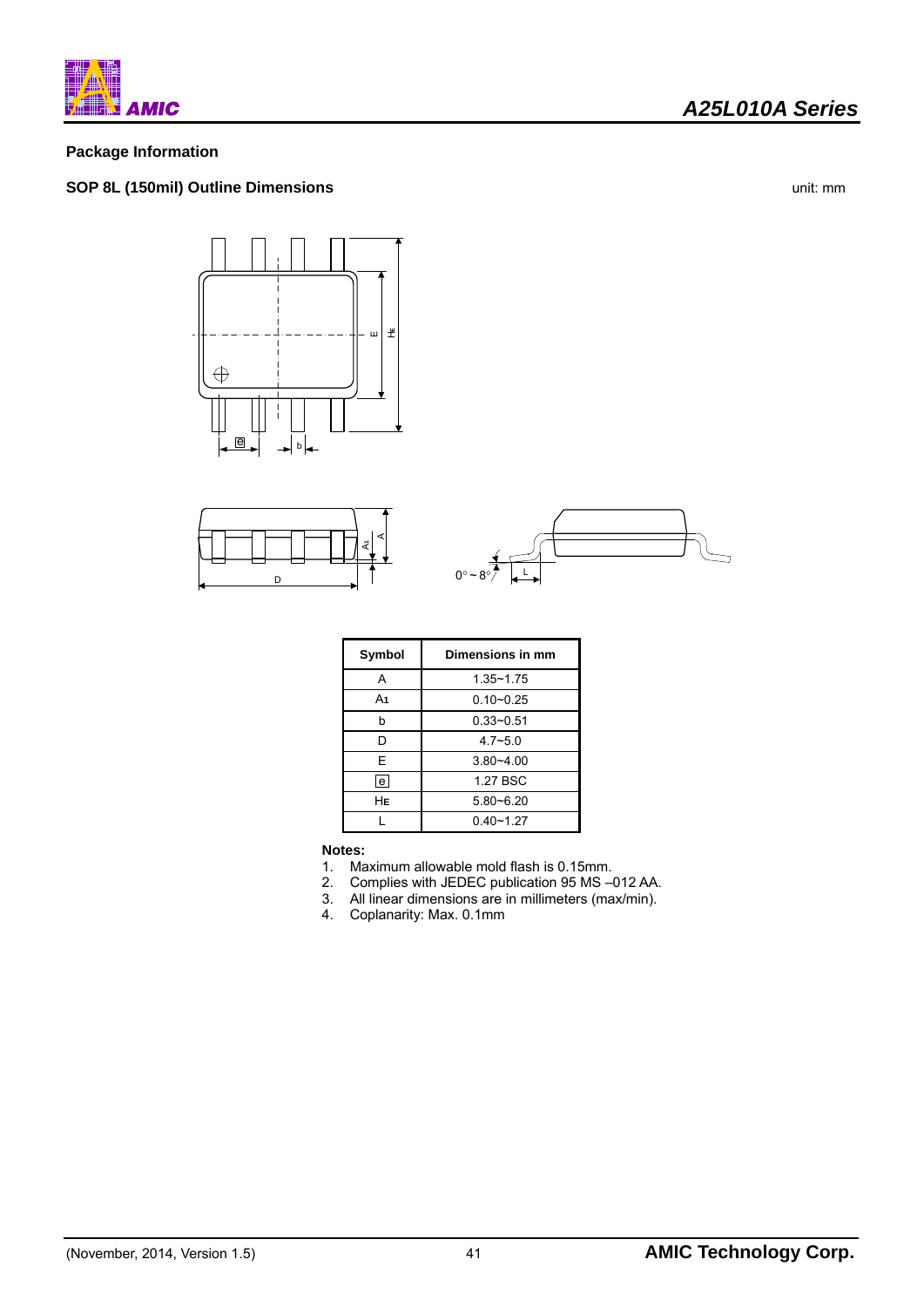![](_page_42_Picture_0.jpeg)

# *A25L010A Series*

# **Package Information**

### **TSSOP 8L Outline Dimensions** unit: inches/mm

![](_page_42_Figure_5.jpeg)

![](_page_42_Figure_6.jpeg)

![](_page_42_Figure_7.jpeg)

![](_page_42_Figure_8.jpeg)

|                   | Dimensions in inches |            |        | Dimensions in mm |            |       |  |
|-------------------|----------------------|------------|--------|------------------|------------|-------|--|
| Symbol            | Min                  | <b>Nom</b> | Max    | Min              | <b>Nom</b> | Max   |  |
| A                 |                      |            | 0.0472 |                  |            | 1.200 |  |
| A1                | 0.0020               |            | 0.0059 | 0.050            |            | 0.150 |  |
| A2                | 0.0315               | 0.0394     | 0.0413 | 0.800            | 1.000      | 1.050 |  |
| b                 | 0.0075               |            | 0.0118 | 0.190            |            | 0.300 |  |
| c                 | 0.0035               |            | 0.0079 | 0.090            |            | 0.200 |  |
| E                 | 0.2441               | 0.2520     | 0.2598 | 6.200            | 6.400      | 6.600 |  |
| E <sub>1</sub>    | 0.1693               | 0.1732     | 0.1772 | 4.300            | 4.400      | 4.500 |  |
| $\lceil e \rceil$ |                      | 0.0256     |        |                  | 0.650      |       |  |
| D                 | 0.1142               | 0.1181     | 0.1220 | 2.900            | 3.000      | 3.100 |  |
| L                 | 0.0177               | 0.0236     | 0.0295 | 0.450            | 0.600      | 0.750 |  |
| L <sub>1</sub>    |                      | 0.0394     |        |                  | 1.000      |       |  |
| y                 |                      |            | 0.0039 |                  |            | 0.100 |  |
| $\theta$          | 0°                   |            | 8°     | 0°               |            | 8°    |  |